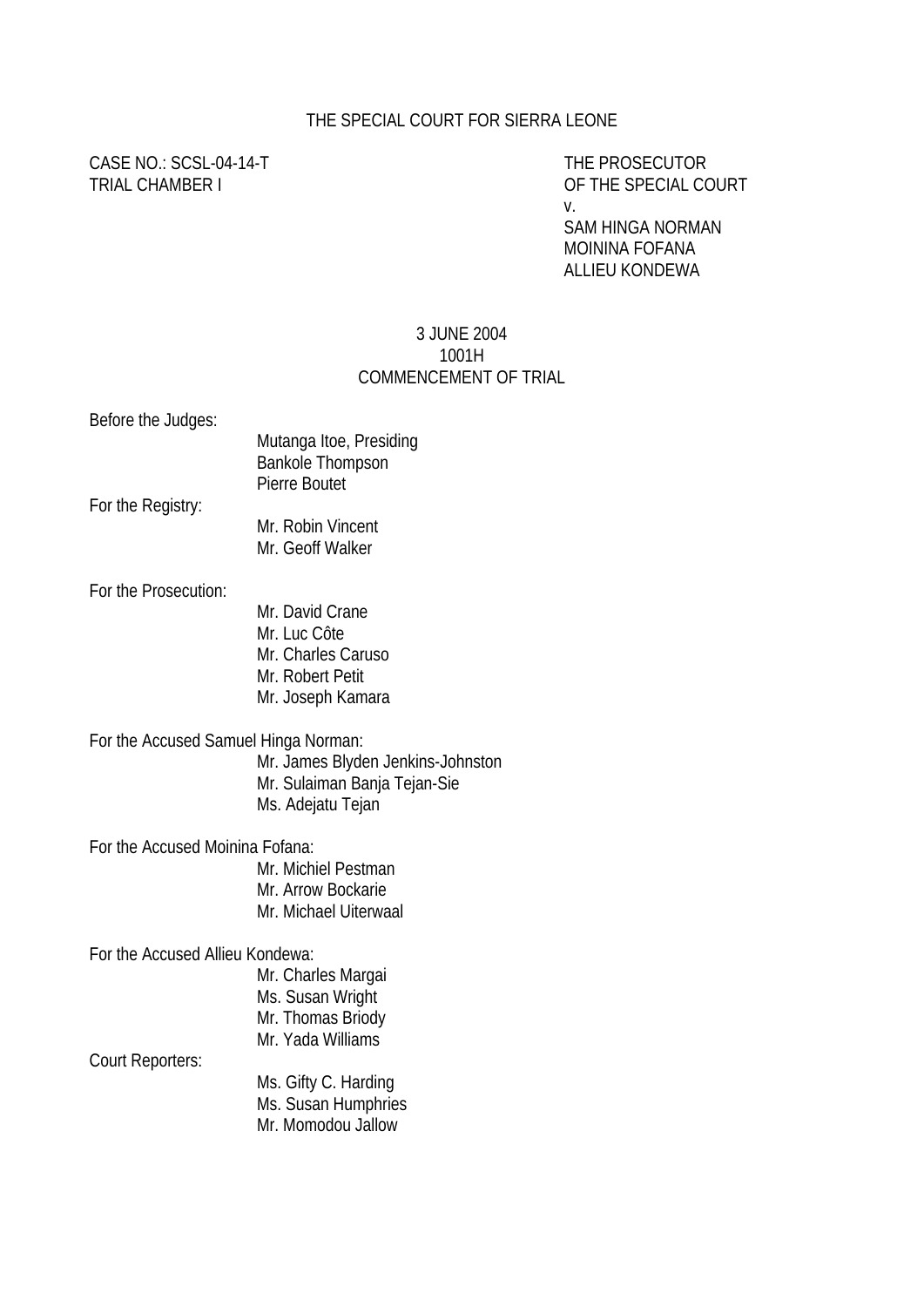# I N D E X

## OPENING STATEMENTS

| For the Prosecution: |  |
|----------------------|--|
|                      |  |
|                      |  |

## **EXHIBIT**

|--|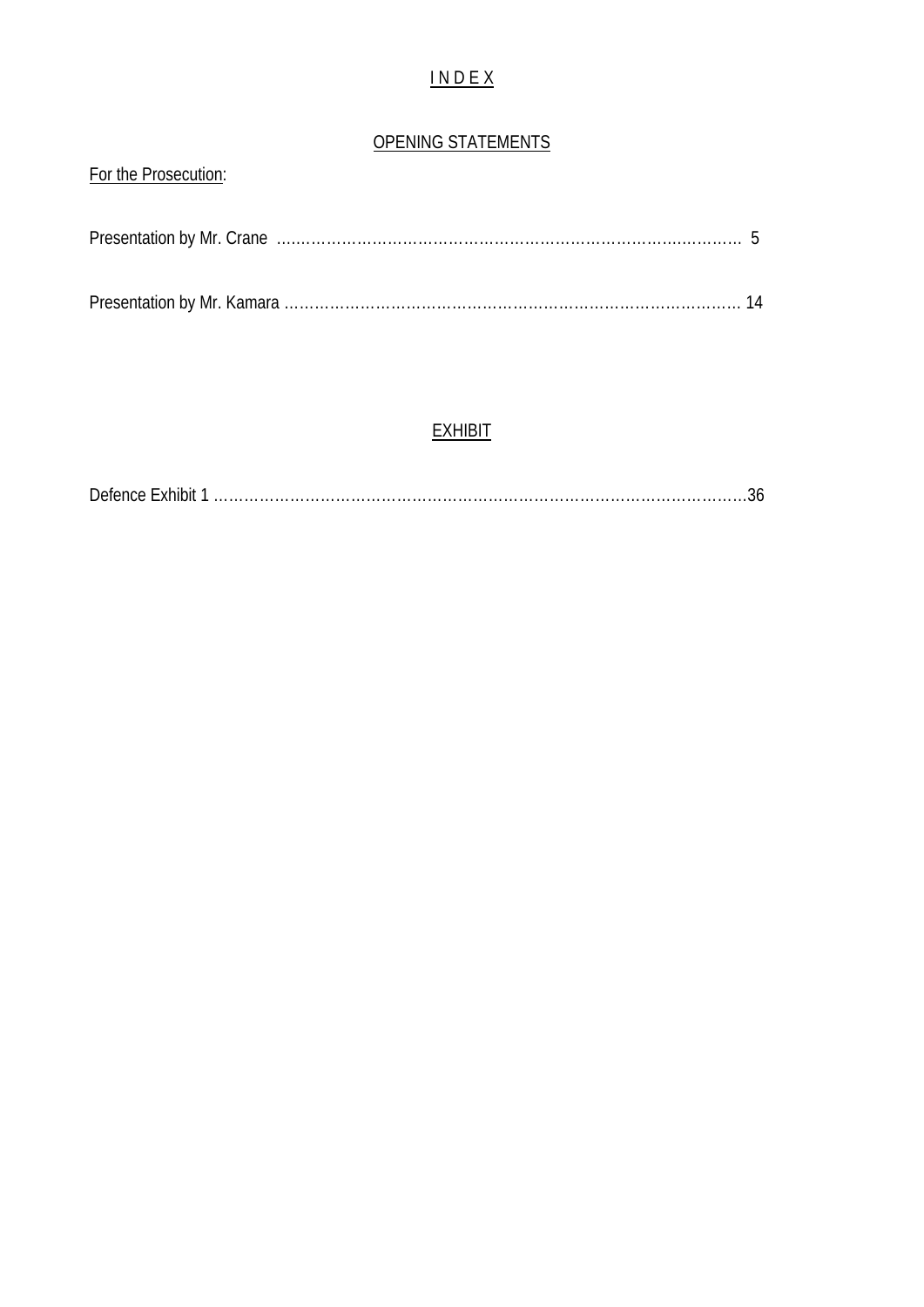| 1  | PROCEEDINGS                                                                                          |
|----|------------------------------------------------------------------------------------------------------|
| 2  | MR. WALKER:                                                                                          |
| 3  | All persons having anything to do before the Special Court, draw near and give your attendance.      |
| 4  |                                                                                                      |
| 5  | This is the Trial Chamber of the Special Court of Sierra Leone, held in Freetown in courthouse No. 1 |
| 6  | on Thursday 3rd of June 2004. Case No. SCSL-2004-14, The Prosecutor vs. Sam Hinga Norman,            |
| 7  | Moinina Fofana and Allieu Kondewa, is listed for trial. Case No. SCSL-2004-15, The Prosecutor vs.    |
| 8  | Issa Hassan Sesay, Morris Kallon and Augustine Gbao is listed as a mention.                          |
| 9  | MR. PRESIDENT:                                                                                       |
| 10 | Proceed to taking the oath of the interpreters.                                                      |
| 11 | MR. WALKER:                                                                                          |
| 12 | Will the interpreters please take the oath?                                                          |
| 13 | (Interpreters sworn)                                                                                 |
| 14 | MR. WALKER:                                                                                          |
| 15 | Thank you very much.                                                                                 |
| 16 | MR. PRESIDENT:                                                                                       |
| 17 | Appearances please, we'll start with the CDF. May we have the appearances for the CDF trial?         |
| 18 | When I say appearances, I mean for the Prosecution first and then for the Defence. That has always   |
| 19 | been our order. I hope it is understood.                                                             |
| 20 | MR. CRANE:                                                                                           |
| 21 | Your Honours, for the Prosecution, David Crane, the Prosecutor, Mr. Luc Côte, Mr. Jim Johnson and    |
| 22 | Mr. Joseph Kamara.                                                                                   |
| 23 | MR. PRESIDENT:                                                                                       |
| 24 | Thank you. For the Defence?                                                                          |
| 25 | MR. JENKINS-JOHNSTON:                                                                                |
| 26 | My Lords, for Sam Hinga Norman, James Blyden Jenkins-Johnston, Sulaiman Banja Tejan-Sie, and         |
| 27 | Adejatu Tejan.                                                                                       |
| 28 | MR. PRESIDENT:                                                                                       |
| 29 | For Mr. Moinina Fofana?                                                                              |
| 30 | MR. PESTMAN:                                                                                         |
| 31 | For Mr. Fofana, Arrow J. Bockarie, Michael Uiterwaal and Michel Pestman.                             |
| 32 | MR. PRESIDENT:                                                                                       |
| 33 | For Mr. Allieu Kondewa.                                                                              |
| 34 | MR. MARGAI:                                                                                          |
| 35 | May it please you, My Lords, Charles Margai, Susan Wright, Yada Williams, Thomas Briody and Ansu     |
| 36 | Lansana.                                                                                             |
| 37 |                                                                                                      |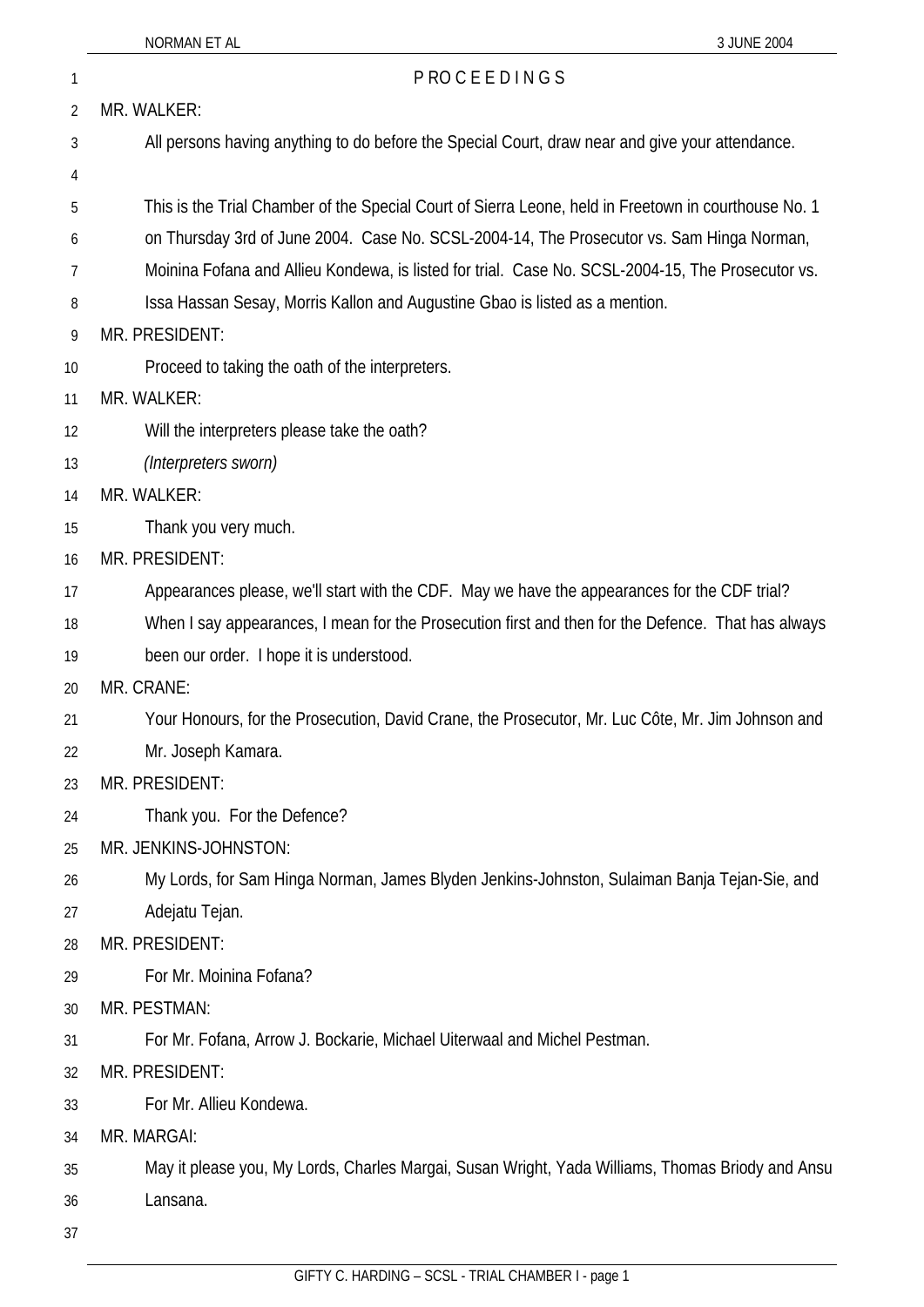|    | <b>NORMAN ET AL</b><br>3 JUNE 2004                                                                       |
|----|----------------------------------------------------------------------------------------------------------|
| 1  | MR. PRESIDENT:                                                                                           |
| 2  | Thank you.                                                                                               |
| 3  |                                                                                                          |
| 4  | For the RUF, may we have the appearances, please. The Prosecution?                                       |
| 5  | MR. CRANE:                                                                                               |
| 6  | Again, Your Honour, for the Prosecution, David Crane, the Prosecutor, Mr. Luc Côte, Mr. Robert Petit,    |
| 7  | Mr. Joseph Kamara.                                                                                       |
| 8  | MR. PRESIDENT:                                                                                           |
| 9  | The Defence for Mr. Issa Hassan Sesay?                                                                   |
| 10 | MR. KAMARA:                                                                                              |
| 11 | Your Honours, for Issa Hassan Sesay, A.F. Serry-Kamal for today.                                         |
| 12 | MR. PRESIDENT:                                                                                           |
| 13 | For Mr. Morris Kallon?                                                                                   |
| 14 | MR. MELRON-WILSON:                                                                                       |
| 15 | Your Honours, Shekou Toure, Raymond Brown and Melron Wilson.                                             |
| 16 | MR. PRESIDENT:                                                                                           |
| 17 | And for Mr. Augustine Gbao?                                                                              |
| 18 | MS. THOMPSON:                                                                                            |
| 19 | Your Honour, Glenna Thompson for Augustine Gbao.                                                         |
| 20 | MR. PRESIDENT:                                                                                           |
| 21 | Mr. Registrar, you have the floor for any remarks you want to make.                                      |
| 22 |                                                                                                          |
| 23 | We understand that there is a sound system, you know, in the gallery and we want to check on that        |
| 24 | technical defect. And to do this -- to do this we'll have to rise for a brief while to enable the        |
| 25 | technicians to do the job. The Court will rise.                                                          |
| 26 | (Court recessed from 1009H to 1032H)                                                                     |
| 27 | MR. PRESIDENT:                                                                                           |
| 28 | The session resumes. Mr. Registrar of the Special Court, you have the floor.                             |
| 29 | MR. VINCENT:                                                                                             |
| 30 | Your honour, I'm grateful. I thank you for your patience and also for everyone in the court, both inside |
| 31 | and outside, the strength of your patience. Then without further ado, Your Honour, Presiding Judge,      |
| 32 | may I ask you to make your opening statement.                                                            |
| 33 | MR. PRESIDENT:                                                                                           |
| 34 | Thank you.                                                                                               |
| 35 |                                                                                                          |
| 36 | My Lord, justices and colleagues, learned counsel for the Prosecution and for the Defence, our           |
| 37 | distinguished invitees, ladies and gentlemen. Today is a very memorable day in the history of this       |
|    |                                                                                                          |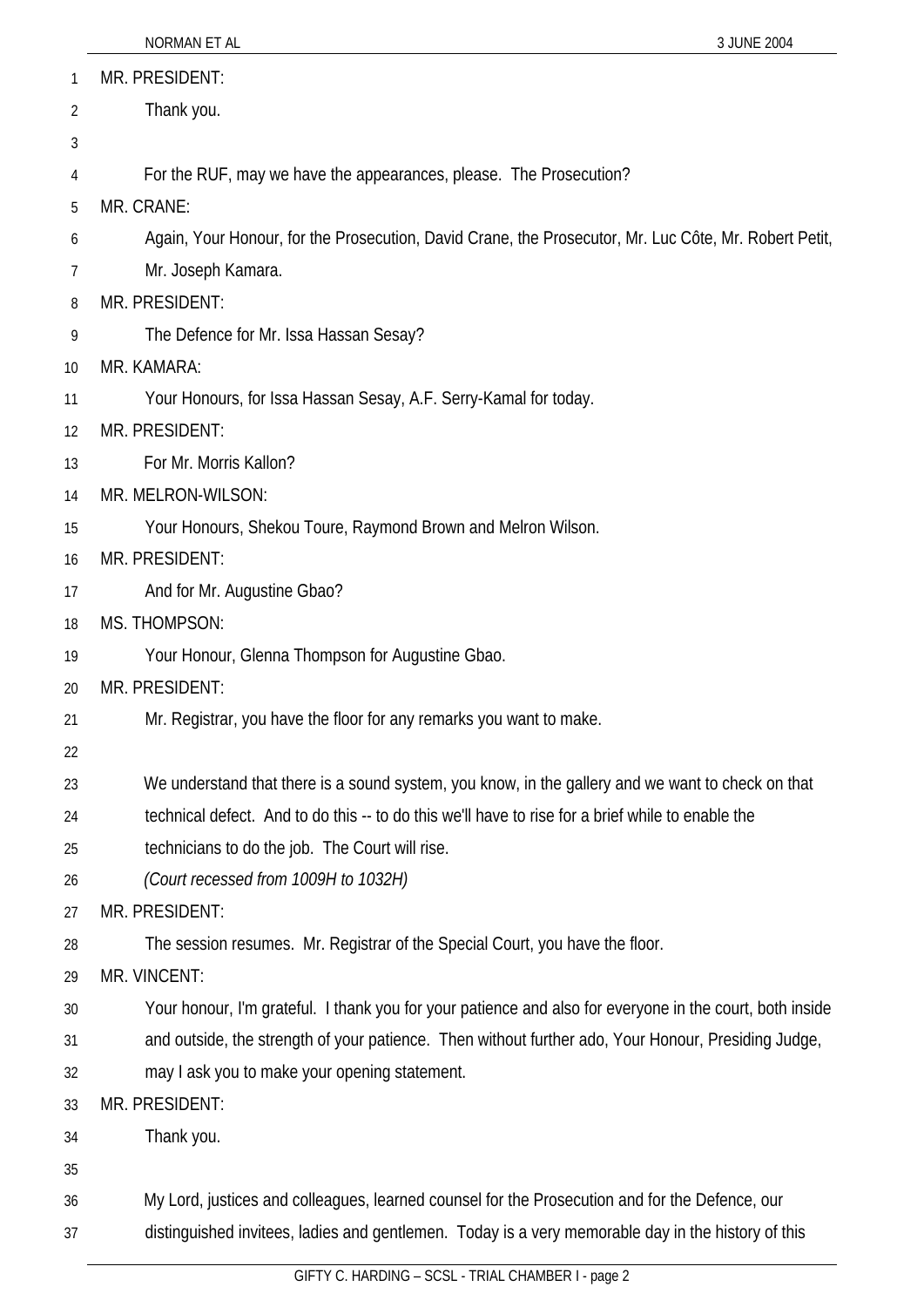country and the people of Sierra Leone as it marks the commencement of trials of some of those who are alleged to bear the greatest responsibility for serious violations of international humanitarian law and Sierra Leonean law, committed in the territory of Sierra Leone since the 30th of November 1996, including those who in allegedly committing such crimes, threatened the establishment and the implementation of the peace process in Sierra Leone. 1 2 3 4 5

6

7 8 9 10 11 12 It was for the purposes of bringing justice -- before justice and putting an end to impunity perpetrated by this category of offenders that the Special Court, whose Trial Chamber is sitting today for the first time to commence its trials was, pursuant to the Security Council Regulation No. 1315, 2000 of the 14th of August 2000, established by an agreement of the 16th of January 2002 between the United Nations organisation, represented by His Excellency the Secretary General, Mr. Kofi Annan and the Government of Sierra Leone.

13

14 15 16 17 18 The then crucial and important exercise of real trials we are embarking upon today is indeed a landmark event and a novelty in the history of international criminal justice in Sierra Leone after Rwanda in Africa, and it has been preceded by lengthy investigations and pre-trial procedures which at that level have raised a presumption that those we are about to start trying today may have committed the offences for which they are individually or collectively indicted.

19

20 21 22 23 Let me say here that we, as a Court, indeed as a Trial Chamber, are not bound by the findings or conclusions of these investigations or the contents of the indictments, which so far are merely based on allegations, and that our decisions will be based on the best oral, documentary and other evidence that is advanced by the parties before us in the course of the proceedings.

24

25 26 27 28 The start today of the trials, I would like to recall, underscores the determination and strong resolve of the international community to bring alleged perpetrators of serious violations of international humanitarian law before justice so that those found guilty are convicted, whilst those adjudged not guilty will be acquitted.

29

30 31 32 33 34 35 In fact, the mission of this Court and the process we are about to embark upon today is to contribute to the peace and reconciliation process within Sierra Leone. And in the wording of the Security Council Resolution No. 1315 of the 14th of August 2000, and I quote: "In particular circumstances of Sierra Leone, a credible system of justice and accountability for the very serious crimes committed there would end impunity and would contribute to the process of national reconciliation and to restoration and maintenance of peace."

36

37 In affirming, therefore, our determination pursuant to our mandate to apply the provisions of the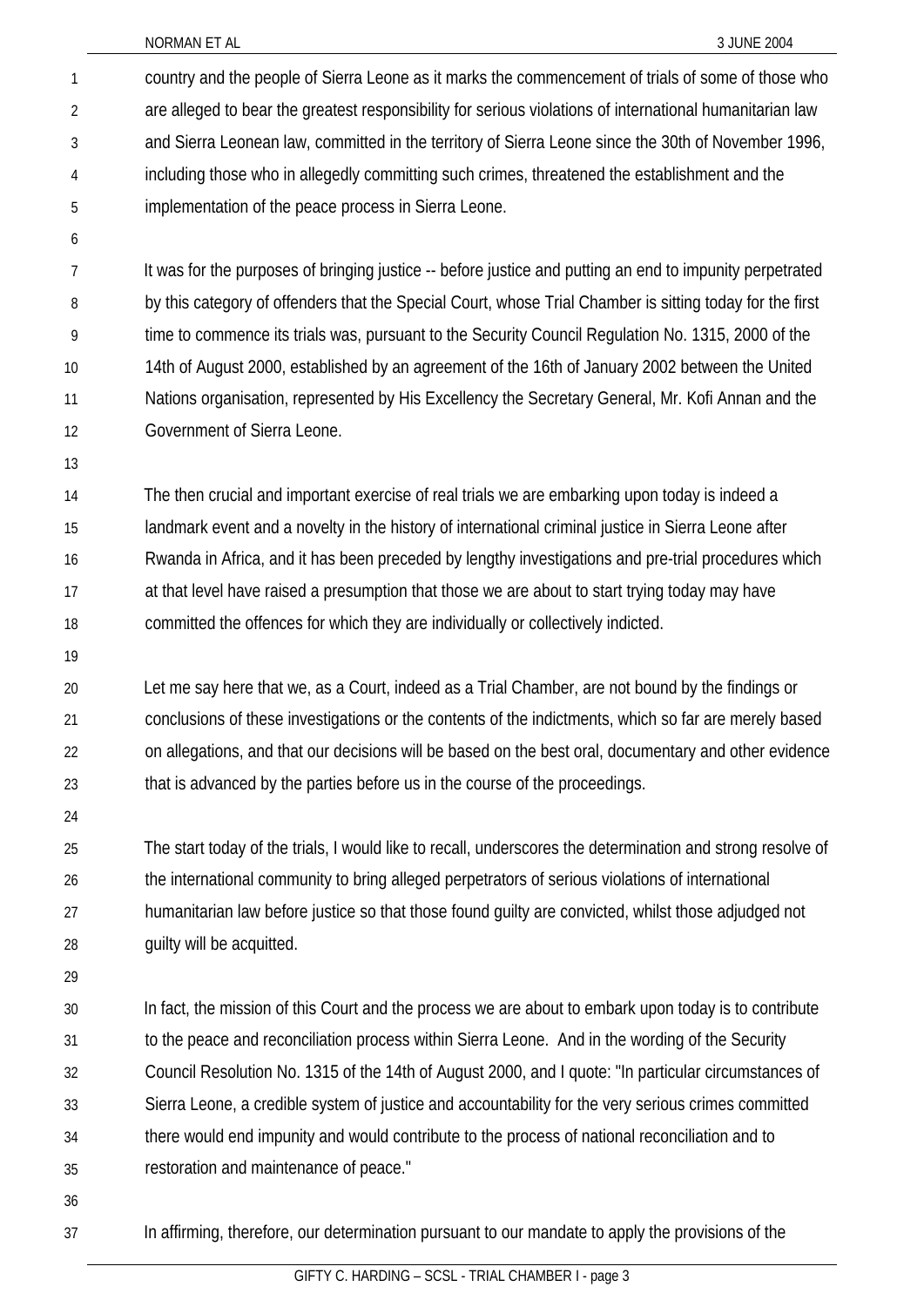| $\mathbf{1}$   | Agreement and the Statute, which is an integral part of the said Agreement, we as a Chamber, would               |
|----------------|------------------------------------------------------------------------------------------------------------------|
| 2              | like to reiterate our total commitment to the doctrine of presumption of innocence of all the indictees          |
| 3              | as enshrined in Article 17 (iii) of the Statute until they are proved guilty, according to the provisions of     |
| 4              | the Statute and of established, accepted and acceptable principles of law.                                       |
| 5              |                                                                                                                  |
| 6              | The burden of establishing this guilt, as is universally recognised -- and I would like to add, beyond           |
| $\overline{7}$ | reasonable doubt -- lies squarely on the shoulders of the Prosecution. In discharging this burden, we            |
| 8              | would like to draw the attention of the Prosecution and of the Defence to the rights of the Accused              |
| 9              | persons <i>inter alia</i> to a fair and expeditious trial, particularly within the context of the mandate of the |
| 10             | Court to which we are committed and are bound to respect to the very best of our ability.                        |
| 11             |                                                                                                                  |
| 12             | In making this observation, we are appealing to and calling on all parties to avoid involvements in              |
| 13             | digressions or delays that might prejudice the precious rights of the Accused person to a fair and               |
| 14             | expeditious trial on the one hand, and to frustrate on the other hand the determination of the Special           |
| 15             | Court to respect its mandate, for as it has and is often said, "justice delayed is indeed justice denied."       |
| 16             |                                                                                                                  |
| 17             | In discharging our duties we commit ourselves to ensuring that the trials will be fair and expeditious           |
| 18             | and that the rights of all parties will be respected within the framework of the principle of equality of        |
| 19             | arms of the Statute or of the Rule of Procedure and Evidence and to constantly ensure that the                   |
| 20             | integrity of the judicial process is guaranteed. And I would say here that no conduct that will bring the        |
| 21             | administration of justice into disrepute will be tolerated.                                                      |
| 22             |                                                                                                                  |
| 23             | We would like at this stage to pay homage to the United Nations and its distinguished Secretary                  |
| 24             | General, His Excellency Mr. Kofi Annan and the entire international community for the costly and                 |
| 25             | sustained efforts deployed towards restoring peace and security in zones of civil strife.                        |
| 26             |                                                                                                                  |
| 27             | We, as the pioneer occupants and tenants, acknowledge this magnificent edifice in which we are                   |
| 28             | sitting today which is being realised through contributions by donor nations and the effort of the entire        |
| 29             | international community. Because, as we do appreciate, the building itself in which we are is clearly            |
| 30             | another imposing landmark in this beautiful and picturesque capital and stands out as an instrument              |
| 31             | as well as the distinguished symbol of justice for the restoration and the perpetration of the rule of law       |
| 32             | in Sierra Leone; for there can be no lasting peace without justice in any society.                               |
| 33             |                                                                                                                  |
| 34             | We would like to assure the international community of our determination to achieve the objectives               |
| 35             | assigned to us as a court, to contribute <i>inter alia</i> , to the process of national reconciliation, to the   |
| 36             | restoration and maintenance of peace, and to the re-establishment of the rule of law which is capital            |
| 37             | for the survival and development of all contemporary societies and which we are convinced is the                 |
|                |                                                                                                                  |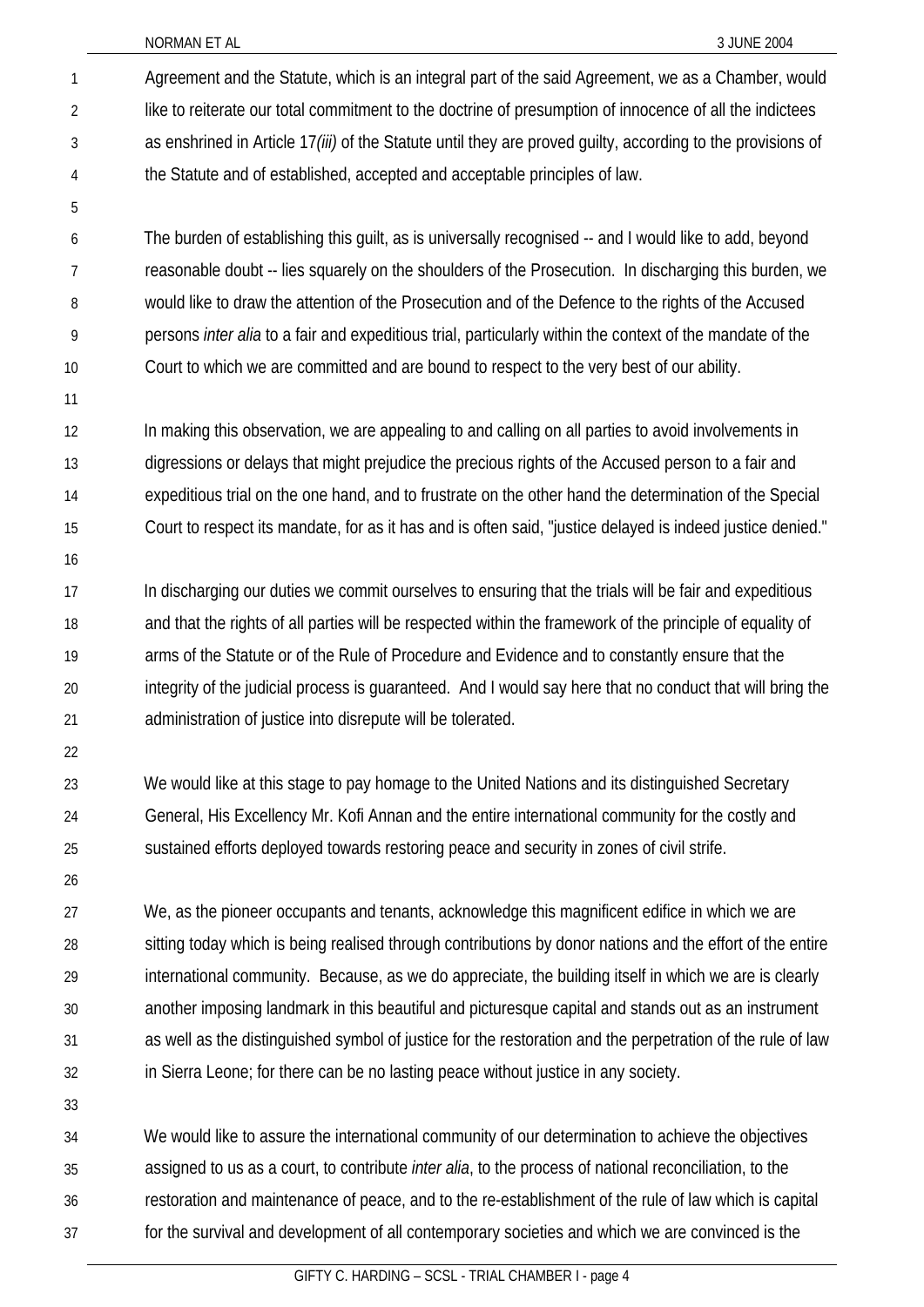|                | NORMAN ET AL<br>3 JUNE 2004                                                                             |
|----------------|---------------------------------------------------------------------------------------------------------|
| $\mathbf{1}$   | aspiration and expectation of all Sierra Leoneans who are still recovering from the bitter realities of |
| $\overline{2}$ | civil conflict.                                                                                         |
| 3              |                                                                                                         |
| 4              | Mr. Walker, can you please call the first case on the list.                                             |
| 5              | MR. WALKER:                                                                                             |
| 6              | This is Case No. SCSL-2004-14, the Prosecutor vs. Sam Hinga Norman, Moinina Fofana and Allieu           |
| 7              | Kondewa which is listed for trial.                                                                      |
| 8              | MR. PRESIDENT:                                                                                          |
| 9              | Appearances as before, I suppose. We recognise the listing of this case and it will be stood down       |
| $10 \,$        | later in the next couple of minutes. The matter is accordingly stood down and it will be called up very |
| 11             | shortly.                                                                                                |
| 12             |                                                                                                         |
| 13             | Can you call the second case, please.                                                                   |
| 14             | MR. WALKER:                                                                                             |
| 15             | This is Case No. SCSL-2004-15, the Prosecutor vs. Issa Hassan Sesay, Morris Kallon and Augustine        |
| 16             | Gbao, which is listed as a mention.                                                                     |
| 17             | MR. PRESIDENT:                                                                                          |
| 18             | I suppose the appearances are as they were before. We also recognise the presence of counsel and        |
| 19             | the Accused persons in this Court. And as we indicated in our order dated the 11th of May 2004, this    |
| 20             | matter is adjourned to Monday the 5th of July 2004 at 10:00 a.m                                         |
| 21             |                                                                                                         |
| 22             | The Court will now rise. It will resume sitting in the next couple of minutes. The Court will rise,     |
| 23             | please.                                                                                                 |
| 24             | (Court recessed from 1045 to 1050H)                                                                     |
| 25             | MR. PRESIDENT:                                                                                          |
| 26             | Mr. Walker, can you call -- can you please call the case that we stood down.                            |
| 27             | MR. WALKER:                                                                                             |
| 28             | This is Case No. SCSL-2004-14, the Prosecutor vs. Sam Hinga Norman, Moinina Fofana and Allieu           |
| 29<br>30       | Kondewa, which is listed for trial.<br>MR. PRESIDENT:                                                   |
| 31             | We take the appearances as they were before and we have the pleasure of inviting the Prosecutor of      |
| 32             | the Special Court, in the person of Mr. David Crane, to present his opening statement.                  |
| 33             | MR. CRANE:                                                                                              |
| 34             | By your leave, Your Honours, this opening will be given in two parts. I will give the first part --     |
| 35             | MR. PRESIDENT:                                                                                          |
| 36             | We would like you to take cognisance of the fact that what you are saying is being translated and that, |
| 37             | you know, you have to go a bit slower than you ordinarily would.                                        |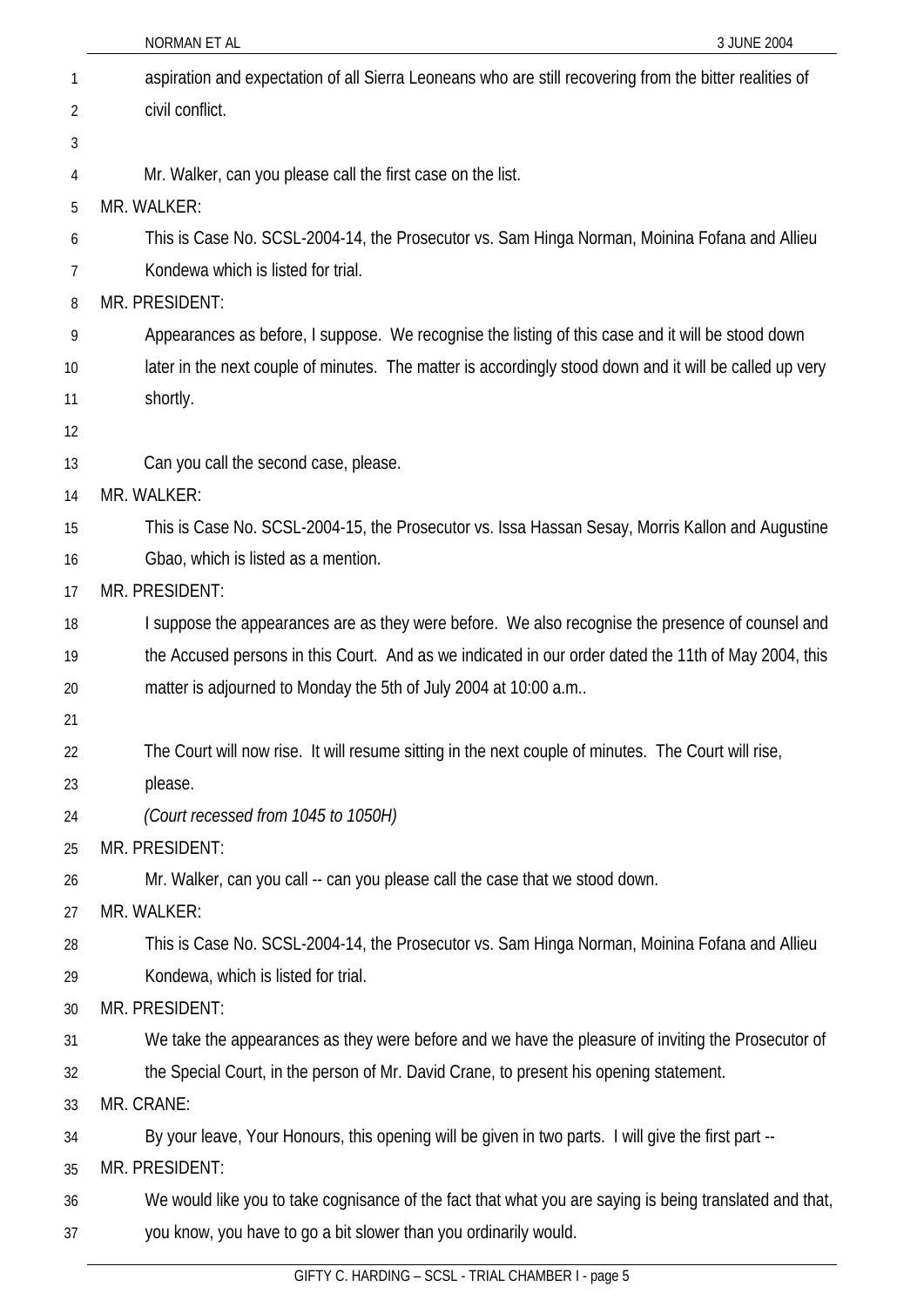2

3

4

5

6

7 8

9

10

11

12

13

14 15

16 17

18

19

20

21

22

23 24

25

26

27

28

29

30

31

32

law.

| MR. CRANE:                                                                                                                                                                                              |
|---------------------------------------------------------------------------------------------------------------------------------------------------------------------------------------------------------|
| Most assuredly.                                                                                                                                                                                         |
| MR. PRESIDENT:                                                                                                                                                                                          |
| Right.                                                                                                                                                                                                  |
| MR. CRANE:                                                                                                                                                                                              |
| I will give the first part, introducing the conflict, speak of the crimes alleged, the general allegations,                                                                                             |
| discuss the individual criminal responsibility of the Accused, review how we will prove the case in                                                                                                     |
| general and speak of the breach of duty of the indictees to their own citizens.                                                                                                                         |
| In part two, Mr. Joseph Kamara --                                                                                                                                                                       |
| MR. PRESIDENT:                                                                                                                                                                                          |
| Your microphone is not -- they are complaining, you know, that they are not listening to you. Your<br>microphone is not on, yes, please. And more audibly, please, so that it can be relayed out there. |
| MR. CRANE:                                                                                                                                                                                              |
| It's good I have this brief opening so we can adjust, Your Honour. In part two, Mr. Joseph Kamara will                                                                                                  |
| focus more specifically on the crimes alleged in the joint indictment against the leadership of the CDF.                                                                                                |
| May it please this Chamber, Your Honours. On this solemn occasion mankind is once again                                                                                                                 |
| assembled before an international tribunal to begin the sober and steady climb upwards toward the                                                                                                       |
| towering summit of justice. The path will be strewn with the bones of the dead, the mourns of the                                                                                                       |
| mutilated, the cries of agony of the tortured echoing down into the valley of death below. Horrors                                                                                                      |
| beyond the imagination will slide into this hallowed hall as this trek upward comes to a most certain                                                                                                   |
| and just conclusion. The long dark shadows of war are retreated. Pain, agony, the destruction and                                                                                                       |
| the uncertainty are fading; the light of truth, the fresh breeze of justice moves freely about this beaten                                                                                              |
| and broken land. The rule of law marches out of the camps of the downtrodden onward under the                                                                                                           |
| banners of never again and no more.                                                                                                                                                                     |
| A people have stood firm, shoulder to shoulder, stirring down the beast, the beast of impunity. The                                                                                                     |
| jackals of death, destruction and inhumanity are caged behind bars of hope and reconciliation. The                                                                                                      |
| light of this new day, today, and the many tomorrows ahead are a beginning of the end to the life of                                                                                                    |
| that beast of impunity which howls in frustration and shrinks from the bright and shiny spectre of the                                                                                                  |

33

34 35 36 37 The law has returned to Sierra Leone and it stands with all Sierra Leoneans against those who seek their destruction. The ghosts of thousands of the murdered dead stand among us. They cry out for fair and transparent trial to let the world know what took place here, here in Sierra Leone. The tears of the maimed, the mutilated and the violated will dampen these walls. These victims, their families,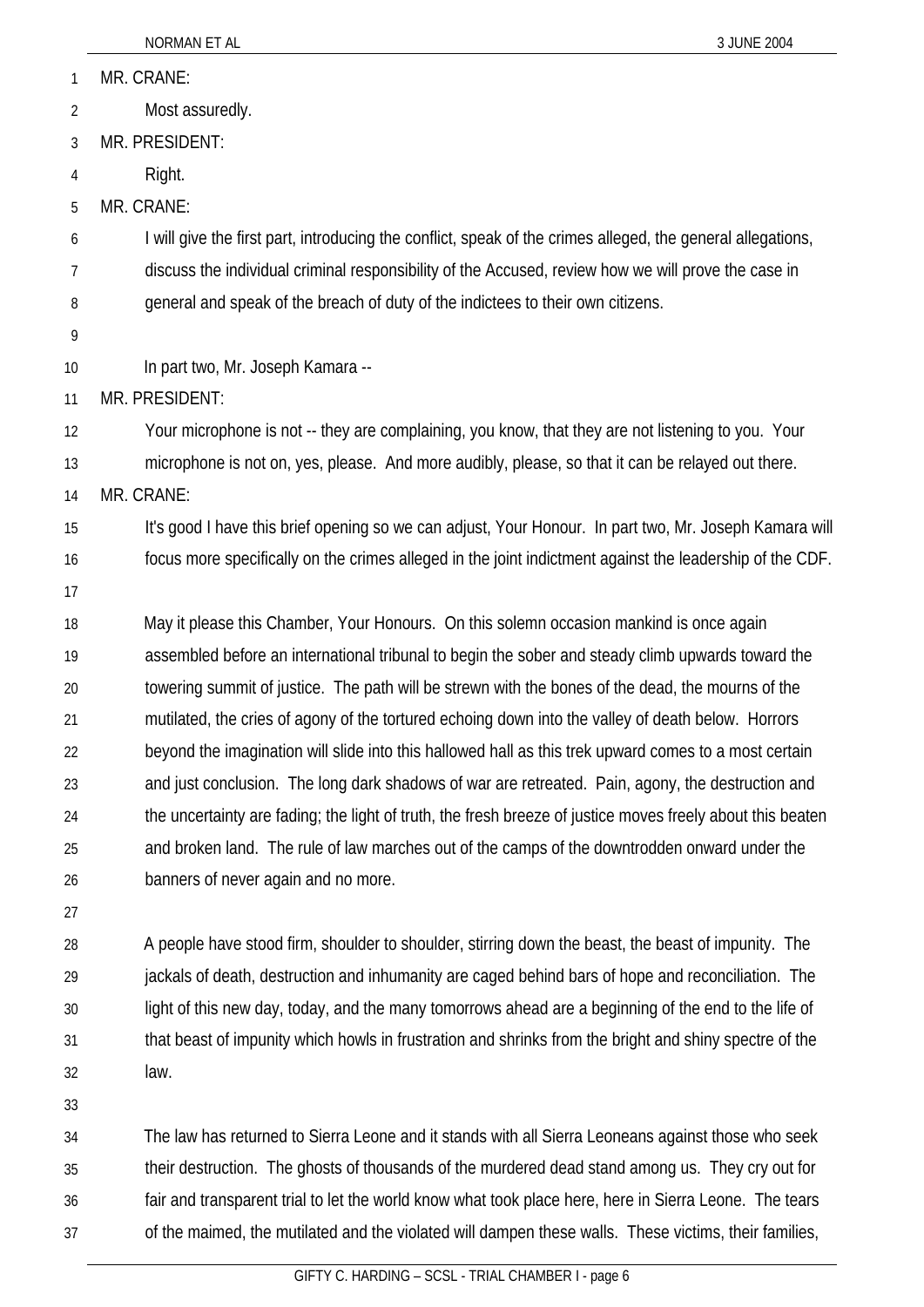their towns, their districts, their country, ask all of us here for a just accounting for the agony of those ten long years in the valley of death. 1 2

4 5 6 7 8 Mankind has stepped back from the brink of chaos several times in the past 59 years. In 1945, civilisation gasped in horror at its capacity to cause suffering. Again, in the early 1990s, reacting to the horrors of Rwanda and Yugoslavia, the world joined in a further step away from the abyss, and now in West Africa, in Sierra Leone, another bold and noble step has been taken away from the grand jaws of the beast.

9

3

10 11 12 13 14 15 16 17 The Special Court for Sierra Leone, a hybrid international war crimes tribunal gives a new century, indeed a new millennia a chance to face down the beast of impunity. Inpude with this new spirit against impunity as noted in the Rome Statute which created the International Criminal Court, that during this past century millions of children and women and men have been victims of unimaginable atrocities that deeply shocked the conscience of humanity, and determined to put an end to impunity for the perpetrators of such crimes, the Special Court on behalf of the international community and the people of Sierra Leone, is now ready to prosecute those who bear the greatest responsibility for war crimes, crimes against humanity and other serious violations of international humanitarian law.

18

19 20 21 22 23 24 Sierra Leone, among all the nations of the world, has stood up and said, "There must be justice for the victims of this decade-long brutal internal armed conflict, fuelled by the greed of a joint criminal enterprise that spread across the region." That greed, that avarice set in motion events that pushed an entire nation over the cliff into wanton and malicious destruction. These events resulted in such crimes as murder, torture, enslavement, terror, looting and burning, inflicted on an overwhelmed and battered, terrorised people.

25

26 27 28 Despite the obvious political dimensions of this conflict, these trials -- this trial is about crimes and these individuals are indicted for those crimes, the most grievous acts that a person can be charged with by mankind: war crimes and crimes against humanity.

29

30 31 32 33 34 35 36 The persons sitting in the dock before you, before this nation, before the world, Samuel Hinga Norman, the National Co-ordinator of the Civil Defence Force *(CDF)*, Moinina Fofana, the National Director of War for the CDF, and Allieu Kondewa, the High Priest of the CDF -- the top leaders of the CDF -- have been indicted for the following international crimes: Crimes against humanity, violations of Article 3 common to the Geneva Conventions and of Additional Protocol II and other serious violations of international humanitarian law in violations in Articles 2, 3 and 4 of this Court's Statute.

37 We allege in the joint indictment of Norman, Fofana and Kondewa, the following counts: Unlawful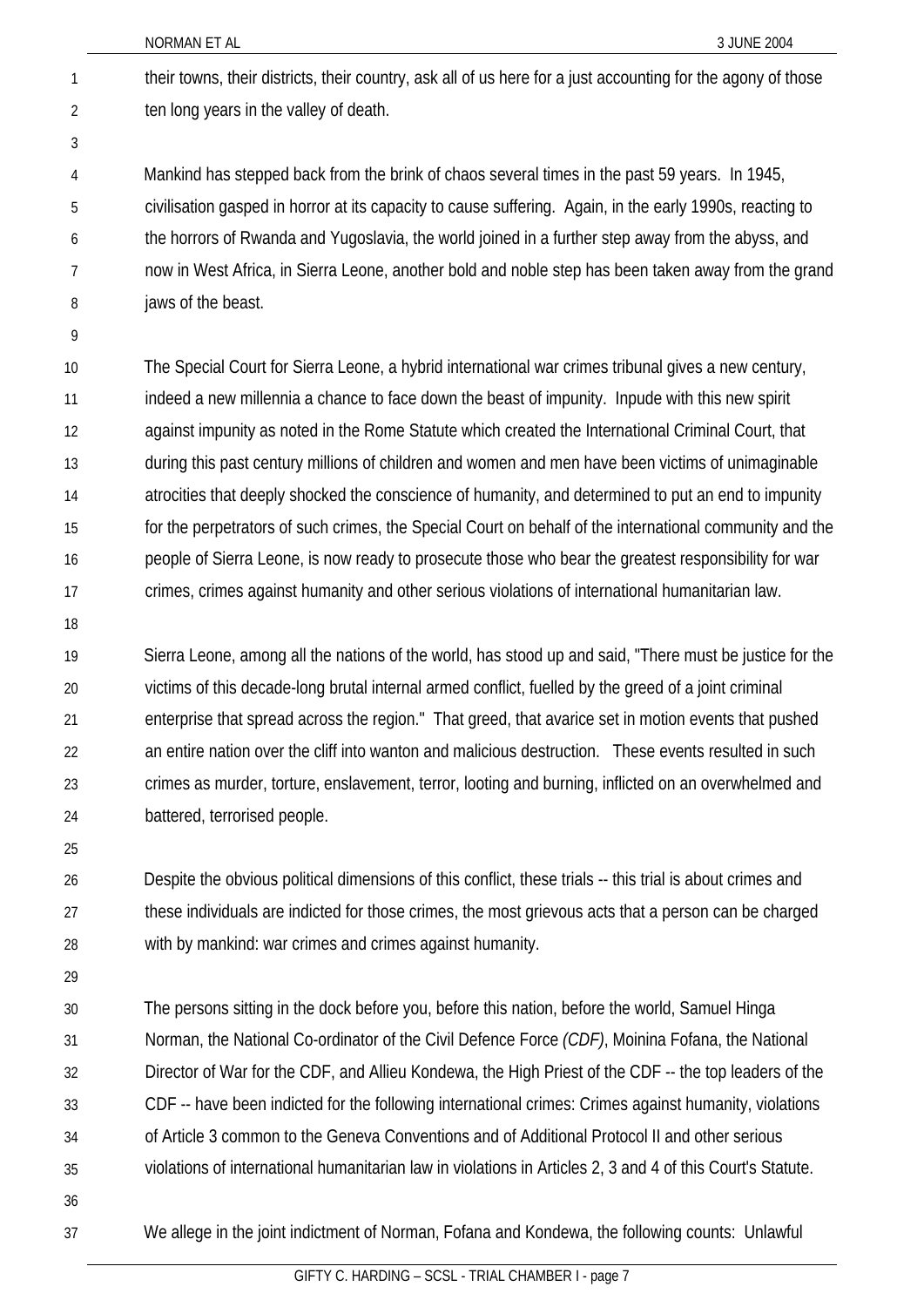| $\mathbf{1}$   | killing, Count 1; murder, as a crime against humanity punishable under Article $2(a)$ of the Court's         |
|----------------|--------------------------------------------------------------------------------------------------------------|
| $\overline{2}$ | Statute and/or in the alternative, Count 2, violations to life, health and physical or mental well-being, in |
| 3              | particular, murder, a violation of Article 3 common to the Geneva Conventions and of Additional              |
| 4              | Protocol II punishable under Article 3(a) of the Statute; physical violence and mental suffering,            |
| 5              | Count 3, inhumane acts, a crime against humanity punishable under 2(i) of the Statute and/or in the          |
| 6              | alternative, Count 4, violence to life, health, and physical or mental well-being of persons, in particular, |
| $\overline{7}$ | cruel treatment, a violation of Article 3 common to the Geneva Conventions and of Additional                 |
| 8              | Protocol II, punishable under Article 3(a) of the Statute.                                                   |
| 9              |                                                                                                              |
| $10 \,$        | It must be noted for all here today that women and children, particularly, bore the brunt of this conflict,  |
| 11             | and we will most assuredly show this fact day in and day out as we give evidence regarding the               |
| 12             | criminal allegations in the joint indictment.                                                                |
| 13             |                                                                                                              |
| 14             | Next, looting and burning, Count 5, pillage, a violation of Article 3 common to the Geneva Conventions       |
| 15             | and of Additional Protocol II, punishable under Article 3(f) of the Statute.                                 |
| 16             |                                                                                                              |
| 17             | Next, terrorising the civilian population and collective punishments; Count 6, acts of terrorism, a          |
| 18             | violation of Article 3 common to the Geneva Conventions and of Additional Protocol II, punishable            |
| 19             | under Article 3(d) of the Statute; and Count 7, collective punishment, also a violation of Article 3         |
| 20             | common to the Geneva Conventions and of Additional Protocol II, punishable under 3(b) of our                 |
| 21             | Statute; and use of child soldiers, Count 8, enlisting children under the age of 15 years into armed         |
| 22             | forces or groups or using them to participate actively in hostilities, another serious violation of          |
| 23             | international humanitarian law, punishable under Article 4(c) of the Statute.                                |
| 24             |                                                                                                              |
| 25             | Highlighting the general allegations in the indictment against the Accused Norman, Fofana and                |
| 26             | Kondewa, that the Civil Defence Force (CDF) was an organised armed faction, that there was a nexus           |
| 27             | between the armed conflict and in all the acts or omissions as violations of Article 3 common to the         |
| 28             | Geneva conventions and of Additional Protocol II and of other serious violations of international            |
| 29             | humanitarian law; that the CDF was an organised armed faction comprised of various tribally based,           |
| 30             | traditional hunters. These Accused and those that served in the CDF were required to abide by                |
| 31             | international humanitarian law and the law and customs governing the conduct of armed conflicts. All         |
| 32             | of these alleged offences charged were committed within the territory of Sierra Leone on the -- or after     |
| 33             | 30 November 1996. All of these acts or omissions charged in the indictment as crimes against                 |
| 34             | humanity were committed as part of a widespread or systematic attack directed against the civilian of        |
| 35             | Sierra Leone, and that the words "civilian" or "civilian population" used in this indictment refer to        |
| 36             | persons who took no active part in the hostilities or were no longer taking an active part in the            |
| 37             | hostilities among other general allegations in the indictment.                                               |
|                |                                                                                                              |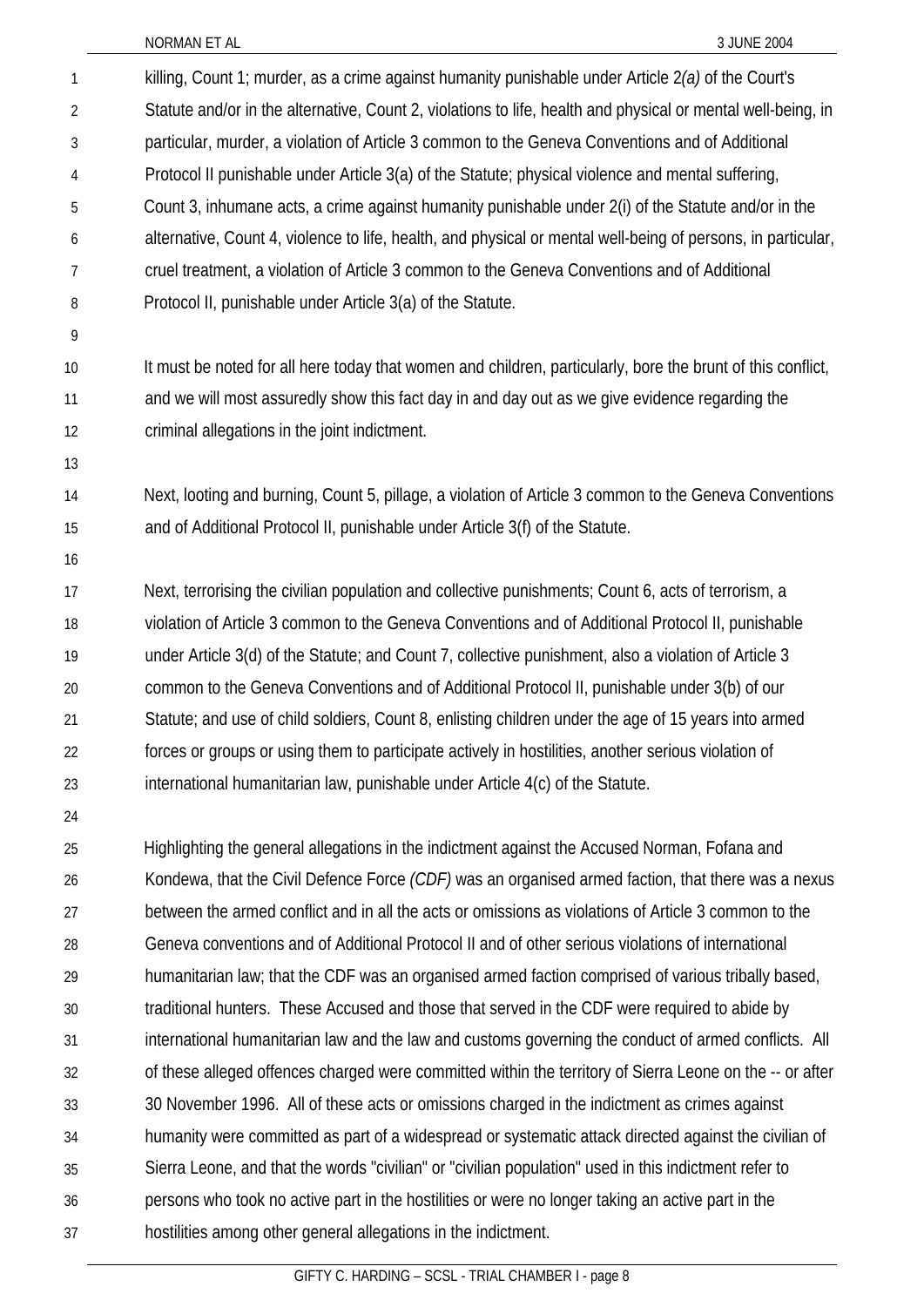- Each and every indictee is individually criminally responsibility for the acts or omissions charged under 6.1 or 6.3 of the Statute; in other words, they are each personally liable for these horrific crimes as if they committed each and every crime themselves. 1 2 3
- 4

5 6 7 8 9 Essentially, the Accused sitting here today, either planned, instigated, ordered, committed, or otherwise aided, abetted in the planning, preparation or execution of the crimes laid out in the indictment, and/or in the alternative they, in their superior capacities, knew or should have known that subordinates were about to commit the acts charged or failed to take the reasonable measures to prevent such acts or to punish those who did.

10

11 12 13 As declared at Nuremberg in 1945, crimes against international law are committed by men, not by abstract entities, and only by punishing individuals who commit such crimes can the provisions of international law be enforced.

14

15 16 17 18 19 20 21 22 23 24 25 In Principle 1 of the Principles of International Law, recognised in the Charter of the Nuremberg Tribunal and in the judgment of the Tribunal, any person who commits an act which constitutes a crime under international law is responsible therefore and liable to punishment. Individualised guilt serves the important purpose of not only punishing those found guilty of the crimes charged but also of preventing a collective guilt syndrome. By diminishing the tendency to ostracise a specific ethnic group or national group and the need for revenge, it contributes to the process of national reconciliation. Individual responsibility serves the very important purpose of avoiding a collective guilt syndrome, avoiding laying guilt upon a whole people, ethnic group or national organisation because of the misdeeds and manipulation of perpetrators associated with that particular group. Likewise, members of such groups are not individually criminally liable for acts or omissions committed by other members or of their leaders. These considerations certainly can help heal the wounds of war.

26

27 28 29 30 In general, as alleged in their joint indictment, Norman was in overall command of the CDF as national co-ordinator. His job was to establish, organise, support and promote the CDF. He was also the leader of the *Kamajors* and had *de jure* and *de facto* command and control over the activities and operations of the *Kamajors*.

31

32 33 34 Fofana acted as a leader of the CDF in the absence of the Norman and was considered his second in command. As national director of war, he had direct responsibility for implementing the policy and strategy for prosecuting the war. Fofana also commanded a battalion of the *Kamajors*.

35

36 37 Kondewa was -- as the high priest, had supervision and control over all initiations within the CDF, including the initiation of children. He had direct command authority over special mission units in the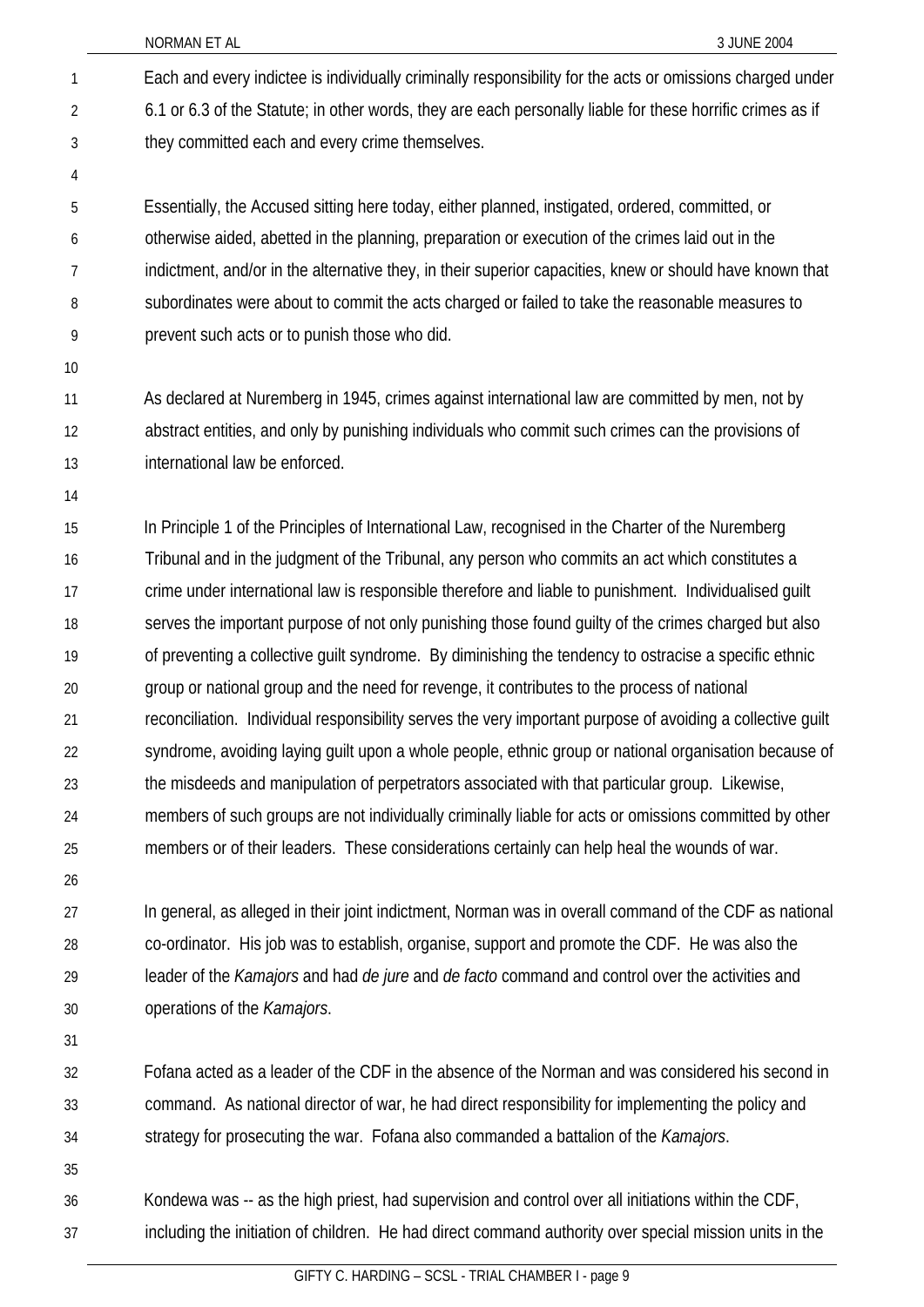|                | NORMAN ET AL<br>3 JUNE 2004                                                                                   |
|----------------|---------------------------------------------------------------------------------------------------------------|
| 1              | CDF.                                                                                                          |
| $\overline{2}$ |                                                                                                               |
| 3              | In the positions referred to above, Norman, Fofana and Kondewa, individually or in concert, exercised         |
| 4              | authority, command and control over all subordinate members of the CDF. Their plan and purpose,               |
| 5              | and that of their subordinates, was to defeat by any means necessary the Revolutionary United Front           |
| 6              | (RUF) to include the complete elimination of the RUF and members of the Armed Forces                          |
| 7              | Revolutionary Council (AFRC), their supporters, sympathisers and anyone who did not actively resist           |
| 8              | the RUF/AFRC occupation of Sierra Leone.                                                                      |
| 9              |                                                                                                               |
| 10             | Each of these Accused acted individually and in concert with subordinates to carry out this plan,             |
| 11             | purpose or design. For these acts or omissions, we allege that Norman, Fofana and Kondewa are                 |
| 12             | each individually criminally responsible, pursuant to Article 6(1) of the Statute for the crimes alleged in   |
| 13             | the indictment, which crimes each of them planned, instigated, ordered, committed or in whose                 |
| 14             | planning, preparation or execution each Accused otherwise aided and abetted or which crimes were              |
| 15             | within a common purpose plan or design in which each Accused participated or were reasonably                  |
| 16             | foreseeable consequences of the common purpose, plan or design in which each Accused                          |
| 17             | participated.                                                                                                 |
| 18             |                                                                                                               |
| 19             | Additionally, or alternatively, pursuant to Article 6(3), the Accused Norman, Fofana and Kondewa,             |
| 20             | while holding these positions of superior responsibility and exercising command and control over their        |
| 21             | subordinates, are individually criminally responsible for the crimes referred to in the indictment.           |
| 22             |                                                                                                               |
| 23             | Each of these Accused is responsible for the criminal acts of his subordinates in that he knew or had         |
| 24             | reason to know that the subordinate was about to commit such acts or had done so and each                     |
| 25             | Accused failed to take the necessary and reasonable measures to prevent such acts or to punish the            |
| 26             | perpetrators thereof.                                                                                         |
| 27             |                                                                                                               |
| 28             | Now, it must be noted at this juncture that this is the opening statements, and the facts asserted are        |
| 29             | illustrative of criminality. Certainly at trial, these allegations of fact will be proven beyond a reasonable |
| 30             | doubt.                                                                                                        |
| 31             |                                                                                                               |
| 32             | During the course of the trial we will focus on various and critical crime bases where alleged criminal       |
| 33             | acts or omissions took place. These crime bases are in Koribundo, Kenema, Base Zero in Bonthe                 |
| 34             | district, Moyamba, Bo and Tongo. Throughout the trial we will bring in children who fought in the CDF         |
| 35             | who recount story after story of alleged horrors they committed. Out of a lost generation on both             |
| 36             | sides of this conflict, they will bravely come forward to tell the world the tragic tale of the child soldier |
| 37             | in Sierra Leone.                                                                                              |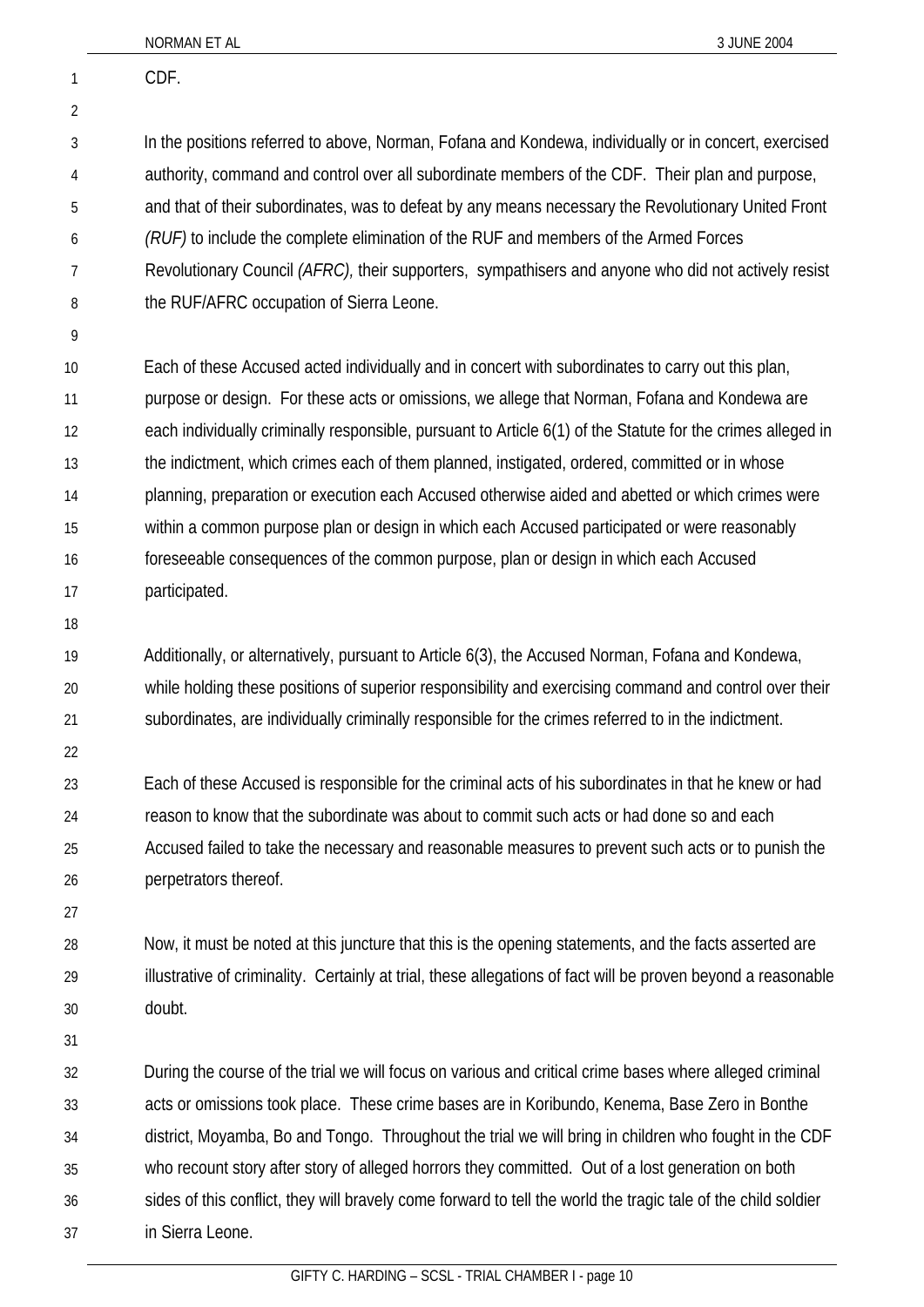As stated, the crime bases centred in the southern and eastern regions of Sierra Leone mainly in the districts of Bonthe, Pujehun, Moyamba, Kenema and Bo. The time frame is generally focused between November 1997 to March of 1998. This time period will most certainly capture the *res gestae* of the crimes alleged to be committed by the Accused. The crimes will be proven in large part by the people of Sierra Leone, witnesses to events that will make men of civility and reason recoil. They will come before you one by one, damaged, proud, some afraid yet still brave and determined citizens who shouted in the valley of death, "never again, no more." These citizens will testify to such acts or omissions by the Accused, Norman, Fofana and Kondewa, as those alleged crimes committed against a citizen of Sierra Leone in the town of Bradford. 1 2 3 4 5 6 7 8 9

10

11 12 13 14 15 16 The witness alleges that the CDF moved into the town and began to loot rice supplies throughout the day and returned a few days later to do more looting. The witness, his wife and daughter hid in a banana plantation to avoid capture by members of the CDF. They did capture his wife and robbed her of their life savings of Le 600,000.00. They then shot her and left her for dead. The witness recalls her calling his name as she died. After the CDF left, he went to her side but she was gone, their five year old daughter sitting by her mother's corpse.

17

18 19 20 21 22 Other citizens will testify and allege that in Tongo in 1997 and 1998 in a time called Cyborg -- a period where the Revolutionary United Front called themselves Cyborg and opened this Cyborg pit, the RUF forced people to mine for diamonds. The *Kamajors* and the CDF took the mine after the RUF pulled out. Allegedly throughout the day *Kamajors* picked people at random and hacked them to death, a standard CDF tactic.

23

24 25 26 27 28 29 The witness will further testify that he was in a captured group that the CDF took to a location near Pandebu. Later, released, the witness and those Sierra Leoneans with them were told to follow the main highway to Kenema; others who had been hiding in the bush joined the group along the way and walked until they were stopped at the fateful bridge at Kamboma where other *Kamajors* arrested them for allegedly being collaborators. The excuse of collaboration was used frequently to justify their criminal acts.

30

31 32 33 34 35 36 37 There were around 65 human beings taken out behind the house, the witness will testify. They were told that anyone who used the road they had travelled on were to be killed. Separated into groups of three to four, they were shot. Their bodies were then rolled down a hill into a valley below. At first the CDF used their weapons to execute them until they got to the last ten. When the CDF realised that they needed the rounds for combat, they began to cut the heads of the remaining ten, one at a time. The witness was cut in the neck from behind and rolled down the hill. He was the last victim of the group and had watched as those in front of him die one at a time. They were damaged and broken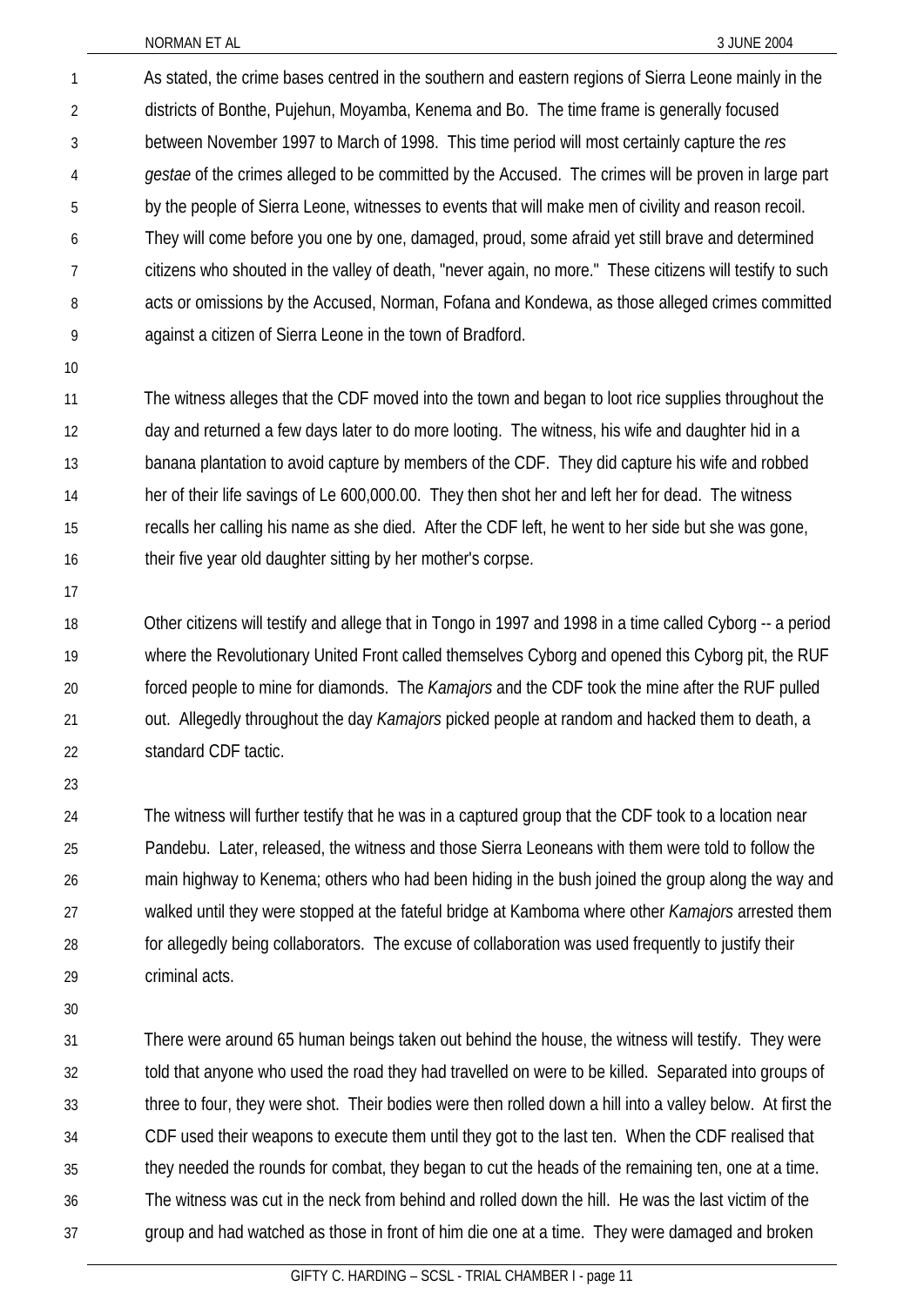| $\mathbf{1}$<br>$\overline{2}$ | men. He will be here in this Chamber to tell his story.                                                 |
|--------------------------------|---------------------------------------------------------------------------------------------------------|
| 3                              | With the CDF, the numbers of the victims are not on the scale of Rwanda but there were thousands.       |
| 4                              | Regardless, there can be no impunity even for the death of one person. The pain and suffering of the    |
| 5                              | victims of crimes spelled out in the indictment against Norman, Kondewa and Fofana, were agonising,     |
| 6                              | the crimes beyond imagination.                                                                          |
| 7                              |                                                                                                         |
| 8                              | The essential aspects of this case against these indictees, Norman, Fofana and Kondewa, is about a      |
| 9                              | breach of duty perverted into a killing frenzy against innocent civilians, non-combatants, their own    |
| 10                             | fellow citizens, even their own tribesmen, the Mende people.                                            |
| 11                             |                                                                                                         |
| 12                             | The organisation called the CDF, an armed faction set up to counter the internal threat of the RUF and  |
| 13                             | later the AFRC, led by Norman and assisted by Kondewa, Fofana and largely supported by the              |
| 14                             | hunting society called the Kamajors who filled the ranks of the CDF, had a duty to defend and protect   |
| 15                             | the people of Sierra Leone in the southern and eastern regions of the country in particular. This duty  |
| 16                             | was even more manifest by the fact that the indictee Norman was a regent chief of Koribundo, a          |
| 17                             | location we will mention in a few moments as a crime scene. Norman, Kondewa and Fofana tragically       |
| 18                             | failed in that duty by being unable to push the other organised armed factions out, and in their        |
| 19                             | frustration turned on their own people, their fellow citizens and the Mende people whom they declared   |
| 20                             | to be collaborators of the RUF or AFRC in such districts and places as Bonthe, Pujehun, Bo, Kenema,     |
| 21                             | Moyamba, the killing field of Tongo, and the black hole of Base Zero.                                   |
| 22                             |                                                                                                         |
| 23                             | The issues before you are not -- cannot be political. We have not charged political crimes. The court   |
| 24                             | of law -- this Chamber must focus on the alleged acts of these jointly charged indictees; politics must |
| 25                             | remain barred from these proceedings.                                                                   |
| 26                             |                                                                                                         |
| 27                             | Respectfully, you must focus your energy on whether beyond the reasonable doubt these accused           |
| 28                             | committed crimes, grievous crimes listed in the indictment against their own people, the people of      |
| 29                             | Sierra Leone. We allege that the Accused committed international crimes, their actions were criminal,   |
| 30                             | their mindset criminal, not political.                                                                  |
| 31                             |                                                                                                         |
| 32                             | Now, defending one's nation is a just cause. It is accomplished by an honoured and necessary            |
| 33                             | profession, the profession of arms which for centuries has adhered to the laws of armed conflict. The   |
| 34                             | just cause of a civil defence force in Sierra Leone set up to defend a nation became perverted and      |
| 35                             | was twisted beyond measure by Norman, Kondewa and Fofana. Under their leadership, these                 |
| 36                             | Accused war criminals turned what should have been a just cause into an unjust effect, serious          |
| 37                             | breaches of the laws designed to protect humanity. These so-called defenders of the nation were         |
|                                |                                                                                                         |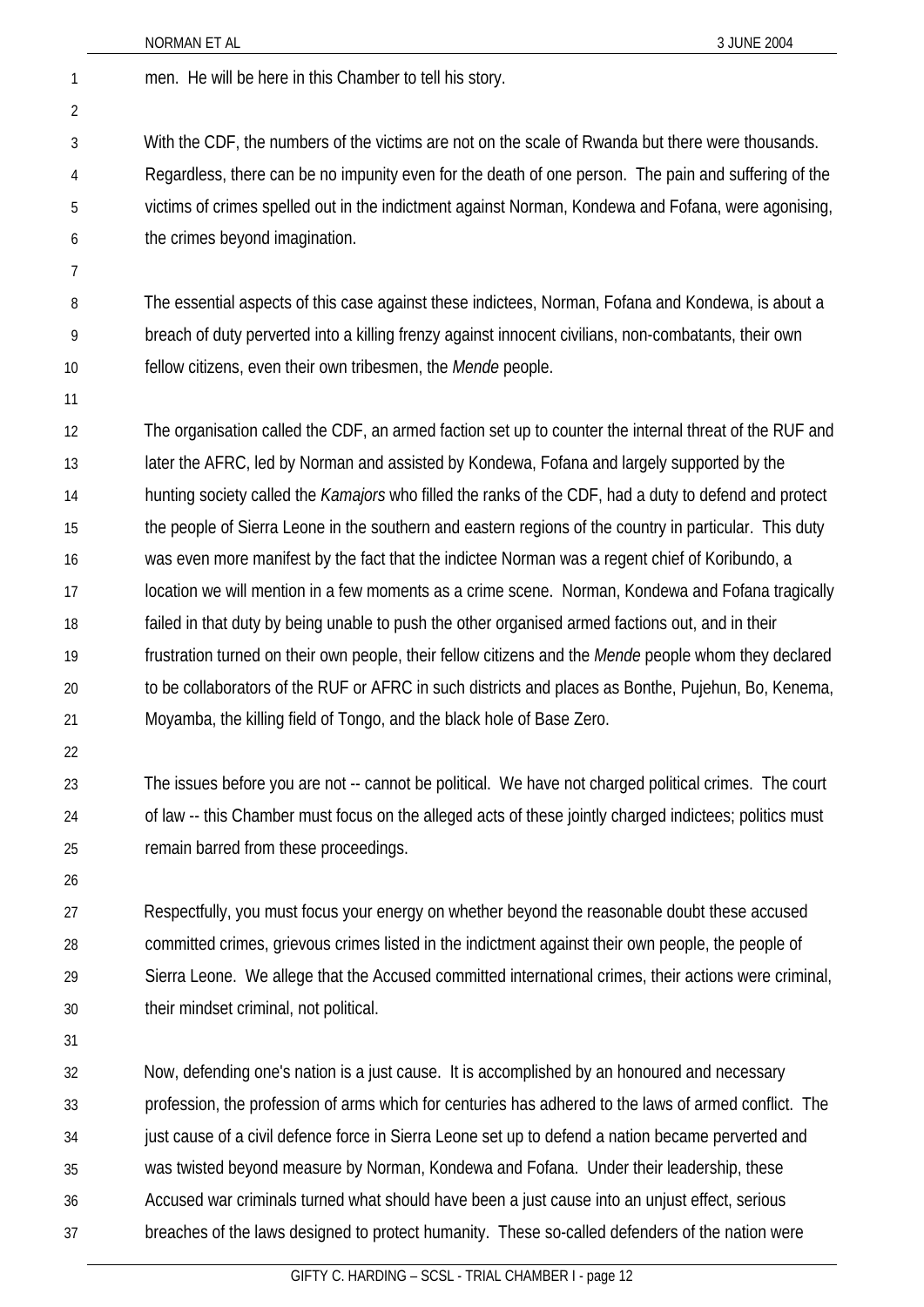1 really offenders of the nation looking out for their own self interests.

3 4 5 Again, they had a duty to defend and protect and they failed criminally in that duty and turned against their own people and institutions such as the Sierra Leonean police, for example. Keep this in mind: they are charged with crimes as individuals, jointly and severally, not with political acts.

7 8 9 10 11 12 This joint indictment is not an indictment of what could have been an important force for good, the organisation called the CDF, the organisation that these indictees perverted. Nor dif we indict the cultural traditions or the concept of the centuries old hunting societies such as the *Kamajors*. In this Chamber, in this indictment, we condemn alleged criminals for what they did as individuals: murder, terror, looting, burning, collective punishment and recruiting child soldiers, among other war crimes and crimes against humanity.

13

2

6

14 15 16 17 18 19 20 21 22 23 24 Let me cite an example of this breach of duty and indeed individual criminal responsibility as well as this perversion of a just cause. On or about 13th February 1998, due to an attack by the *Kamajors* on Koribundo, one of our witnesses will testify that he and others were advised to flee to Bo. The witness fled to his brother's house in Bo, however, by then the *Kamajors* arrived, scouring the town for those persons who fled from Koribundo. The witness will state that he was caught along with his brother and taken to the *Kamajor* headquarters where they were beaten and tortured. The captors said that they were going to kill and cook his brother that day. The witness will state that afterwards they took them both out back and standing among other bodies, cut his brother's throat. The witness will state that he tried to turn away, but his head was held and he was forced to watch his own brother die. The witness you will hear testify will say that the *Kamajors* told him to go back and tell the people of Koribundo what should happen if they collaborated with the Sierra Leonean Army, the SLA.

25

26 27 28 29 30 31 32 33 34 The witness returned to Koribundo noticing many graves along the road. A short time later the witness will state that Hinga Norman himself came to Koribundo -- now recall he is their regent chief -and held a meeting at the town barri. At this meeting, allegedly Norman told the townspeople that they should not hold the *Kamajors* responsible for what they had done in the town but that they should hold him responsible, that they were acting on his orders. This witness will state that Norman declared that in fact he was disappointed in the *Kamajors* because he had ordered them to burn all but three buildings in the town: the mosque, the barri and a house he was to stay in. He also stated he was unhappy because the *Kamajors* did not kill every living thing, even the ants, he allegedly said, and he rebuked them for being afraid to kill.

35

36 37 No one deserves to live in circumstances like this, to die like this, to witness the horrors perpetrated by all sides, and most certainly by those Accused who twisted a just cause into an unjust perversion.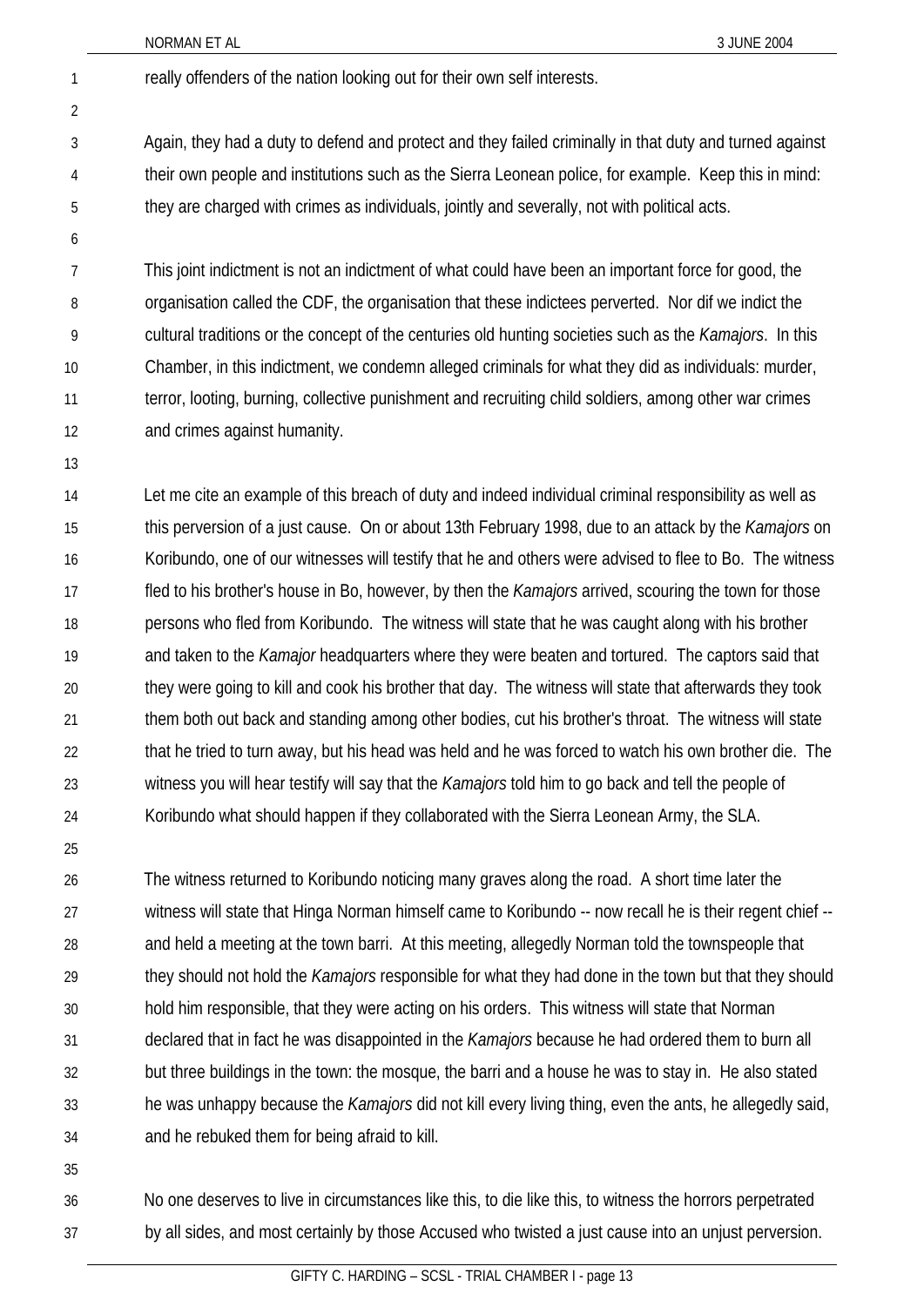|                | NORMAN ET AL<br>3 JUNE 2004                                                                             |
|----------------|---------------------------------------------------------------------------------------------------------|
| 1              | We will most assuredly show you, through witness after witness, what the result of these unjust acts    |
| $\overline{2}$ | or omissions caused: the murder, mutilation and maiming of thousands, the looting and burning of        |
| 3              | entire towns, terrorising an entire nation.                                                             |
| 4              |                                                                                                         |
| 5              | Anytime the citizens of a nation rise up to seek a just accounting for 10 years of painful war, the     |
| 6              | international community must respond; and it has. Just look around you today.                           |
| 7              |                                                                                                         |
| 8              | If I may, I will close my portion of this opening statement with a poem from a Sierra Leonean, Sydnella |
| 9              | Shooter, published recently in Freetown entitled, "Songs that Pour the Heart." It is called "My Root in |
| 10             | Flames":                                                                                                |
| 11             |                                                                                                         |
| 12             | "Massive eruption everywhere consuming my town and bush my cherished cradle my ancestral shrine         |
| 13             | all ablaze;                                                                                             |
| 14             |                                                                                                         |
| 15             | "I turned around, my eyes catch but a mound of ash, the ash of my kin's sweat:                          |
| 16             |                                                                                                         |
| 17             | "Blood can't quench this fire weeping through my blood. There is no fame in these flames but ash that   |
| 18             | brings pain, ash with a stain, the ash of the slain;                                                    |
| 19             |                                                                                                         |
| 20             | "This ash that bleeds hearts has nothing on the screen but incinerating Sierra Leone vomiting and       |
| 21             | flaring up;                                                                                             |
| 22             |                                                                                                         |
| 23             | "Can we read chronicles of ash and ash in chronicles when my foundation is razed to cinders and         |
| 24             | ash, ash weakening hearts ash withering glories, ash that never buries atrocities eroding my root."     |
| 25             |                                                                                                         |
| 26<br>27       | Let justice be done. Thank you.                                                                         |
| 28             | With your permission, Your Honours, I will yield the podium to my colleague, Mr. Joseph Kamara from     |
| 29             | Sierra Leone.                                                                                           |
| 30             | MR. PRESIDENT:                                                                                          |
| 31             | May we have your name, please.                                                                          |
| 32             | MR. KAMARA:                                                                                             |
| 33             | Joseph Fitzgerald Kamara. May it please Your Honours.                                                   |
| 34             |                                                                                                         |
| 35             | This case, like others which will be tried by this Court, offers a signal opportunity to lay before the |
| 36             | people of Sierra Leone the cause of their present misery. I do not believe that these people have as    |
| 37             | yet any conception of how deeply the criminal folly perpetrated by these Accused persons bit into       |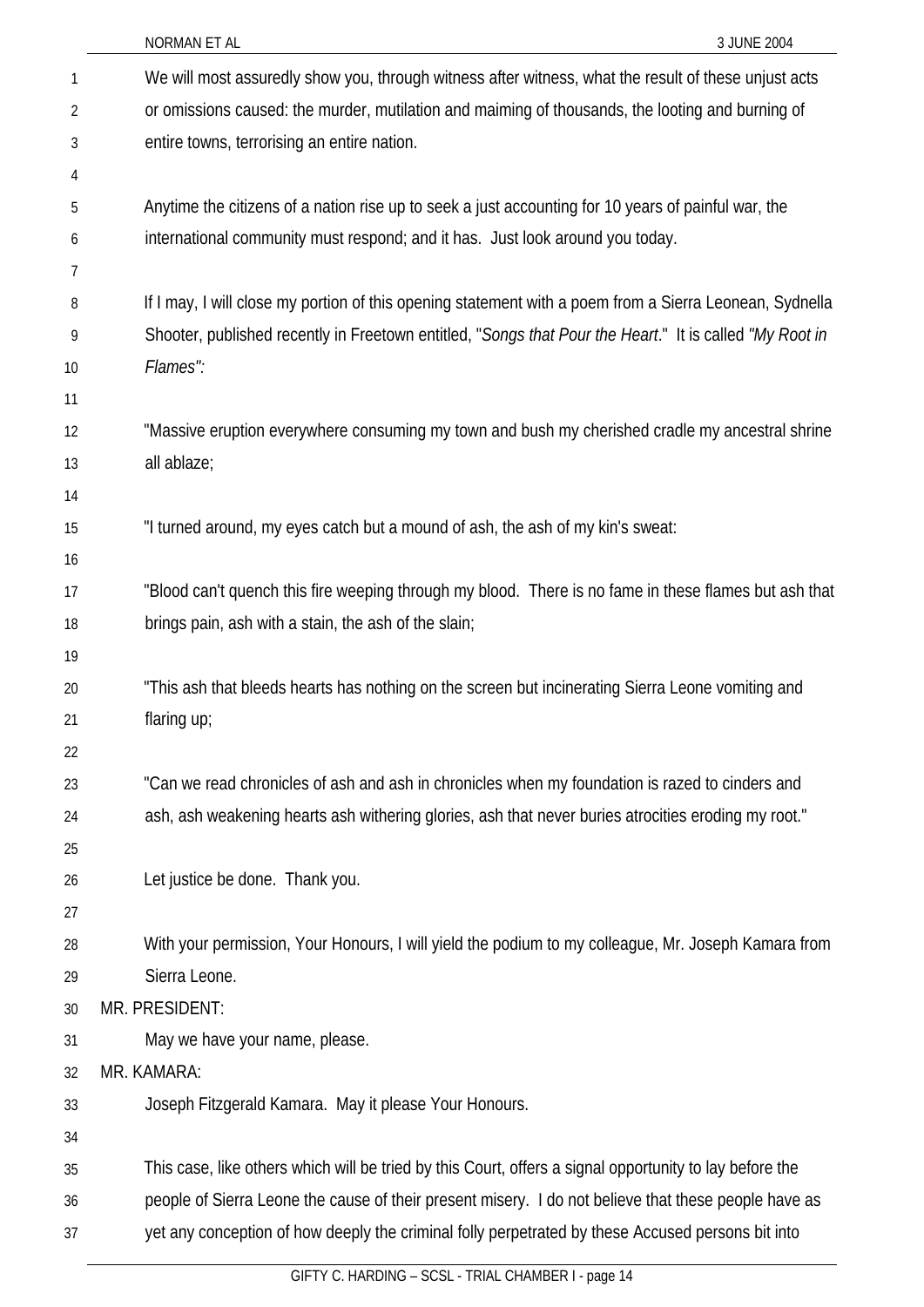every phase of Sierra Leonean lives, or how utterly ravaging the consequences. It will be our task to make these things clear.

2 3

1

4 5 6 7 8 9 10 11 12 13 14 15 16 We submit that this Court, representing the conscience of mankind, should, if it finds these acts proved, hold such to be both criminal and barbarous. It is owed to the victims, the parents and the children of the victims that punishment be imposed on the guilty. The mere punishment of the accused can never redress the terrible injuries suffered by the victims. For them it is far more important that this incredible event be established by clear and public proof so that no one can ever be in doubt that they were facts and not fiction. Grave offences as they are, Your Honours it is our obligation to all the peoples of Sierra Leone and humanity to show why and how these abominable things happened. It is incumbent upon us to set forth with clarity the criminal intent and ambition which motivated the Accused persons now in the dock to treat their fellow men as sub-human. The savages of the war are still alive in the minds of the people. Humanity must not and will not allow these savageries to share the conscience of mankind. It is vitally important that the brutality and savagery of this war are exposed and chronicled so that we have an official record of the horrors that befell this nation.

17

18 19 20 21 As an overview, Your Honours, following the AFRC coup in May 1997 and the flight of government officials out of Sierra Leone, the first Accused Hinga Norman, while in exile in Liberia, was summoned to organise the south and eastern wing of the CDF; namely, the *Kamajors*, which then was in disarray and badly in need of leadership.

22

23 24 25 26 27 28 In a meeting at the Bo waterside and in the presence of second Accused Moinina Fofana and third Accused Allieu Kondewa, Hinga Norman assumed leadership and pledged loyalty to the movement. Several meetings were held at which the three Accused persons co-ordinated, directed and commanded military operations in and around the Pujehun district. The Black December is an example of a plot that was hatched and directed during the early stages of the restructuring of the *Kamajor* movement.

29

30 31 32 33 34 35 It was later realised by this nucleus group that there was urgent need to beef up the strength, logistics and strategies of the *Kamajors*. Hinga Norman promised governmental help and asked for a base for operations. A place at Talia, Yawbeko Chiefdom, named Base Zero, was chosen and allocated for Kamajor operations and training centre. Hinga Norman, via helicopter, came with arms and ammunition together with soldiers referred to as Special Forces. I can see him smile, he remembers that well.

36

37 Many other *Kamajors* in their thousands upon hearing the new base for *Kamajor* operations quickly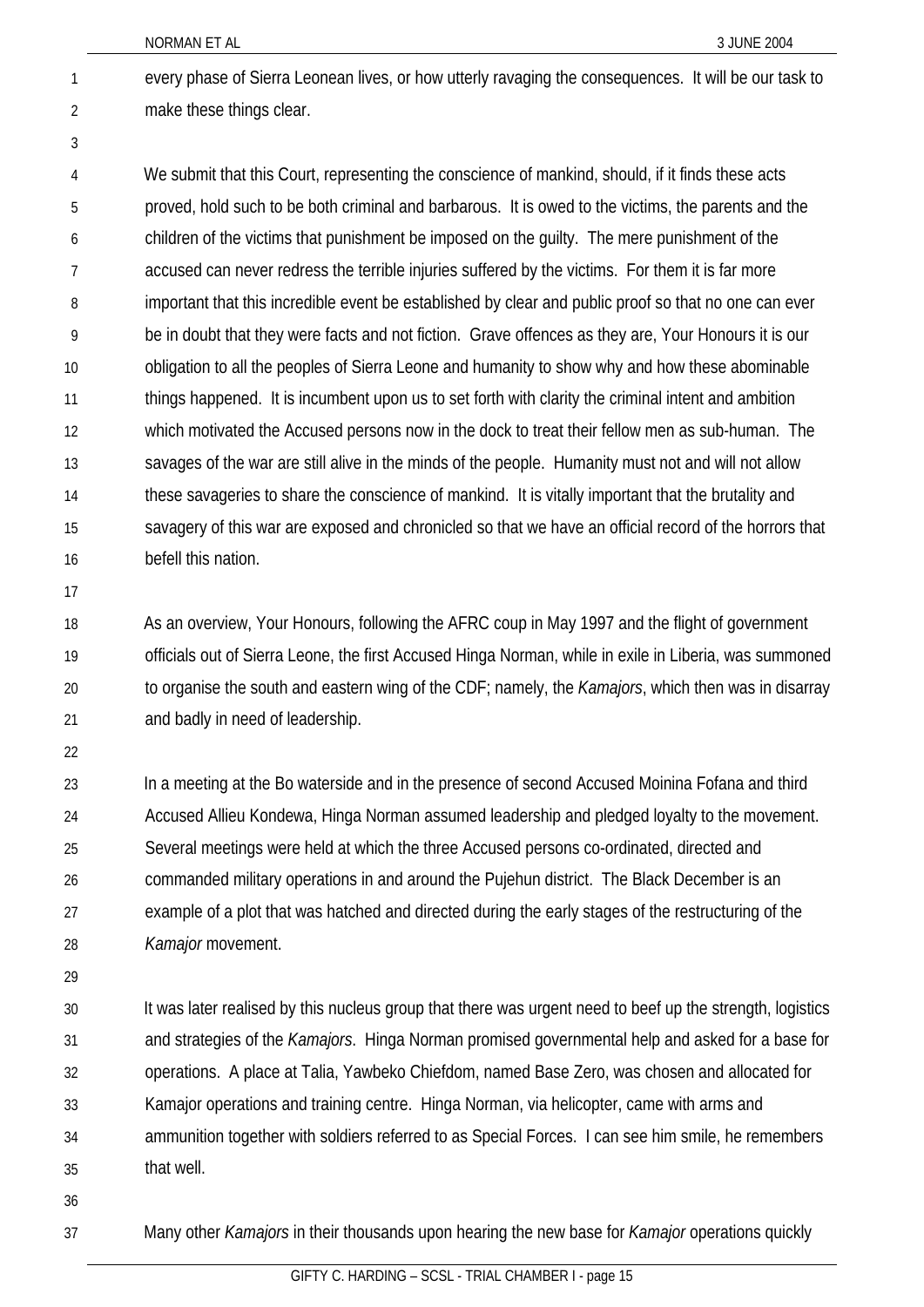converged in and around Base Zero for logistical support, military operations and training and direction. Hinga Norman, Moinina Fofana, planned and coordinated the training of *Kamajors*. Allieu Kondewa performed rituals for the success of the military ventures and conscripted young men into the -- and conscripted young men for initiation into the movement. Most of these young men once initiated, were made to believe that they were immune from bullets and thereafter dispatched and deployed into battlefield positions. 1 2 3 4 5 6

- 8 9 10 11 12 13 The *Kamajors*, it must be noted, were merely a group of ordinary local hunters before the emergence of Allieu Kondewa; simple folks of the countryside used to hunting deer, rodents, and other bush animals for domestic consumption. There were no special initiation rites, nor military objectives. Hinga Norman, Moinina Fofana and Allieu Fofana, schemed to take a traditional spiritual belief system and manipulated it to their own ends. Vulnerable young men, desperate for survival in a devilish war, fell easy prey to these men.
- 14

7

15 16 17 18 19 20 21 22 23 Your Honours, evidence will show that it was at Base Zero that Hinga Norman, Moinina Fofana and Allieu Kondewa, together planned, co-ordinated, directed, trained and commanded the attacks on Bo, Koribundo and Tongo. The Black December operation was formally announced at Based Zero and road ambushes intensified. Witnesses will testify before this Court as to meetings where military operations were planned and directed. Hinga Norman provided logistics and arms to support the attacks. It is a tragedy that Hinga Norman abandoned everything his training and education had taught him. In the ultimate quest for power, these men, resolved as they were, let nothing stand in their path to use any means necessary to defeat the RUF and AFRC forces and to gain and exercise control over the territory of Sierra Leone.

24

25 26 27 28 29 With your permission, Your Honours, in local parlance we have a saying that, "*Power no to poyo wae you dae gee person for taste; once you taste am, you no go lef am*." Your Honours, what this means is that power is a strong intoxicant and that it is not like palm wine which you can offer somebody to taste before buying and then he has discretion whether to buy or not, that power once tasted is never given up.

30

31 32 33 34 35 36 37 In this bid, Your Honours, by these men, so many innocent lives were lost, property and families destroyed. The Prosecution will prove Hinga Norman as National Coordinator, Moinina Fofana as National Director of War and Allieu Kondewa as High Priest of the CDF, were the principle force in establishing organising, supporting, providing logistical support and promoting the CDF. They collectively exercised command and effective control over this group and they enjoyed considerable influence over the course of events in Sierra Leone and, as such as, exercised *de facto* and *de jure* command over the CDF.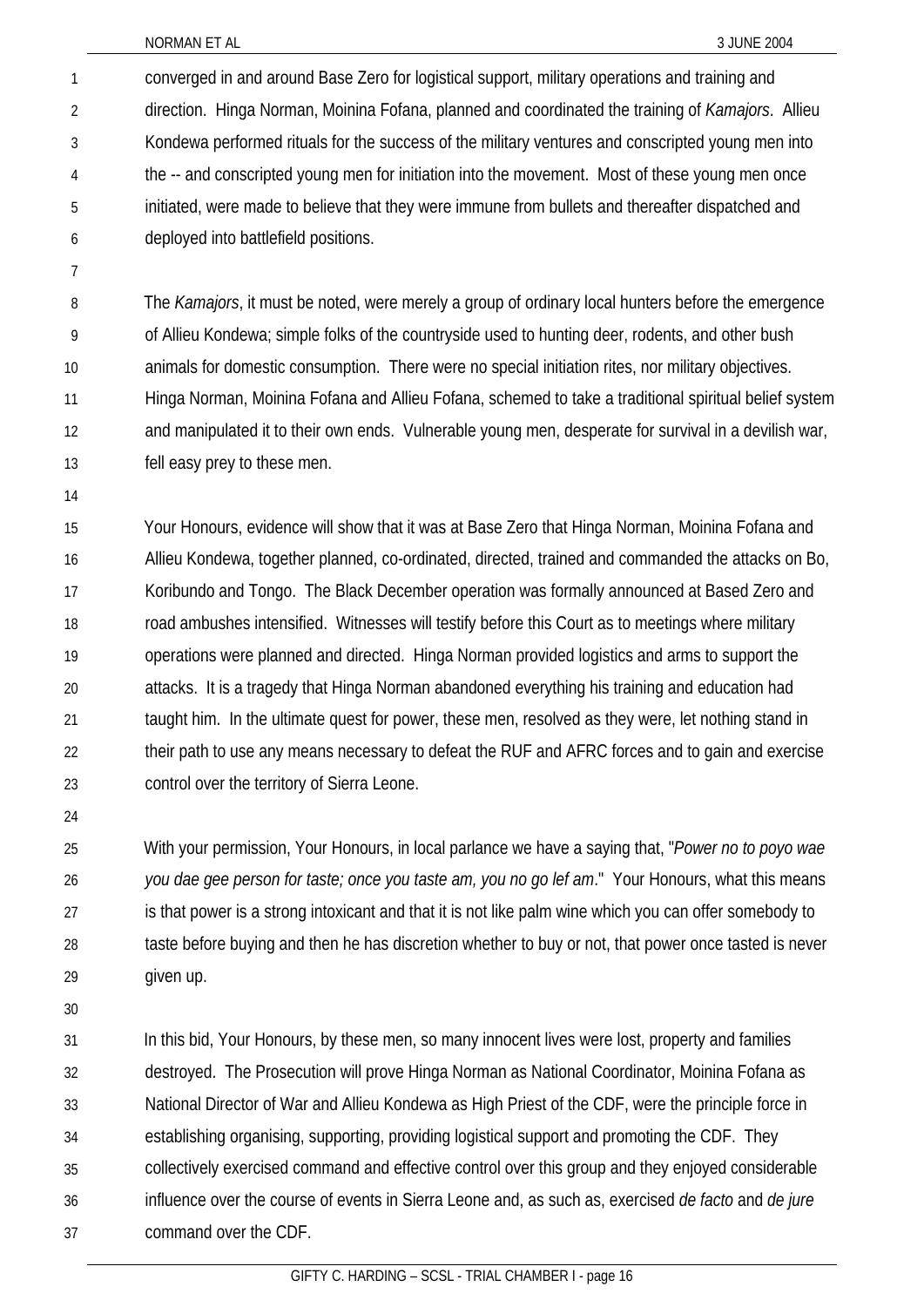| 1              | Hinga Norman was Deputy Minister of Defence. He was the leader and commander of the CDF and              |
|----------------|----------------------------------------------------------------------------------------------------------|
| $\overline{2}$ | as such, he had immediate, ultimate command and control over the activities and operations of the        |
| $\mathfrak{Z}$ | CDF. He was able to enhance the capability and effectiveness of the CDF as a fighting force.             |
| 4              |                                                                                                          |
| 5              | At this point I would like to draw your attention, Your Honour, to the screen on the right side to show  |
| 6              | the command structure of the CDF.                                                                        |
| 7              |                                                                                                          |
| 8              | Right at the top is Samuel Hinga Norman -- and my colleagues on the other side -- right at the top is    |
| 9              | Samuel Hinga Norman, National Coordinator, and to the side is the War Council and that is where it       |
| 10             | was. And underneath Samuel Hinga Norman, the National Coordinator, we have the Allieu Kondewa,           |
| 11             | the High Priest, Moinina Fofana as the National Director of War, and then right under that we have       |
| 12             | council of initiators right underneath Allieu Kondewa and then we have different levels of regionous --  |
| 13             | regional commanders and right down to district administrators. This is, simply put, the structure of the |
| 14             | CDF when they were formed together.                                                                      |
| 15             |                                                                                                          |
| 16             | So integral was Hinga Norman to the formulation and execution of the CDF policies in both Sierra         |
| 17             | Leone and outside that he would represent their interests in meetings with members of the                |
| 18             | international community and during several peace negotiations.                                           |
| 19             |                                                                                                          |
| 20             | The Accused persons in the dock were all members and/or participants of the War Council of the           |
| 21             | CDF. They usurped the powers of the Council and took decisions without reference or approval of the      |
|                |                                                                                                          |
| 22             | council. Your Honours, again as you can see on the slide, the War Council was sidelined right down       |
| 23             | and Hinga Norman, Moinina Fofana and Allieu Kondewa, formed the triangulate and then took charge         |
| 24             | of matters.                                                                                              |
| 25             |                                                                                                          |
| 26             | For example, on one occasion the War Council took a decision to confine one Kemoh Hassan Sheriff         |
| 27             | for refusing to carry out instructions of the Council. The instruction was for him and his fighters to   |
| 28             | prevent the movement of AFRC by blocking Bo-Tiama highway. Instead, he went to Valunya                   |
| 29             | Chiefdom to carry out his own personal gold mining. Hinga Norman overturned that decision and            |
| 30             | what did he do, he promoted him to the rank of General.                                                  |
| 31             |                                                                                                          |
| 32             | Another decision that Chief Hinga Norman overruled to show the highjack of the powers of the War         |
| 33             | Council was the punishment for the killing of a pregnant woman by one <i>Kamajor</i> commander named     |
| 34             | Vanjawai. The Council took a decision for that commander to be pegged at Base Zero. Hinga                |
| 35             | Norman, with overwhelming powers as National Coordinator again overturned that decision.                 |
| 36             |                                                                                                          |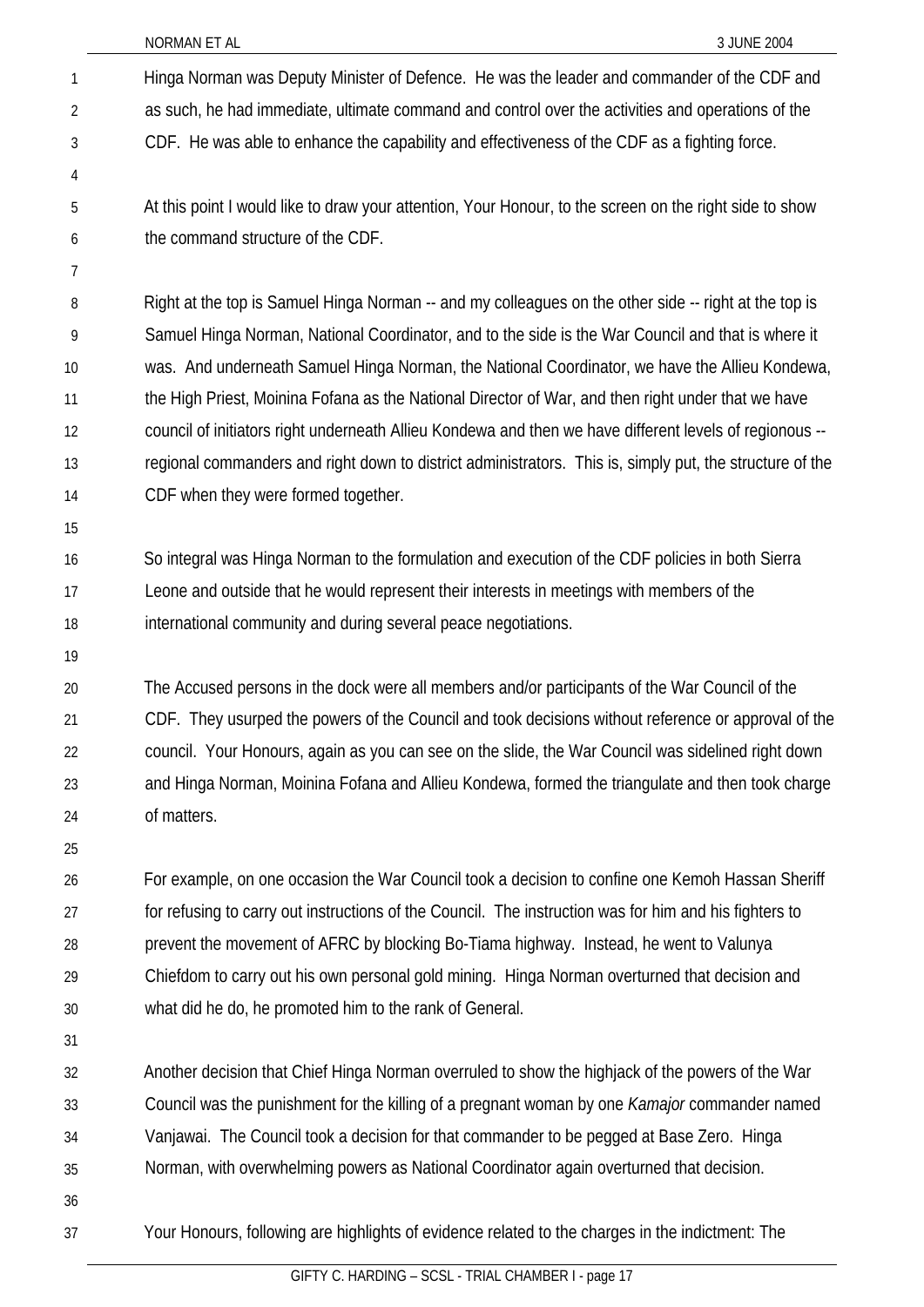| $\mathbf{1}$   | Prosecution will lead evidence through a crime base approach, and that is, I will endeavour to guide    |
|----------------|---------------------------------------------------------------------------------------------------------|
| $\overline{2}$ | the panel from one crime base through another; namely, Koribundo -- to assist Your Honours and my       |
| 3              | colleagues on the other side -- Kenema, Bonthe, Moyamba and Tongo.                                      |
| 4              |                                                                                                         |
| 5              | Koribundo: six crime bases, Your Honours, and I will intend to guide the panel through each of these    |
| 6              | crime scenes.                                                                                           |
| $\overline{7}$ |                                                                                                         |
| 8              | I will preface it with Operation Black December for sequence of events. Operation Black December        |
| 9              | was Hinga Norman's initiative and was conceived at a meeting in the town of Zimmi, with Moinina         |
| $10 \,$        | Fofana and Allieu Kondewa present. It is the case for the Prosecution that the Accused persons were     |
| 11             | responsible for the planning, instigation, ordering or committing unlawful civilian killings during the |
| 12             | attacks in the course of Operation Black December, or the aiding and abetting thereof which resulted    |
| 13             | from the common plan to use every means, including illegal and forbidden means, to defeat the RUF       |
| 14             | and AFRC forces and to gain and exercise control over the territory of Sierra Leone.                    |
| 15             |                                                                                                         |
| 16             | As part of Operation Black December in the southern and eastern provinces of Sierra Leone, the CDF      |
| 17             | unlawfully killed a number of civilians and captured enemy combatants in road ambushes at Gerehun,      |
| 18             | Jembeh and the Bo-Matotoka highway.                                                                     |
| 19             |                                                                                                         |
| 20             | Your Honours, as examples, the evidence will demonstrate that Hinga Norman, on behalf of the CDF        |
| 21             | high command, announced that the military operation named the Black December was launched with          |
| 22             | the objective to capture all main roads in Sierra Leone.                                                |
| 23             |                                                                                                         |
| 24             | On or about the 14th November 1997, the <i>Kamajor</i> militia attacked a bus on the Bo-Kenema road     |
| 25             | killing nine passengers.                                                                                |
| 26             |                                                                                                         |
| 27             | On January the 16th, 1998, evidence will be led that travellers reaching the capital of Freetown        |
| 28             | confirmed the death of 25 persons along the Bo-Freetown road. Kamajors also ambushed a                  |
| 29             | commercial truck near Bo town killing six passengers.                                                   |
| 30             | (Pages 1 to 18 by Gifty C. Harding)                                                                     |
| 31             |                                                                                                         |
| 32             |                                                                                                         |
| 33             |                                                                                                         |
| 34             |                                                                                                         |
| 35             |                                                                                                         |
| 36             |                                                                                                         |
| 37             |                                                                                                         |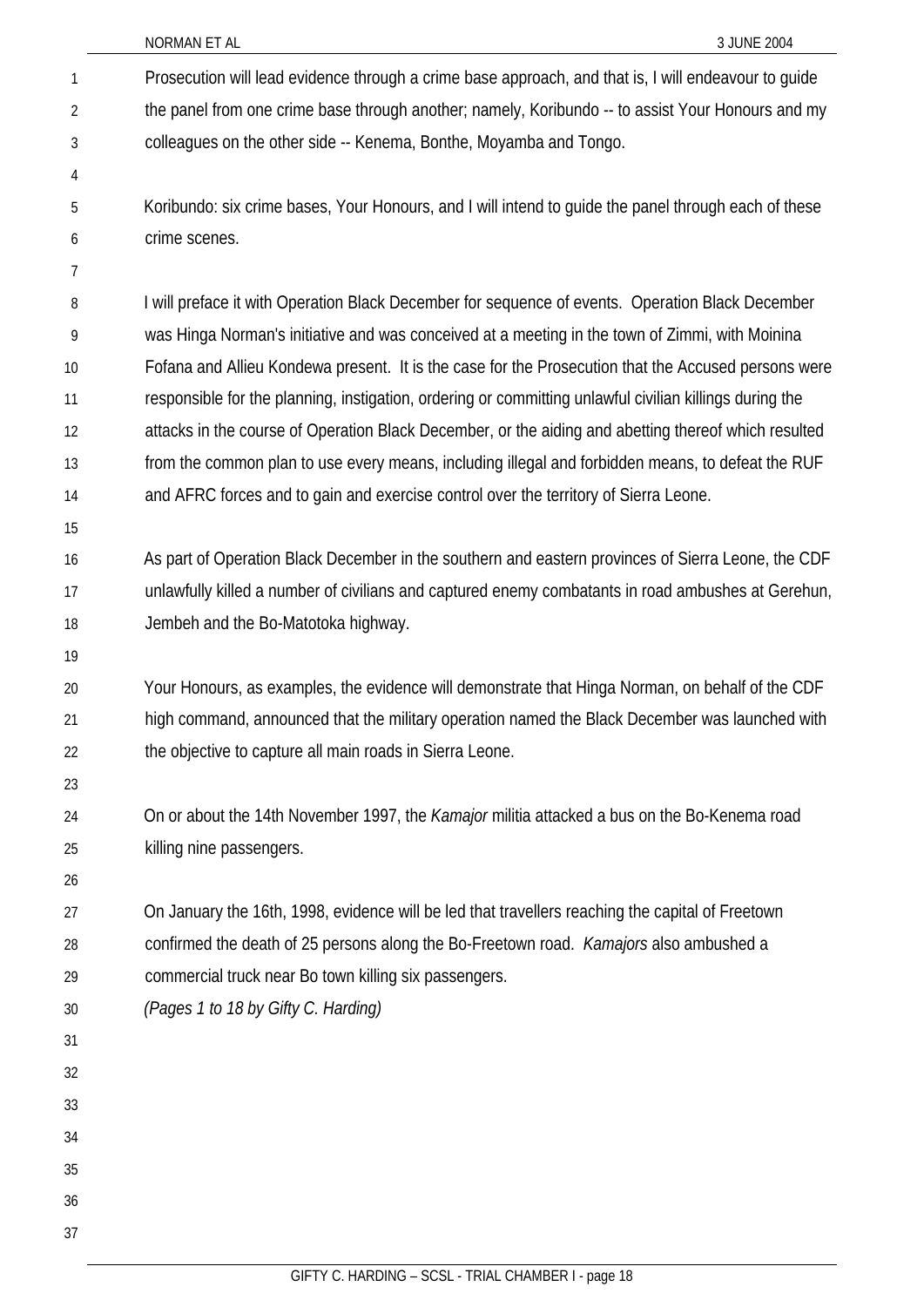1 1145H

2 MR. KAMARA: (*Continuing*)

3 4 5 6 7 The Prosecution will lead evidence, Your Honours, to prove that on or about January and February of 1998 in locations in the Bo district, including the district headquarter towns, Bo, the town of Kebi, Koribundo, Kpeyama, Fengehun and Mongere, the *Kamajors* unlawfully killed a number of civilians, including a man called Kafala, Ambrose Kortu, and one Abema, a *Kamajor* who was killed for failing to operate as such.

8

9 10 11 12 13 14 15 16 17 A witness for the Prosecution will testify before this Court that he was in Koribundo when the *Kamajors* attacked on a Friday in February 1998. He heard *Kamajors* talking to themselves that they would kill everyone in Koribundo, even the cockroaches, and that they had received their commands from Hinga Norman. That witness saw *Kamajors* kill five *Limba* people along Blama Road and these are Sarah, Momoh, Ibrahim, Yana, and Sufiana. Two of these were shot and the other three were beaten to death. That witness will further testify before this Court that he saw the killings of all the people and their throats cut, and this included women, and their heads displayed at check points and their bodies dumped at the water well inside that witness's compound. This witness will be here before this Court.

18

19 20 21 22 23 24 25 Another witness for the Prosecution will give evidence that on that black Friday of February the 13<sup>th</sup> in 1998, he saw Chief Kafala arrested by *Kamajors* when they took him to their deputy commander, one Tommy Lahai. Lahai then ordered that Chief Kafala be killed. At this point the witness saw Chief Kafala killed with a cutlass by four *Kamajors* near the town junction. As Chief Kafala was being buried, the witness also saw two other *Kamajors* shoot the corpse of the Chief. Evidence will be led before his Court that Sarah Binkolo and Sarah Lamina were also killed by the use of a cutlass by two other *Kamajors* while the others were busy singing.

26

27 28 29 30 These innocent people were believed to be collaborators in the testimony of that witness. He will explain to this Court how he also saw Chief Lahai Bassie being beaten along Sumbuya Road in Koribundo by *Kamajors*. Chief Lahai Bassie was tied with a rope, beaten and he was taken to the *Kamajor* headquarters in Koribundo. Unfortunately, he died weeks after as a result of the violence.

31

32 33 34 35 36 The Prosecution will lead evidence to show that many houses were burnt and looted by *Kamajors* in the town of Koribundo. Your Honours, the destruction that took place in Koribundo was done not only to punish the people, but also to send the message across to all and sundry that a similar fate awaited all those who, through no fault of theirs, had to cope and live with the presence of rebels in their homes.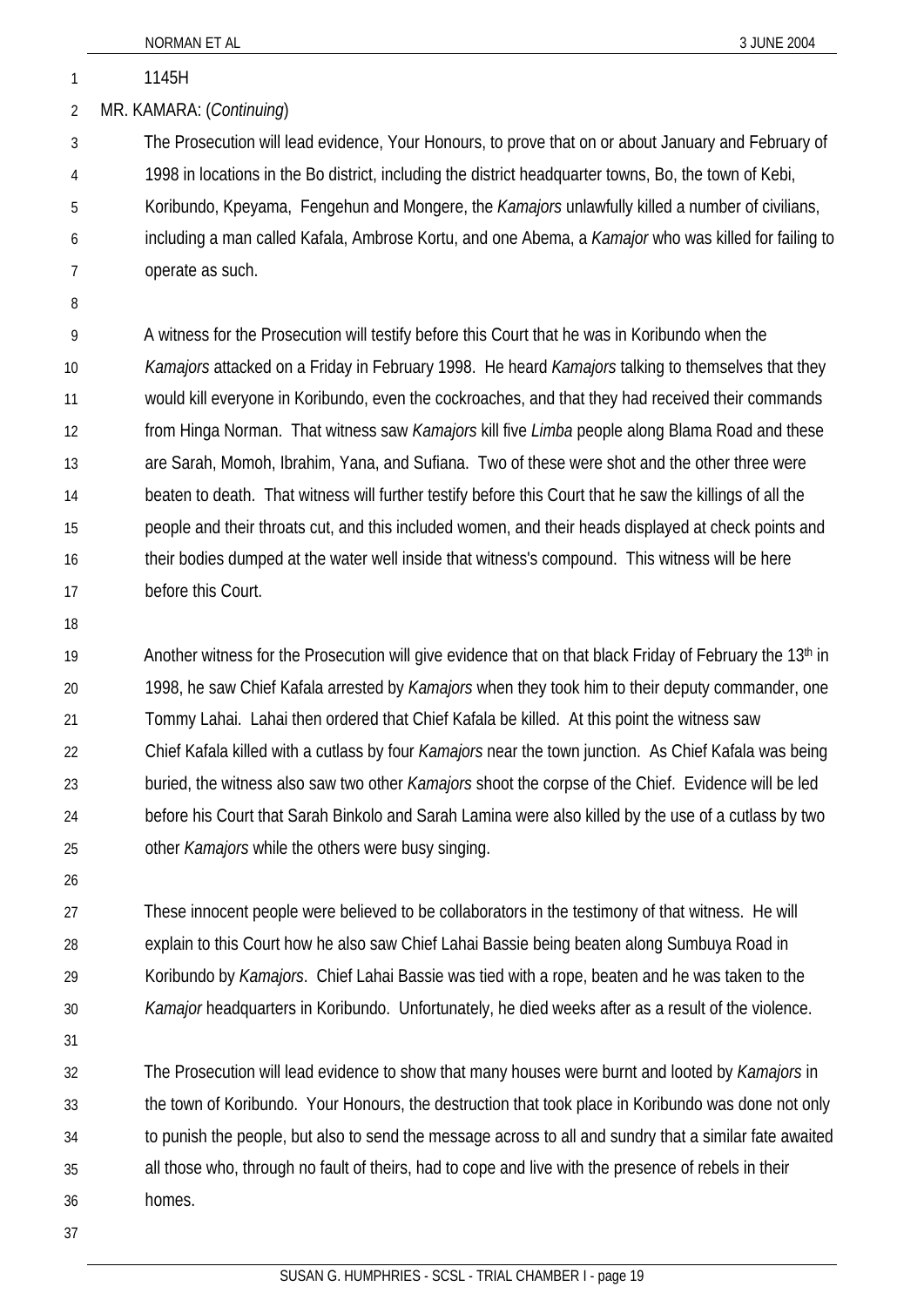Your Honours, history will prove us right that the people of Koribundo had lived together with the Sierra Leonean Army since 1991 through 1997; they co-habited, co-existed, and they were there to protect them against the RUF. And for that, Your Honours, a death warrant was signed and they were all labelled collaborators, and Hinga Norman, it will be proved, issued instructions for all collaborators in Koribundo to be killed. 1 2 3 4 5

- 7 8 9 10 The Koribundo incident illustrates the absolute terror the people of Sierra Leone had to live with. Your Honours, they had nowhere to go, no one to turn to when these so-called liberators turned their weapons upon them and they became as ruthless and unforgiving as the rebels against whom they were fighting.
- 11

6

12 13 14 15 16 17 18 Documentary evidence will be introduced by the Prosecution in support of the allegations contained in the indictment, for example, showing that Hinga Norman supplied arms and ammunition, together he issued war and attack instructions. Evidence will also show that he appointed general commanders with the knowledge and the acquiescence of Moinina Fofana and Allieu Kondewa. This is a supportive manifestation of Hinga Norman's role as a logistic provider and commander issuing instructions for attack. It goes further to show the position, authority and powers of the national coordinator, Hinga Norman.

19

20 21 22 Documentary evidence will also be introduced to support the charges of looting and acknowledgement on the part of the CDF high command of the knowledge about these happenings and benefiting from the loot.

23

24 25 26 27 28 We will further introduce evidence that Kondewa was not just a high priest, it is implicit, but he was a key player and integral factor in the CDF and he had powers of appointment. And let me hasten to point out, that Kondewa was the man responsible for the recruitment and initiation of the fighters. Without those fighters there were no crimes; without fighters there is no *Kamajor* army; and without Kondewa there were no fighters.

29

30 31 32 33 34 35 36 It is the case for the Prosecution, Your Honours, that Hinga Norman, Moinina Fofana and Allieu Kondewa were responsible for the planning, instigation, ordering and committing of unlawful civilian killings, physical violence, mental suffering, pillage, acts of terrorism, collective punishment and child conscription, during the attacks in Tongo, Kenema, Bo, Bonthe, Moyamba, and all the aiding and abetting thereof as a result of the common plan to use any means necessary and again, including unlawful means necessary, to defeat the RUF/AFRC forces and to gain and exercise control over the territory of Sierra Leone.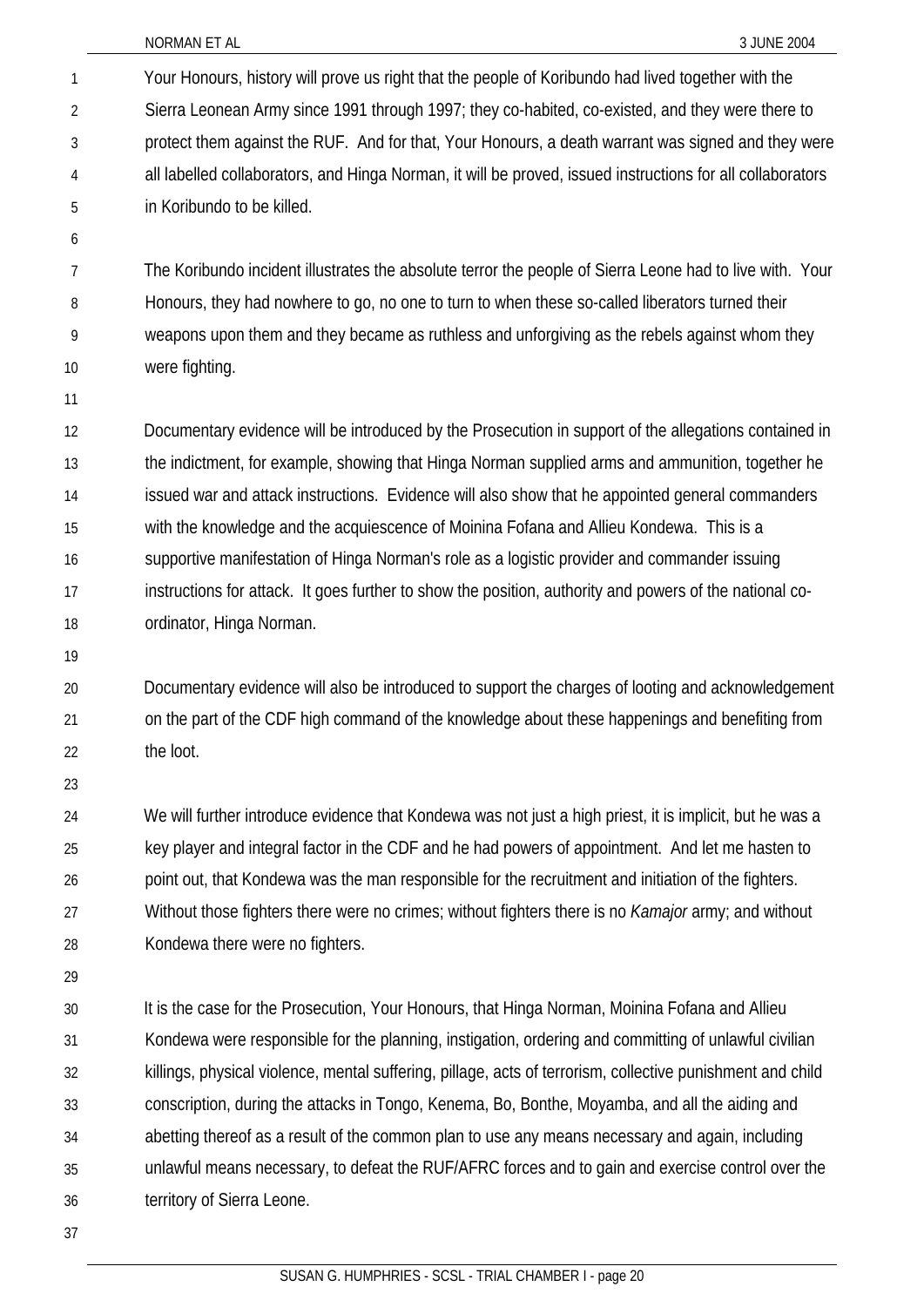The *Kamajors* launched an attack on Kenema town on the 15th of February 1998 upon the directives and instructions of Hinga Norman as a national co-ordinator, Moinina Fofana, National Director of War, and Allieu Kondewa, High Priest, during which a number of Sierra Leonean police were killed. 1 2 3 4 5 6 7 8 9 10 11 12 13 14 15 16 17 18 19 20 21 22 23 24 25 26 27 28 29 30 31 32 33 34 35 36 As part of the campaign of terror the *Kamajors* particularly targeted police officers. These officers were non-combatants. Their only crime, if at all, was that they dutifully served their nation at the time the junta proclaimed its leadership over the state. The Prosecution will lead evidence through the testimony of one of our witnesses who will say, amongst other things, that she was a member of the Sierra Leone Police Force and was, as such, on that date of February the 15th of 1998 when *Kamajors* forcefully entered and took control of the Kenema township. That witness was in her quarter with her children when she heard gunshots. She will testify before this Court that Sergeant Mason, Sergeant Samura and Corporal Fandai were all shot and killed by *Kamajors* on that fateful day of February the 15th, 1998 at the Kenema police barracks. The witness will further give evidence that she directly saw and witnessed the killings of Assistant Superintendent of Police, Kanu, who was the officer in command in Kenema, and S.S.D. Constable Desmond Pratt at the police football field. These officers, it should be noted, were not engaged in any combative role. The witness also saw one Sergeant Turay run towards the *Kamajors* and try to prevent them from killing both O.C. Kanu and Desmond Pratt, and when, at the spur of that moment, the *Kamajors* opened fired, directly shot and killed him. The witness, with the help of the other officers and civilians, buried the remains of seven human bodies in one grave. The bodies of Sergeant Mason, Sub-Inspector Mimor, Sergeant Momoh Samura, Assistant Superintendent of Police Kanu, Corporal Desmond Pratt, Sergeant 2506 Turay, and one unknown military man. That grave is now what I will describe as Kenema's tomb of the unknown soldier. Another police witness for the Prosecution, Your Honours, will give evidence before this Court that on the 8th February 1998 *Kamajors* attacked the town of Blama near Kenema where he was stationed on official duties. The witness, upon hearing sporadic gunshots and seeing the *Kamajors* slaughter, fled to the nearest

37 bush for cover. Unfortunately, a search was conducted for police officers in and around the township.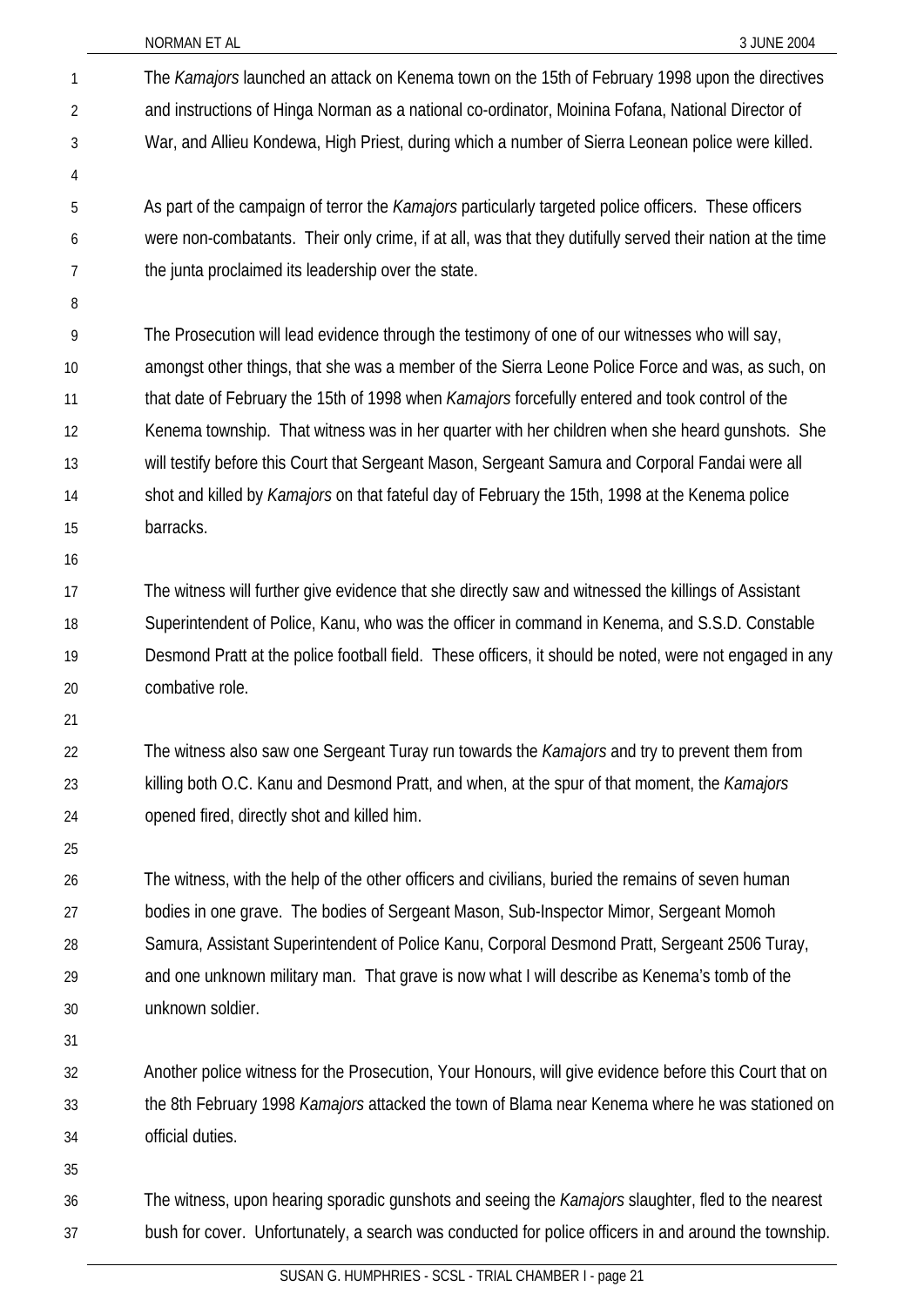One Special Branch officer, Sergeant Fosonah and a witness were eventually apprehended by the *Kamajors* and they were frog-marched to their commander, one Alhaji Mendama. At that point instructions were then issued for them to be killed as it was a standing policy then that all police officers were anti-CDF and that they were the enemy and the result is the enemy should be killed. 1 2 3 4

6 7 8 9 10 While awaiting execution, that witness will explain how Sergeant Fasonah was taken behind a building along Koribundo Road and killed in cold blood. And when it was his turn to be killed, he was forced to lie on the ground, his face downwards, pinned on the ground. One commander, Siaka Sheriff ordered them to be slaughtered. He then felt a heavy blow with a sharp instrument on the nape of his neck and while blood was gushing out, other parts of his arms and body were also cut by the *Kamajors*.

11

5

12 13 14 15 16 17 18 Your Honours, believing him to be dead, the witness was left to the mercy of the vultures. It is incredible that he used his last vestige of energy to tear off his shirt and used it to bandage the wound around his neck and hid himself in the bush and then -- it is incredible, but that's the fact and that witness will be before this Court -- without food and shelter, the witness could handle it no more, and he ventured out of the bush into a village called Duoyo. It was at that village that he met persons that safely escorted him to a medical centre at Blama where he received treatment. He will be before this Court to tell that story.

19

20 21 22 23 24 This was the reality of the war on the ground, Your Honours, and this is the evidence that this Court will hear from the witnesses of fact. Such gross abuses of humanity should not go unpunished. The Prosecution is alleging that the Accused persons are now in the dock by virtue of their position, authority, command, directions; they bear the greatest responsibility for these atrocities. The evidence will prove the nexus, intention and how the whole criminal enterprise was orchestrated.

25

26 27 28 29 30 31 The chain of callous human rights abuses on the part of these men who stand trial today, against the innocent civilians continued unabated. Again, the Prosecution will adduce evidence that a group of *Kamajors* attacked residents at Bonie Street in Kenema. One of the *Kamajors* named Jombobla launched an RPG through the front door which set the house ablaze. That witness will testify that two young miners, one Aruna and Ansu, were killed during that attack. Aruna tried to run away and was shot, and he fell down. He was picked up and thrown into the burning fire.

32

33 34 35 The witness will testify that she heard the *Kamajors* saying that they have no bullets to waste on Ansu and they started hitting him with cutlass all over his body until he died. Even valuable items and properties that were salvaged from the fire were also looted by the *Kamajors*.

36

37 The Prosecution will also show, through the testimony of eye witnesses, that during the takeover of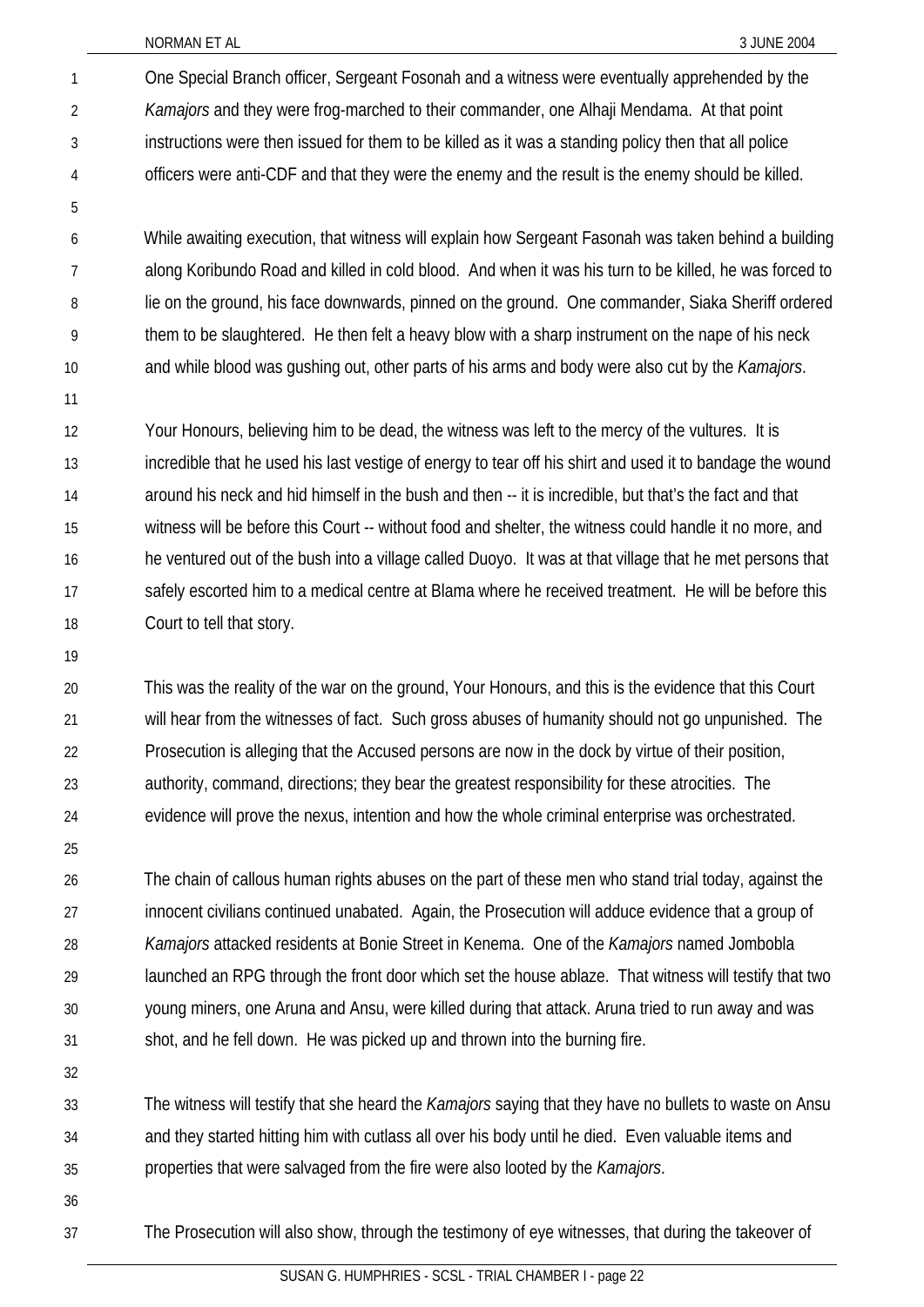Kenema town by *Kamajors*, alleged collaborators and captured rebels and juntas were systematically and habitually detained, subjected to cruel treatment and, in many cases, summarily executed. Some of these alleged collaborators were killed and burnt with tyres in the streets of downtown Kenema as a public warning to the civilian population of the terror that may await them, any of them, and at any moment. 1 2 3 4 5

7 8 9 10 Your Honours, let me now direct your attention to another important crime scene in the sequence of events in analysing the criminal enterprise and that is Base Zero, which was the den and training camp. Evidence will be led before this Court to show the use of brute force and subjecting a hopeless and helpless population to constant fear and distress.

11

6

12 13 14 15 16 17 18 19 A Prosecution witness will testify that her mother and herself were captured by *Kamajors*, they were forced to carry loads for them for a distance of about six miles. At Tihun, one of the *Kamajors* wanted to be his wife -- wanted her to be his wife, but she refused and, in reward, she was threatened with death. The *Kamajor* had her perform conjugal duties and that witness was held in sexual slavery for a whole year. The witness was unable to escape because at every point in time there was a *Kamajor* that stood guard to prevent her from doing so. It was at Talia the witness met her mother in captivity and it was also the same place that she met the third Accused, Allieu Kondewa, who took her into his bedroom and raped her many times into the night. That witness will be here to testify to that.

20

21 22 23 24 25 26 27 And on the next day, Kondewa took the witness out of his house and asked his boys to kill her mother. Kondewa's boys killed the witness's mother by chopping off her head while she was made to watch, the head was put on a stick and hung at the junction. Yes, Your Honours, she was forced to watch and she saw it all happen. What greater mental anguish can one undergo than this horrific experience? Here is a clear illustration of direct criminal responsibility on the part of the Accused person, Allieu Kondewa, in that he had the requisite *mens rea*, participated, directed and ordered the commission of offences.

28

29 30 31 32 33 34 The Prosecution intends to lead evidence also, through another witness of fact, who will explain to this Court her ordeal in captivity. Some time in 1998 she was abducted by *Kamajors*, which was part of their signature by then. The reason for her abduction was that she was suspected of being a rebel collaborator. The *Kamajors* looted her parents' properties, even the sewing machine was taken away from her mother, and they were taken to Talia village. All the properties were handed to Kondewa who was then the *Kamajor* head at that time.

35

36 37 She will testify that she was raped by one *Kamajor*, who then forcefully took her as a wife. She spent three months at Talia with the *Kamajors* and during her captivity she witnessed a lot of killings of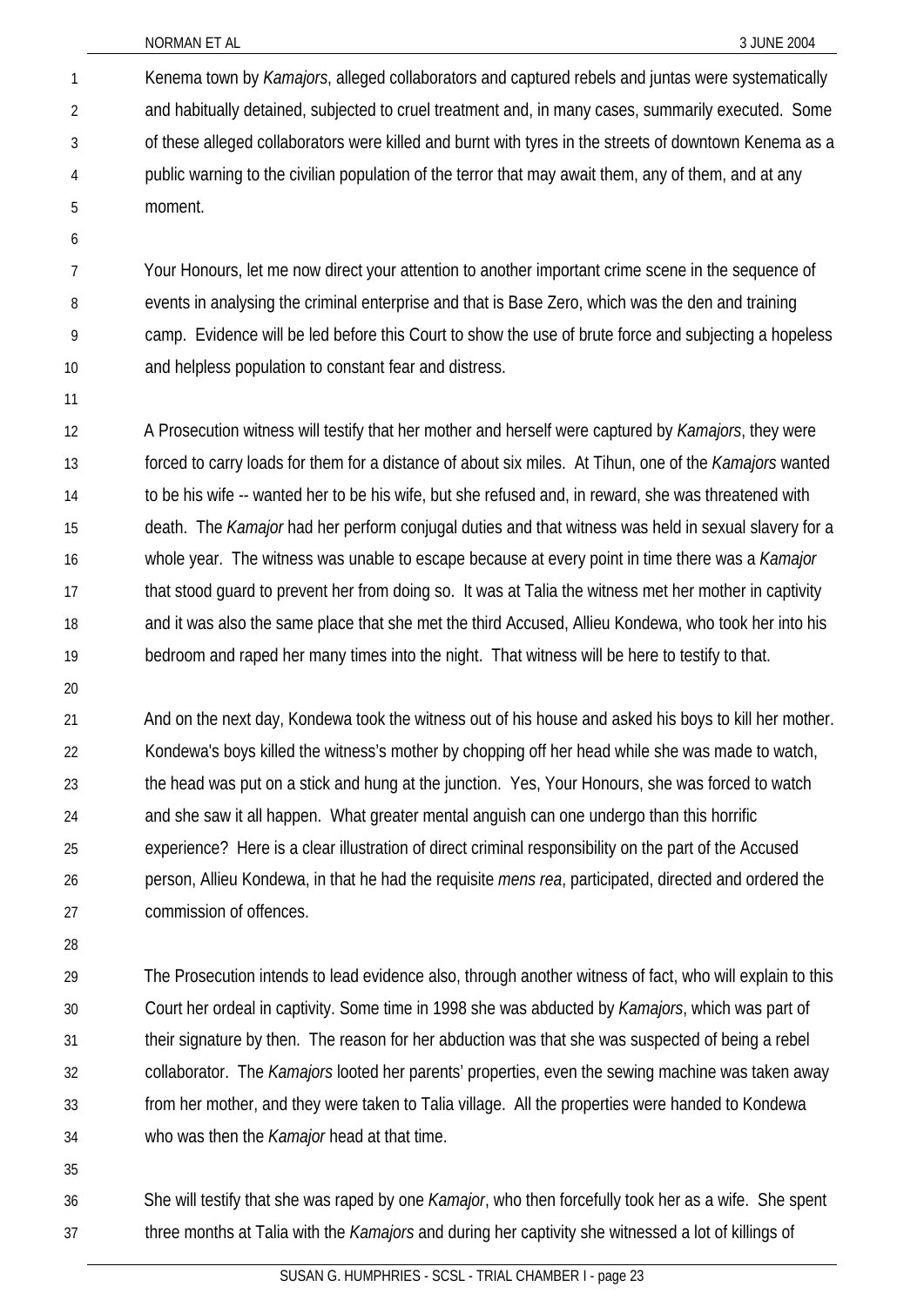|                | 3 JUNE 2004<br>NORMAN ET AL                                                                                    |
|----------------|----------------------------------------------------------------------------------------------------------------|
| $\mathbf{1}$   | innocent civilians who were brought into town by these Kamajors.                                               |
| $\overline{2}$ |                                                                                                                |
| 3              | It was also at Talia at that point in time when Kondewa was "reigning chief", and the witness will testify     |
| 4              | that when they visited Kondewa -- Talia, he had a high pedestal stool and there was a little boy               |
| 5              | playing a guitar underneath the seat. That is remindful of King David with the boy playing the harp            |
| 6              | (sic) and that was the days of <i>Kamajor</i> , Kondewa, "King Kondewa", as he called himself, to show how     |
| 7              | powerful he was and the authority which he commanded.                                                          |
| 8              |                                                                                                                |
| 9              | That witness saw the killing of six civilians suspected to be rebels, who were brought to Talia by             |
| 10             | Kamajors. The witness will give evidence that one Jusu Saly was killed by Kamajors with a knife and            |
| 11             | all his intestines were removed from his stomach and then roasted and eaten with cooked cassava.               |
| 12             | Your Honours, it might sound strange, but this is what happened. Our evidence will lead to that fact           |
| 13             | and that witness will be before this Court, that the intestines were removed from the stomach, they            |
| 14             | were then roasted, eaten with cooked cassava.                                                                  |
| 15             |                                                                                                                |
| 16             | Another civilian, Bagie-Vilkie, who was also killed, and the saddest thing about this incident for Bagie-      |
| 17             | Vilkie was that his own killing was done by his own brother, Jokoi.                                            |
| 18             |                                                                                                                |
| 19             | All of these incidents were happening at Talia. They were under the general directions of the Kamajor          |
| 20             | leadership, Hinga Norman, National Director -- Hinga Norman, National Coordinator, Moinina Fofana,             |
| 21             | National Director of War, Allieu Kondewa, High Priest. During the three months captivity of this               |
| 22             | witness, another Lahai Lebbie of Gerehun village was also killed. Lahai Lebbie was burnt into ashes            |
| 23             | with petrol.                                                                                                   |
| 24             |                                                                                                                |
| 25             | The witnesses also testify that some girls and women were brought to Base Zero and they were                   |
| 26             | forced to have sex and they were raped and they were held in sexual slavery and subjected to                   |
| 27             | systematic sexual violence with <i>Kamajor</i> commanders like Kamoh Lahai and King Kondewa himself.           |
| 28             |                                                                                                                |
| 29             | It was at Base Zero, Your Honours, that an execution group was formed, called the Dead Squad. This             |
| 30             | group was only answerable to Hinga Norman and, of course, in his absence, Moinina Fofana. The                  |
| 31             | death squad, it will be revealed, was responsible for the execution of prisoners of war and                    |
| 32             | collaborators as well as policing Base Zero and intimidated any form of opposition to Hinga Norman.            |
| 33             | Witnesses will testify before this Court as to the ruthless conduct and the <i>modus operandi</i> of the death |
| 34             | squad which made them the notorious and efficient killing machine that they were.                              |
| 35             |                                                                                                                |
| 36             | Two Liberian members of the death squad openly killed a prisoner of war in front of his mother and cut         |
| 37             | off his head and stated that they were taking that head to Hinga Norman, as they were instructed.              |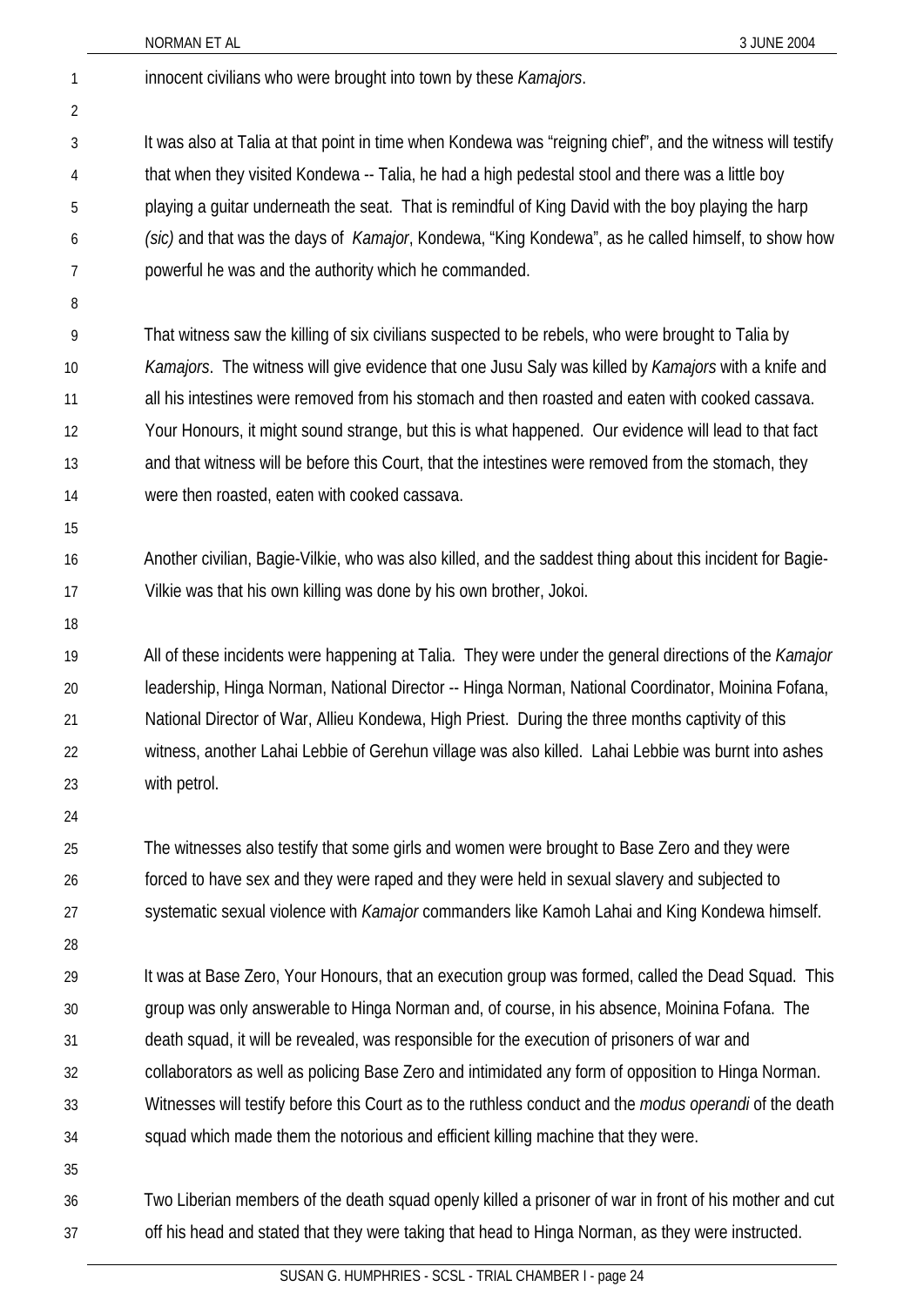- This Court will hear testimonies of looting, raping and terrorising of civilians committed by this dreadful death squad. 1 2 3
	- Your Honours, I crave your indulgence at this point to move on to the next stage of this sad catalogue of events and of evidence, that is the Bo town crime base.
- 7 8 9 10 11 12 13 14 15 The Prosecution will lead evidence that the three Accused persons were physically present and participated at meetings where the Bo attack was planned and directed. Hinga Norman bore the ultimate authority for the execution of that plan. Moinina Fofana was not only the director of war, but also the battlefield commander of the 17th Battalion of the CDF, and he had his own headquarters at Mahi Boima Road in Bo. Allieu Kondewa, the high priest, prepared the fighters by purporting to protect them against bullets by means of cultish rituals. He commanded great awe and authority amongst those fighters. They believed that their lives depended upon him and that it is only through his blessings and approval that the battle could be won such was his status that even -- that he was even allowed to sit at war council deliberations where military operations were planned and directed.
- 16

5

6

17 18 19 20 21 Your Honours, the Prosecution will introduce evidence to show that police officers once again were targeted during the course of the Bo attack. A witness will testify that they saw a colleague, Corporal 997 Freeman, fatally shot by *Kamajors* while trying to escape. Another officer, E.G.G. Sam was shot and he suffered grievous bodily harm. At Ngelehun Road, witnesses saw Sub-Inspector James Vandy stabbed to death by *Kamajors*.

22

23 24 25 26 27 28 Another witness for the Prosecution will give evidence, that after the fall of Bo, these *Kamajors* moved from one house to another in search of valuables and money and that on the 23rd of February 1998, the husband went out in search of food to feed his family, which included his six weeks old baby. Whence outside, *Kamajors* chased and arrested him and then stripped him of his clothes. About 15 of them randomly landed blows with machetes all over his body, after which he was left to die in his own pool of blood.

29

30 31 32 33 34 35 36 The Prosecution will again lead evidence, through a witness of fact, of how his father was brought to him tied, with his ears cut off, to bid him farewell. His father was accused of helping two civilians escape that were wanted for execution by *Kamajors*. And his last words were that he is innocent of any allegations, and that he sends his love to his wife and children. The witness's father was then taken to a hut in the village -- in the village school compound, and he was burnt. His head was cut off, placed on a stick and used in a dance around the village. That witness will be before this Court. He will be here to tell the story.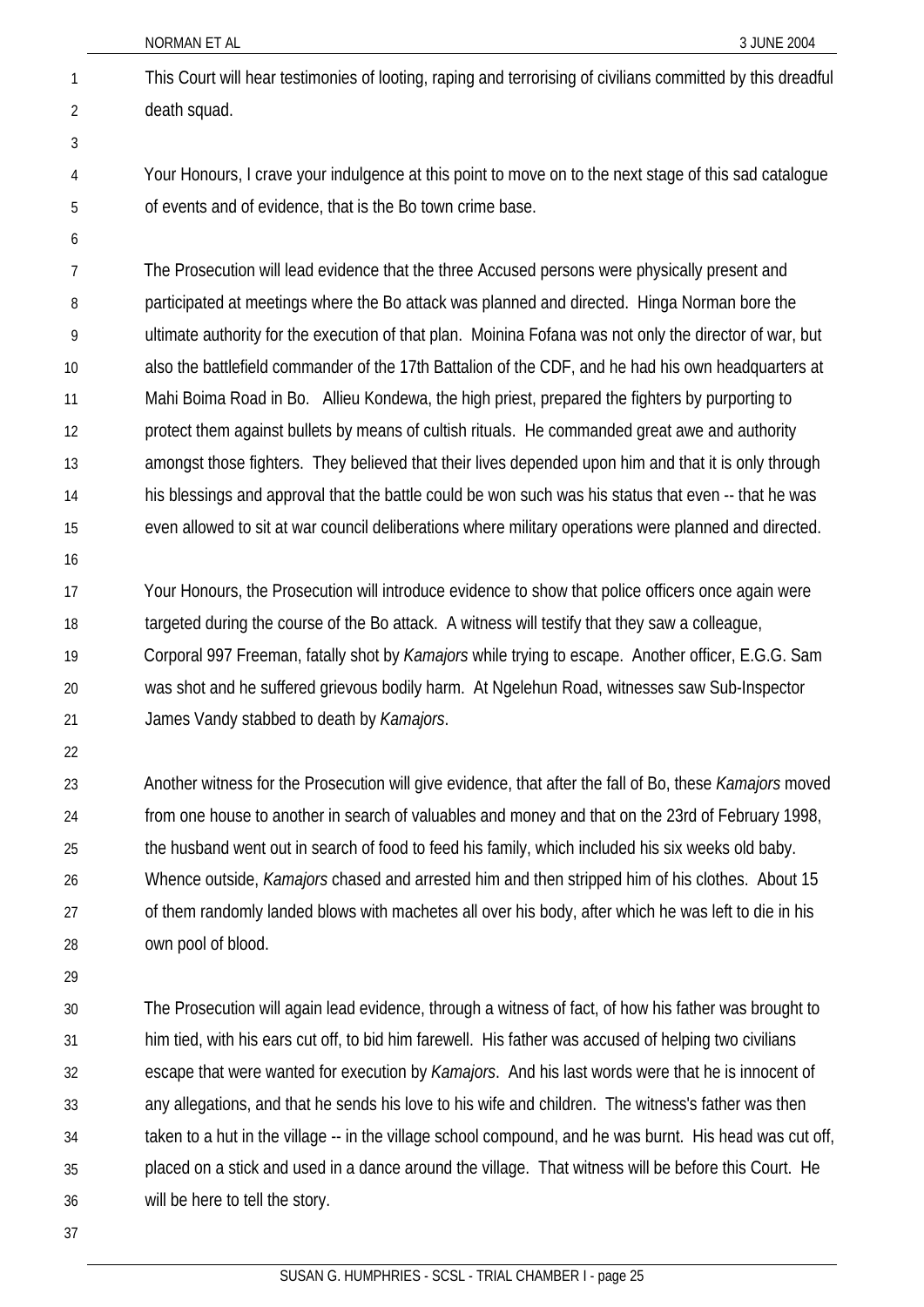- These *Kamajors* had instructions to kill all persons deemed collaborators or members of the AFRC and RUF. They arrested and executed for the flimsiest of reasons in pursuit of the orders received. The three Accused persons now in the dock are responsible for those instructions and commands and orders. 1 2 3 4
- 6 7 8 9 10 11 12 13 Your Honours, over and above that, they knew or had reason to know about these indiscriminate killings of innocent civilians and destruction of property; they had knowledge of these happenings. And that despite the clear and repeated notice that they had of the type and scale of crimes committed by forces created, supported and directed, controlled by the Accused persons, they failed woefully to take any adequate, necessary and reasonable measure to prevent or punish the perpetrators of these horrific crimes. Indeed, not only did they fail to prevent the continuance of ongoing crimes and punish those that committed such crimes, they personally promoted or oversaw the promotion of individuals who had committed these crimes.
- 14

15 16 17 18 19 In February 1998, just before the attack on Bo, Hinga Norman, in an address to the CDF at Dassamu village, a witness for the Prosecution will testify that he issued specific instructions that all civilians living in the village of Kebe were collaborating with the rebels and that he gave orders that anyone who harboured a soldier should be killed and their houses destroyed. At that meeting, Moinina Fofana was also present.

20

21 22 23 24 The witness for the Prosecution will further testify to the killings by machete on Mahi Boima Road, Bo, of four civilians right at the same street where Moinina Fofana had his headquarters. Those bones were subject to great forensic analysis and the report is available. The witness survived that massacre, but rather unfortunately, his brother wasn't so lucky.

25

26 27 28 29 30 31 32 Witnesses will testify before this Court that early in February of 1998 at Base Zero, Hinga Norman ordered that prominent people, such as the district officer, provincial secretary and others that stayed in Bo town during the rebel occupation should be killed by the CDF. Again, here is a clear manifestation of individual criminal responsibility. We see the Accused, Hinga Norman, issuing orders to kill innocent non-combatant civilians with impunity or so it was thought. Now is the time to account for those mistakes. Your Honours, that was the time to kill, now is the time to answer for those deaths.

33

34 35 Your Honours, I again move this Court notionally to the reign of terror in Bradford and Moyamba which is one of our crime bases, as you will see on the slide show.

36

37 At the Moyamba crime base, the evidence will show that between 1997 and December 1999, the CDF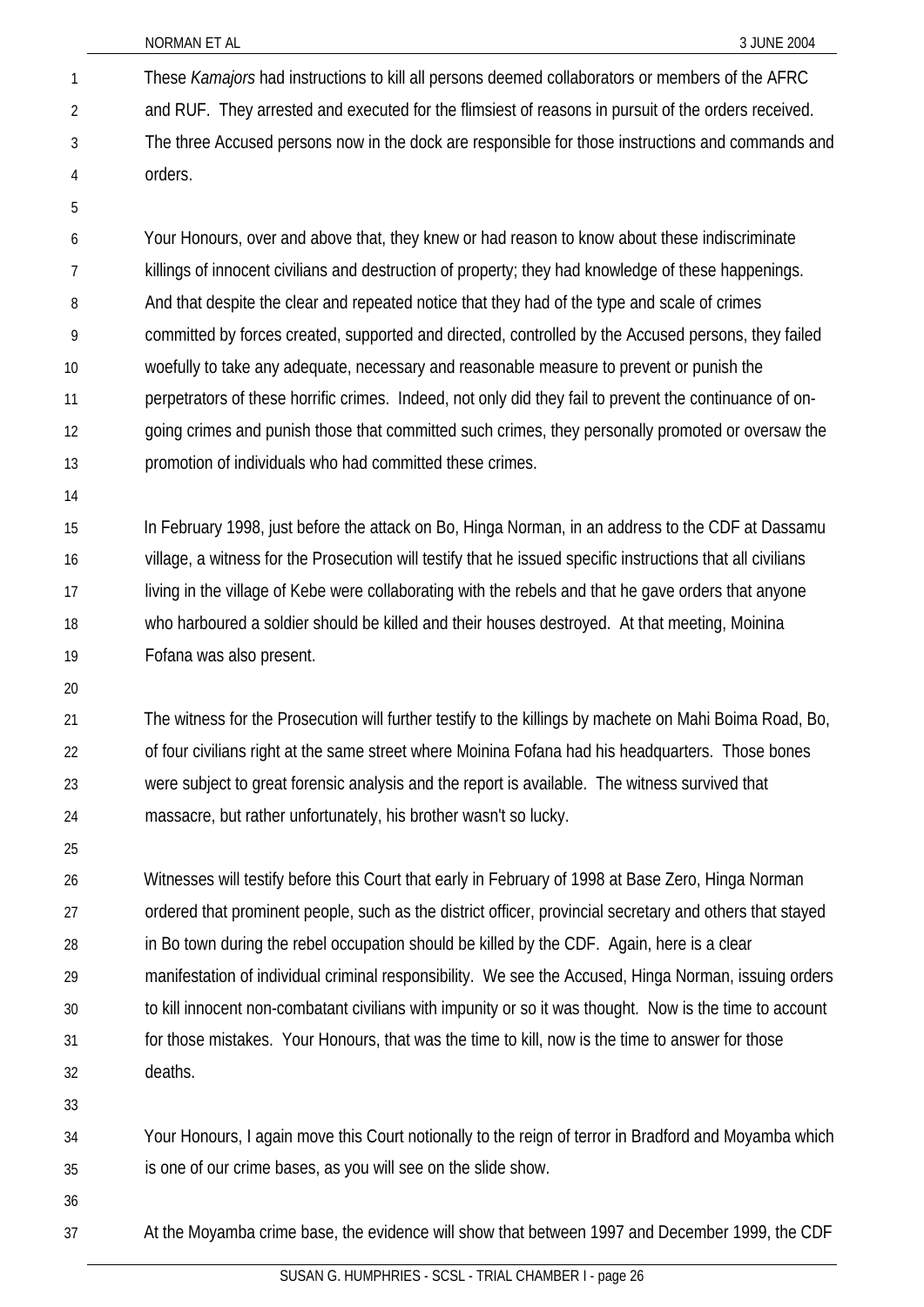- attacked or conducted armed operations in the Moyamba district to include the towns of Sembehun, Bradford, Mabang and Gbangbatoke. As a result of these actions, Your Honours, the CDF continued to identify suspected collaborators and others suspected not to be supportive of the CDF and their activities and unlawfully killed a number of civilians and wantonly destroyed properties. 1 2 3 4
- 6 7 8 9 10 11 12 13 14 15 16 17 18 19 The Prosecution will lead evidence before this Court that on May 11, 1998, the CDF entered Konta village in Ribbi Chiefdom and demanded the whereabouts of a witness's father who was then a successful businessman in the neighbourhood, claiming that he has been identified as a collaborator -- and I wait for that day when the CDF will tell us who is a collaborator. Some of the witness's brothers were arrested and made to sit on the floor while their personal belongings and properties were looted. The commander of the group, one Amidou Mahoi, summoned the town's people to carry the looted properties from Konta to another village called Big Mansanke. The witness was, however, able to escape and went to Mabang village. Unfortunately, this same group re-emerged and arrested the witness's father. He was beaten with the butt of a gun right on the head, and he was tied with cable rubber and rope. Witnesses saw one *Kamajor* pull a dagger and stab the father right in the eye. The commander took a knife and slashed the father's lips. The rest of the *Kamajors* started stabbing the witness -- the witness's father all over his body until he became unconscious. The witness could bear it no longer; he ran and sought help from ECOMOG. When they arrived for the rescue they were only shown the water well where the remains of witness's father were deposited.
- 20

5

21 22 23 24 These scenarios, Your Honours, clearly show the systematic and widespread pattern of physical violence, murder and looting, perpetrated by the *Kamajors* on the civilian population of Sierra Leone, Your Honours, all on the instructions, direction and command of Hinga Norman, National Coordinator, Moinina Fofana, National Director of War, and Allieu Kondewa, High Priest.

25

26 27 28 29 30 The Prosecution will lead evidence to show that one Mr. Thomas, a former treasury clerk of the native administration in Moyamba was killed on suspicion that he was a rebel collaborator. This was during the *Kamajor* reign of Ngobeh and Kinnie Torma in the town of Moyamba. Mr. Thomas was shot and burnt right in the centre of the town with his head being paraded all over the town on top of a *Kamajor* vehicle.

31

32 33 34 The evidence will also point out how on many occasions Moinina Fofana will visit Moyamba and make speeches of encouragement, entreat and urge to fight at all costs, at any price. Was this the price that we have to pay; at all cost, at any price?

35

36 37 Your Honours, I'll move to the use of child soldiers. Today is a historic moment, not only for our country, but for international law jurisprudence as well. This case is the first ever prosecution for child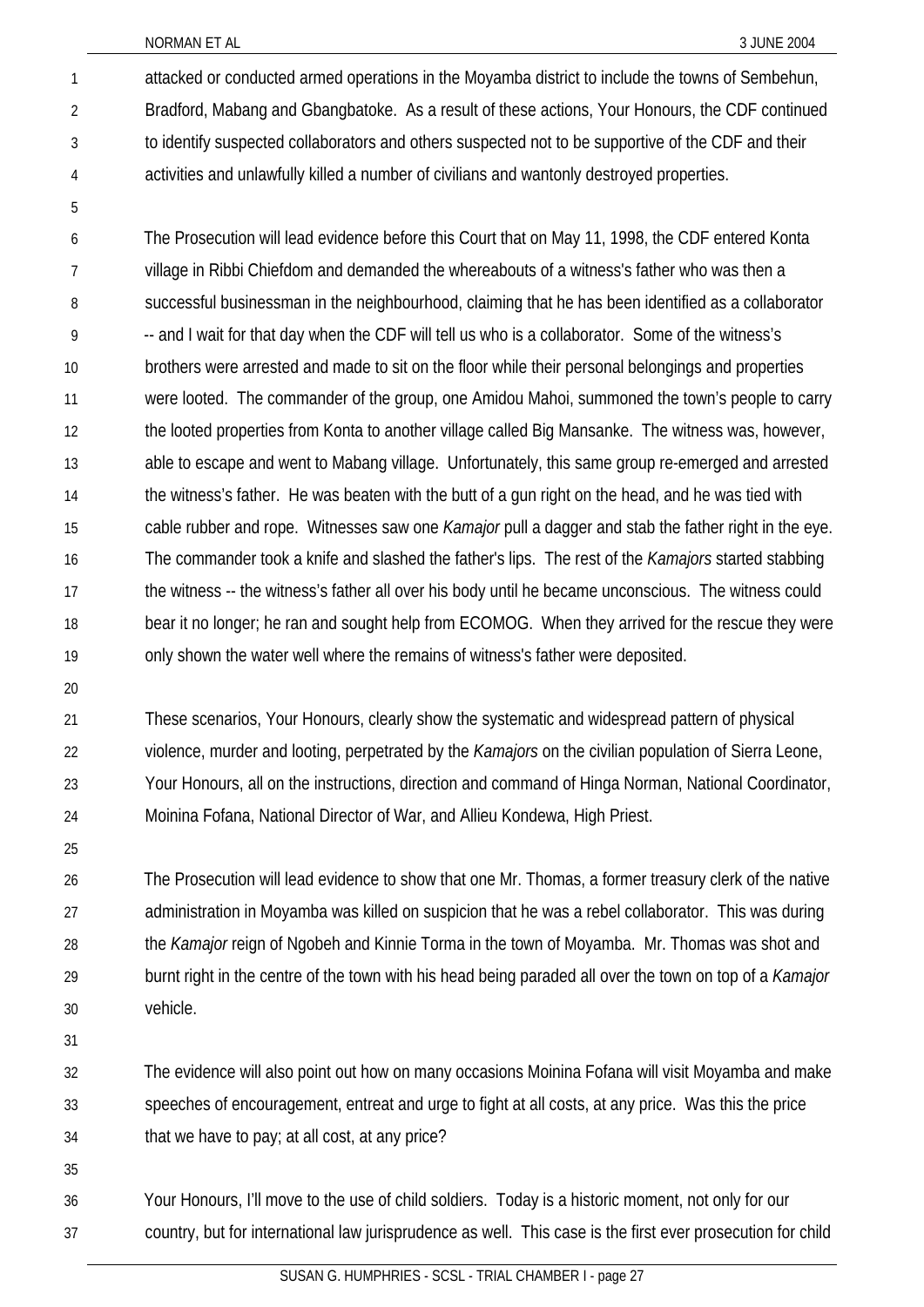| 1  | recruitment at an international war crimes court. The Appeals Chamber of this Court, a few days ago,        |
|----|-------------------------------------------------------------------------------------------------------------|
| 2  | ruled that child recruitment was criminalised before it was explicitly set out as an international crime in |
| 3  | treaty law and certainly by the time frame relevant for the indictment. It brings the principle of legality |
| 4  | and the principle of specificity, they have both upheld.                                                    |
| 5  |                                                                                                             |
| 6  | Your Honours, at all times relevant to the indictment, the Civil Defence Force did, throughout the          |
| 7  | Republic of Sierra Leone, initiate or enlist children under the age of 15 years into armed forces or        |
| 8  | groups and used them to participate actively in hostilities.                                                |
| 9  |                                                                                                             |
| 10 | Evidence will be led before his Court to show how children were intentionally deployed into battle front    |
| 11 | positions. They were used as conveyors of war booty and looted properties and also assigned                 |
| 12 | surveillance and dangerous spy missions.                                                                    |
| 13 |                                                                                                             |
| 14 | A witness for the Prosecution, himself a child combatant, will testify that on the 23rd of March 1997 he    |
| 15 | was captured by the CDF. He was forcefully initiated into the Kamajor society at Mano Junction              |
| 16 | where King Allieu Kondewa was graciously conducting his initiation practices between Kenema and             |
| 17 | Mano Junction. There were about 28 other children initiated together with that witness. Thereafter,         |
| 18 | Your Honours, evidence will show that that witness was enlisted with a group of <i>Kamajors</i> and         |
| 19 | partook in three attacks in Koribundo.                                                                      |
| 20 |                                                                                                             |
| 21 | The Prosecution will lead evidence again, that a ten year old boy was conscripted and trained in light      |
| 22 | weaponry and was deployed with adult fighters on different battle fronts in Pujehun and Telu Bongor.        |
| 23 | That witness will testify that he received instructions to fight, kill and maim. Your Honours, this is how  |
| 24 | our sons and daughters were made to become the wretched of the earth; a life without hope.                  |
| 25 |                                                                                                             |
| 26 | The Prosecution intends to lead evidence on Tongo crime base. You can see it on the slide there.            |
| 27 |                                                                                                             |
| 28 | It was in December of 1997 at a Base Zero meeting attended by all commanders in the Tongo axis              |
| 29 | and, of course, including Hinga Norman, Moinina Fofana and Allieu Kondewa, where it was agreed              |
| 30 | that all people in Tongo that stayed during the junta occupation should be regarded as the enemy. It        |
| 31 | was also accepted then that civilians living in Tongo were CDF enemies because it was the belief that       |
| 32 | they were mining diamonds for the rebels which was used to buy weapons, and the policy was that all         |
| 33 | enemies should be killed.                                                                                   |
| 34 |                                                                                                             |
| 35 | The Prosecution will lead evidence that <i>Kamajors</i> attacked the town of Tongo and that all civilians   |

36 37 were then summoned to the National Diamond Mining Company and the NDMC headquarters which was then referred to as "the camp". That witness will give evidence that civilians, ten at a time, were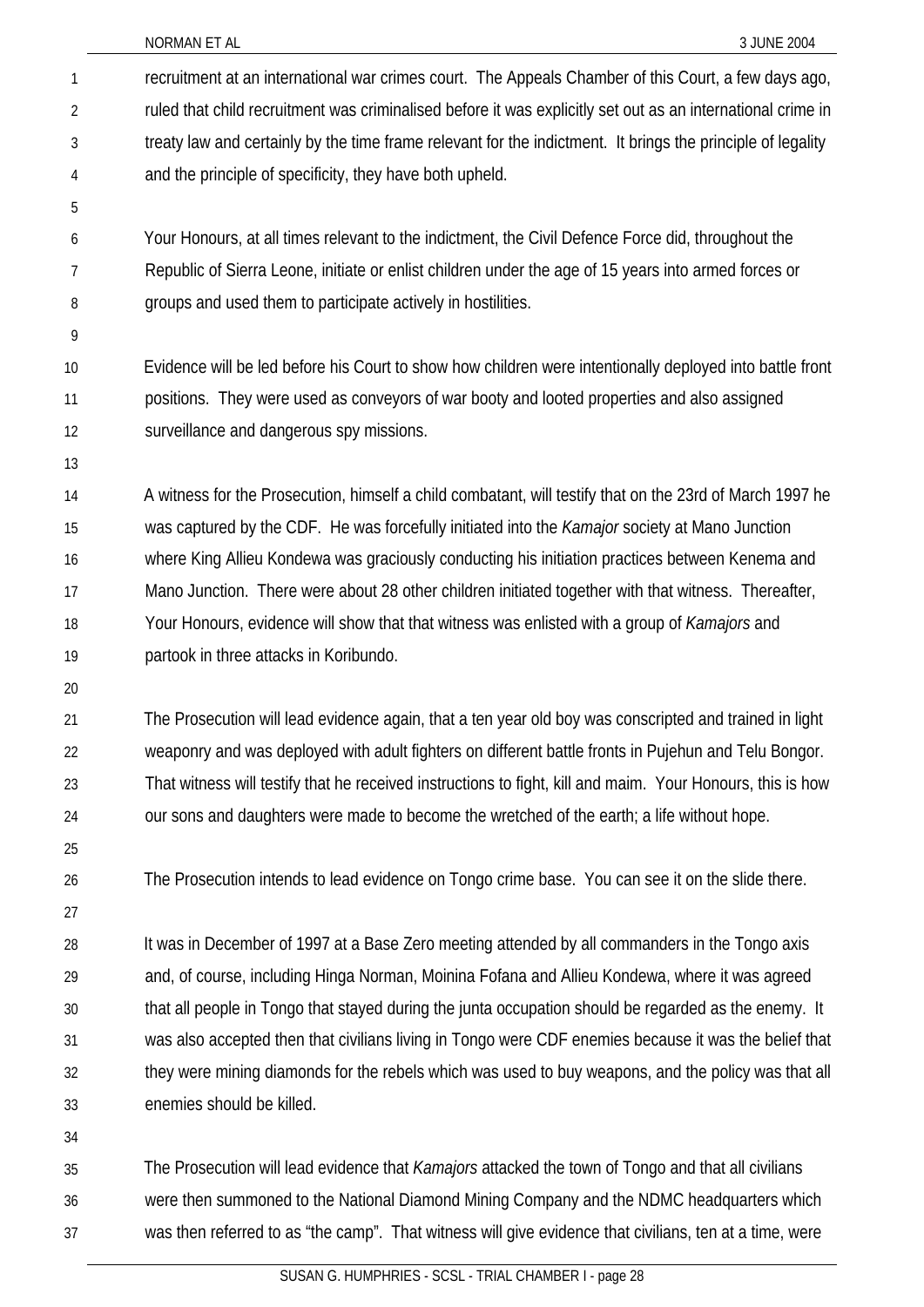- removed from the rest of the group by *Kamajors*, especially headed by one that was nicknamed "Face to Face". They were all armed with rifles, rocket propelled grenades, bombs and machetes. These civilians were taken to a swamp where cows were slaughtered, and then that witness -- they heard sporadic gun fire and wailing. 1 2 3 4
- 6 7 8 9 10 11 It was three batches of ten that were taken away and never to return. The *Kamajors* then proceeded to systematically select alleged collaborators and junta supporters from among the terrified civilians who had gathered at the NDMC headquarters in search of shelter and protection. These so-called protectors turned their RPGs, their machetes, and everything they had on these hopeless, defenceless people. Those that were selected were either slaughtered by *Kamajors* right on the spot in front of their neighbours or family, or they were taken behind the NDMC and executed.
- 12

13 14 15 16 17 18 19 20 21 22 Evidence will be led before this Court that will show the surrounding circumstances that led to the death of Chief Aruna Konowa and Chief Brima Conteh of Lower Bambara Chiefdom. Witnesses will testify that the CDF took control of Tongo between February and March of 1998 and when they arrived in the town of Lalehun, Chief Aruna Konowa was arrested and tied with a rope and paraded around town with the *Kamajors*. They were saying that they were now the authority in the town and that chiefs were no longer in control, and that the CDF were going to be in power for the next seven years. The next morning the witnesses saw the remains of Chief Konowa with his intestines, parts of his flesh, the vital organs missing. Witnesses will give evidence that the flesh and organs of Chief Konowa were openly cooked and eaten by these *Kamajors* in the streets of Lalehun. That had become a battle, Your Honours, and we will lead evidence to show that.

23

24 25 26 27 28 The witness will also say amongst other things that it was after the killing of Chief Konowa that another chief, Brima Conteh, the Town Speaker, was brought into town under arrest by other *Kamajors*. The Chief was undressed and likewise paraded round town with a block placed on his head. What sort of cruel inhumane treatment can a traditional ruler endure than that imposed by these *Kamajors*?

29

30 31 32 33 The Chief was later taken across the bridge only moments later for another *Kamajor* to emerge with the Chief's head in his hand and boldly went from house to house demanding money from the people. Another *Kamajor*, Fayah, alias Yarmoto, was holding a polythene bag containing the chief's intestines and other organs. Once again, that package was cooked and eaten by those *Kamajors*.

34

35 36 37 Your Honours, this is a manifestation of a complete show of defiance and effrontery to traditional values and structures. Chiefs, who occupy a respected place in the custom and administration of our country, were not spared the carnage. For dutifully and continuing to represent their people in the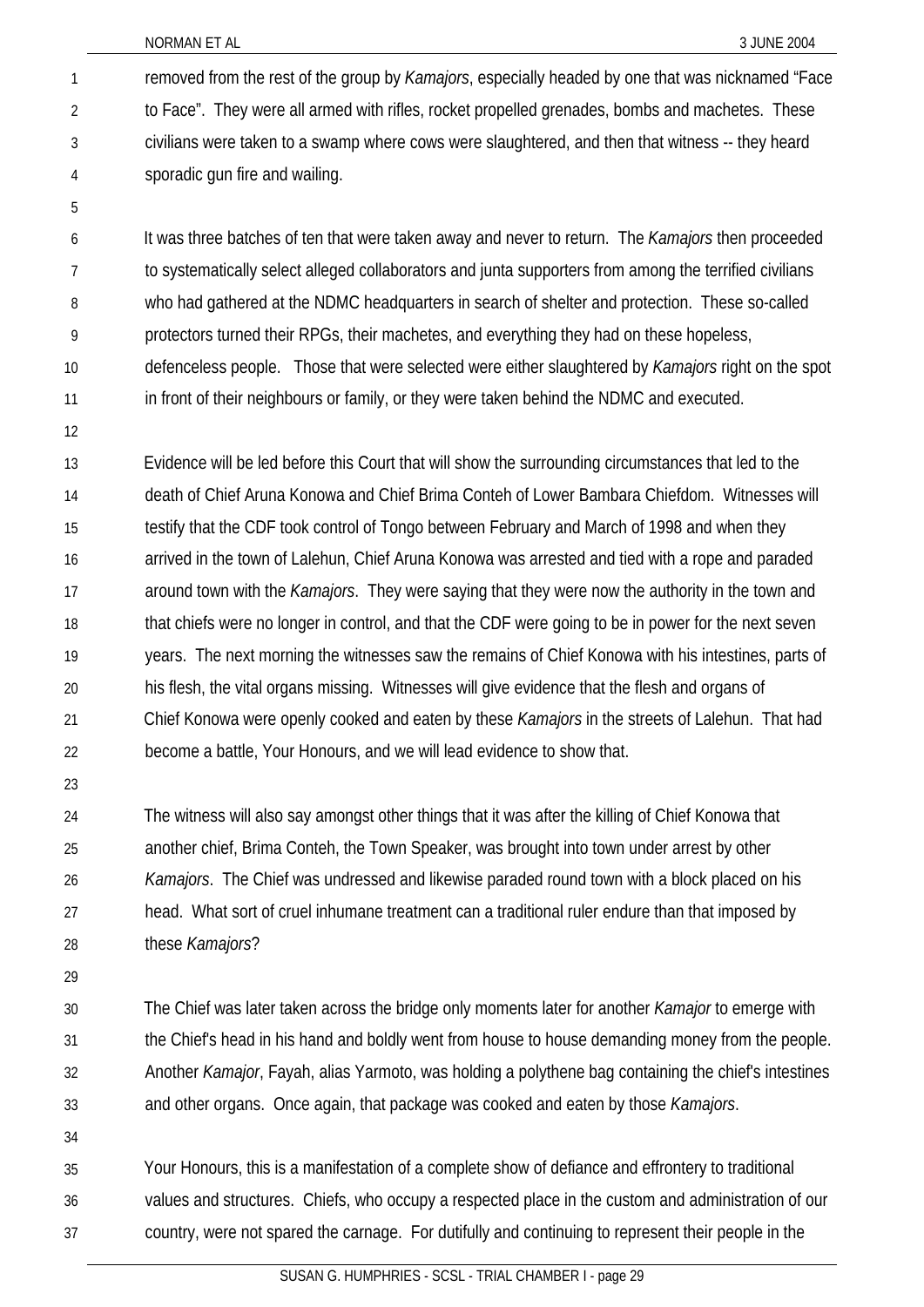|                | NORMAN ET AL<br>3 JUNE 2004                                                                                 |
|----------------|-------------------------------------------------------------------------------------------------------------|
| 1              | face of rebel control and atrocities, they were targeted.                                                   |
| $\overline{2}$ |                                                                                                             |
| 3              | Your Honours, before I conclude this opening, I would like to take this opportunity to acquaint the         |
| 4              | Court with some thoughts on the personal nature of the witnesses who will be called to testify during       |
| 5              | the Prosecution's case in chief. Although I believe that the experience of the judges of this Bench         |
| 6              | already provides them with a great deal of insight into these matters, our personal observations,           |
| 7              | garnered throughout the course of the investigation and trial preparation, may be of use to the Court       |
| 8              | as it receives the testimony of these people.                                                               |
| 9              |                                                                                                             |
| 10             | Although they are highly intelligent, Your Honours, multi-lingual and articulate, the vast majority of the  |
| 11             | testimony this Court will hear during the course of the Prosecution's case comes from persons who           |
| 12             | are illiterate and from very simple backgrounds. Individuals native to the rural areas of southern and      |
| 13             | eastern provinces of Sierra Leone, they are, in large majority, victims of the atrocities of which you will |
| 14             | be informed. They are a simple people whose nature is anything but violent and who, before the              |
| 15             | occurrence of these events they are about to relate, were inexperienced in the receipt of such              |
| 16             | violence.                                                                                                   |
| 17             |                                                                                                             |
| 18             | They are quite understandably so, Your Honours, totally unfamiliar with all the proceedings in which        |
| 19             | they are about to participate as well as the venue in which the proceedings will take place.                |
| 20             |                                                                                                             |
| 21             | With that note, Your Honours, and in conclusion, I wish to draw your attention once again to those          |
| 22             | crimes against humanity, violations of Article 3 common to the Geneva Conventions and of Additional         |
| 23             | Protocol II, and other serious violations of international humanitarian law reflected in the widespread     |
| 24             | and systematic killing, destruction of property, pillage and burning, and terrorising the civilian          |
| 25             | population and the use of child soldiers. Your Honours, such was the experience of our nation at the        |
| 26             | hands of these Accused persons. They are collectively and individually responsible for the                  |
| 27             | commission of these offences. And as prosecutors, we are determined that such grave offences                |
| 28             | against the people of Sierra Leone and the conscience of humanity do not go unpunished. This is the         |
| 29             | time that people in leadership positions all over the world realise that they can be held accountable for   |
| 30             | human rights violations and breaches of international humanitarian law.                                     |
| 31             |                                                                                                             |
| 32             | The infrastructure of the long arm of the law has been so strengthened and so reinforced so as to           |
| 33             | reach the four corners of the world. Let that be known. We must never forget that the record on             |
| 34             | which we judge these Accused persons today, Your Honours, will be the record on which history will          |
| 35             | judge us tomorrow. It is now time to climb the summit of justice for the people, the victims of Sierra      |
| 36             | Leone's tragedy.                                                                                            |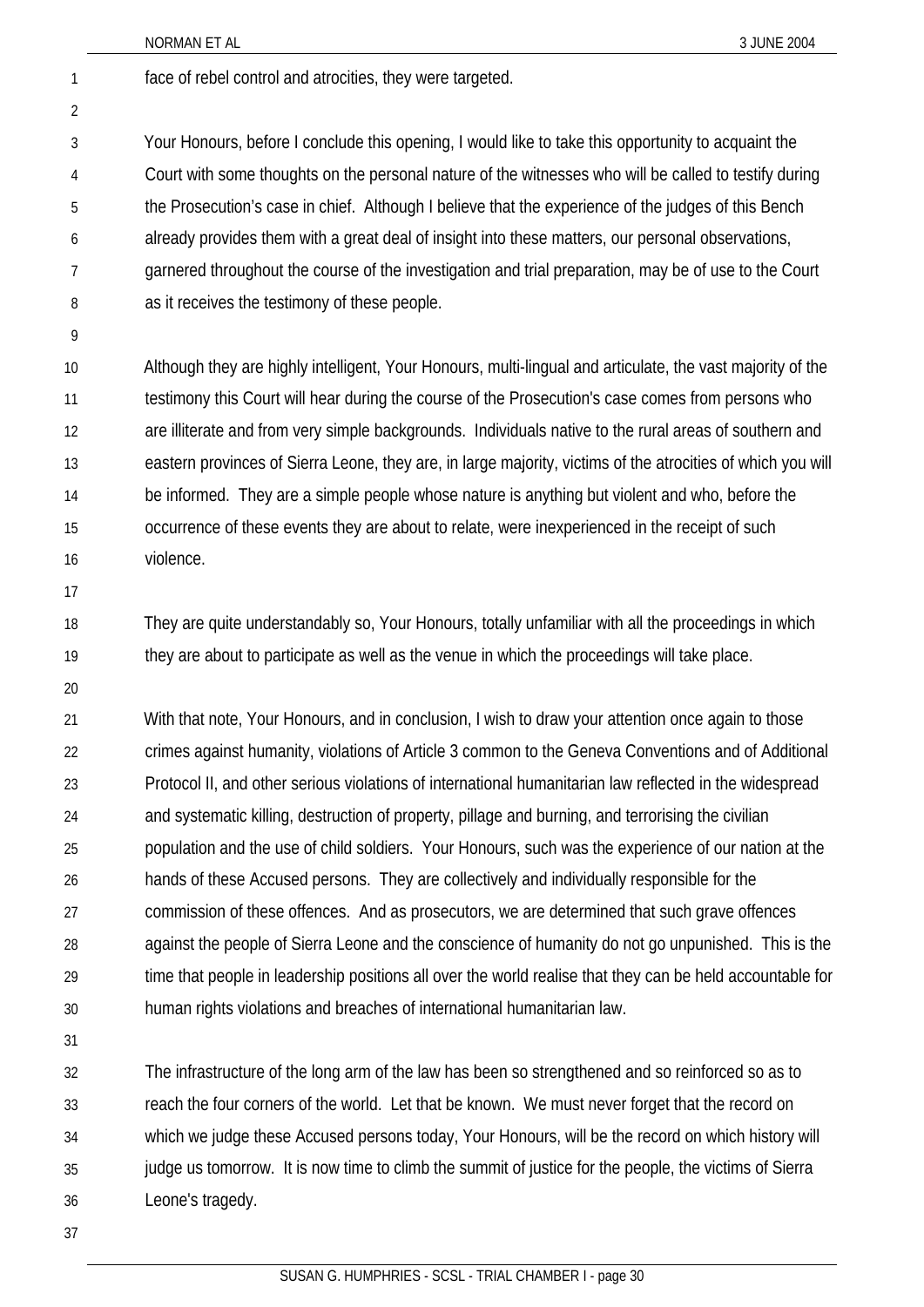| 1              | As stated by President Roosevelt in his third annual message to Congress on December 7th, 1903,        |
|----------------|--------------------------------------------------------------------------------------------------------|
| $\overline{2}$ | when he said, "No man is above the law and no man is below it; nor do we ask any man's permission      |
| 3              | when we require him to obey it. Obedience to the law is demanded as a right and not asked as a         |
| 4              | favour."                                                                                               |
| 5              |                                                                                                        |
| 6              | Let me close with Steve Bantu Biko, citing Karl Jaspers, when he said, "There exists amongst men,      |
| 7              | because they are men, a solidarity through which each shares responsibility for every injustice and    |
| 8              | every wrong committed in the world and especially for crimes that are committed in his presence or of  |
| 9              | which he cannot be ignorant. If I do not do whatever I can to prevent them, I am an accomplice in      |
| 10             | them."                                                                                                 |
| 11             |                                                                                                        |
| 12             | Let justice be done. I thank Your Honours.                                                             |
| 13             | MR. CRANE:                                                                                             |
| 14             | Your Honours, that concludes our opening statement.                                                    |
| 15             | MR. PRESIDENT:                                                                                         |
| 16             | Right. Thank you.                                                                                      |
| 17             |                                                                                                        |
| 18             | The Chamber has taken notes of all the facts that have been highlighted in the opening statement of    |
| 19             | the Prosecution which is made pursuant to Rule 84 of our Rules of Procedure and Evidence. And          |
| 20             | that is all we can say for now and we expect that the facts which you have highlighted will be adduced |
| 21             | concretely in evidence when the time comes. But at least you have given the Bench a picture of what    |
| 22             | we expect from your witnesses, and when we referred in our opening statement to the best evidence      |
| 23             | available we expect that you will produce before this Court the best and only the best evidence that   |
| 24             | would help it to arrive at a conclusion one way or the other.                                          |
| 25             |                                                                                                        |
| 26             | We need -- ordinarily the Defence would have been invited, you know, to make a statement at this       |
| 27             | point in time, but, as we discovered during the status conference, the Defence reserved their right,   |
| 28             | you know, to be mute at this point and to be active when they -- when the time comes. Does that        |
| 29             | reflect the position and the sentiments of the Defence at this moment in time?                         |
| 30             | MR. JENKINS-JOHNSTON:                                                                                  |
| 31             | That is so, Your Honour.                                                                               |
| 32             | MR. PESTMAN:                                                                                           |
| 33             | That's correct. But may I ask permission to raise two points of order before you adjourn this meeting, |
| 34             | if possible?                                                                                           |
| 35             | MR. PRESIDENT:                                                                                         |
| 36             | I am not hearing you at all.                                                                           |
| 37             |                                                                                                        |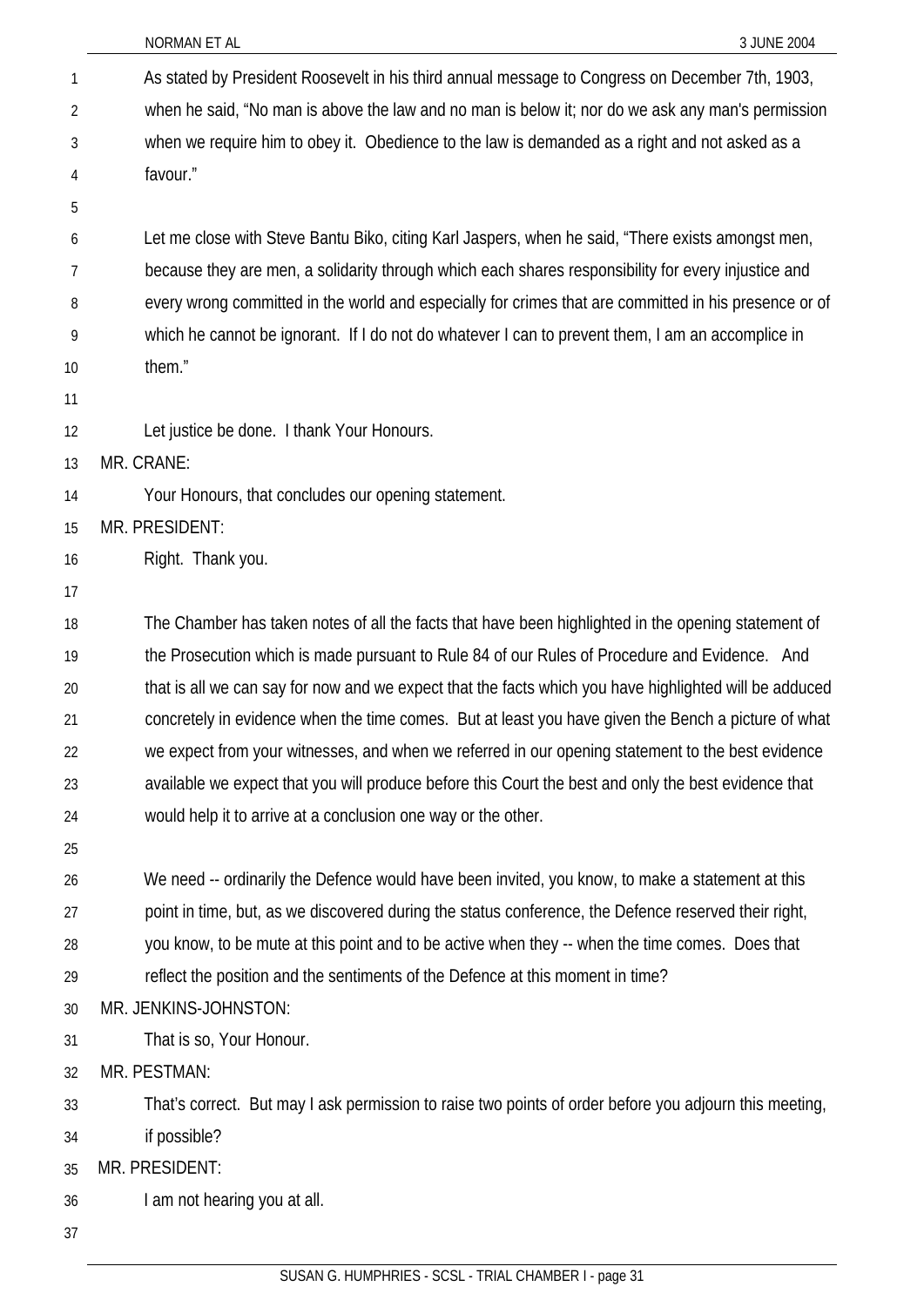1 MR. PESTMAN:

2 3 Would it be possible to raise two points of order before you adjourn this meeting? Maybe I can do it now or later before you adjourn.

4 MR. PRESIDENT:

5 Points of order?

6 MR. PESTMAN:

7 8 9 10 11 Yes. Okay. The first one concerns the screen which I have noticed in court. I suppose the intention is that the public will not see the witness when testifying this afternoon. We still live under the reign of the old protective -- the decision on the – the old decision on the protective measures, which does not provide for a screen to protect witnesses from the public. So I would like you to order the screen to be taken away. That was my first point of order.

12

13 14 15 16 17 18 19 20 21 My second point of order refers -- or concerns the photographer which I have noticed today, and I have also seen the decision taken by Your Honours yesterday night, and I have noticed that the photographer has also taken pictures of my client, Mr. Fofana. I strongly object to that, not only for reasons of privacy, but also because, in my view, it affects his right to a fair trial. I do not and I would not like to see pictures of my client in newspapers shown to witnesses who are going to testify here in Court, and I especially don't like pictures of my client being distributed and seen by witnesses who claim that they have seen my client at certain incidents while my client was not there. So I would like you to change or amend the decision and ask the photographer not to publish any photos taken today of my client. That was my second point of order.

22 MR. PRESIDENT:

23 24 25 Are you sure you are coming before the Court at the right time? You saw this photographer here and we thought, you know, that you had tacitly -- the way we understand it, you know, that you tacitly accepted, you know, that he takes the photographs. Are you sure you are coming to the Court at the

26 right time and in the right manner to make these applications?

27 MR. PESTMAN:

28 I'm sorry, I can't hear very well. I didn't understand the question, I'm sorry.

29 MR. PRESIDENT:

30 Is your application being made at the right time? And is it being made in the proper manner?

31 MR. PESTMAN:

32 33 34 It's an oral request. I've received -- I saw the order yesterday night and I took the first opportunity to complain about the fact that photos were indeed taken of my client. If you wish me to present my complaint in any other way I can do that, of course, but I am afraid that the photographer is going to

35 leave this Court building and take all the photos with him. So I am trying to raise it now so that the

36 photographer can be asked to not distribute the photos this afternoon.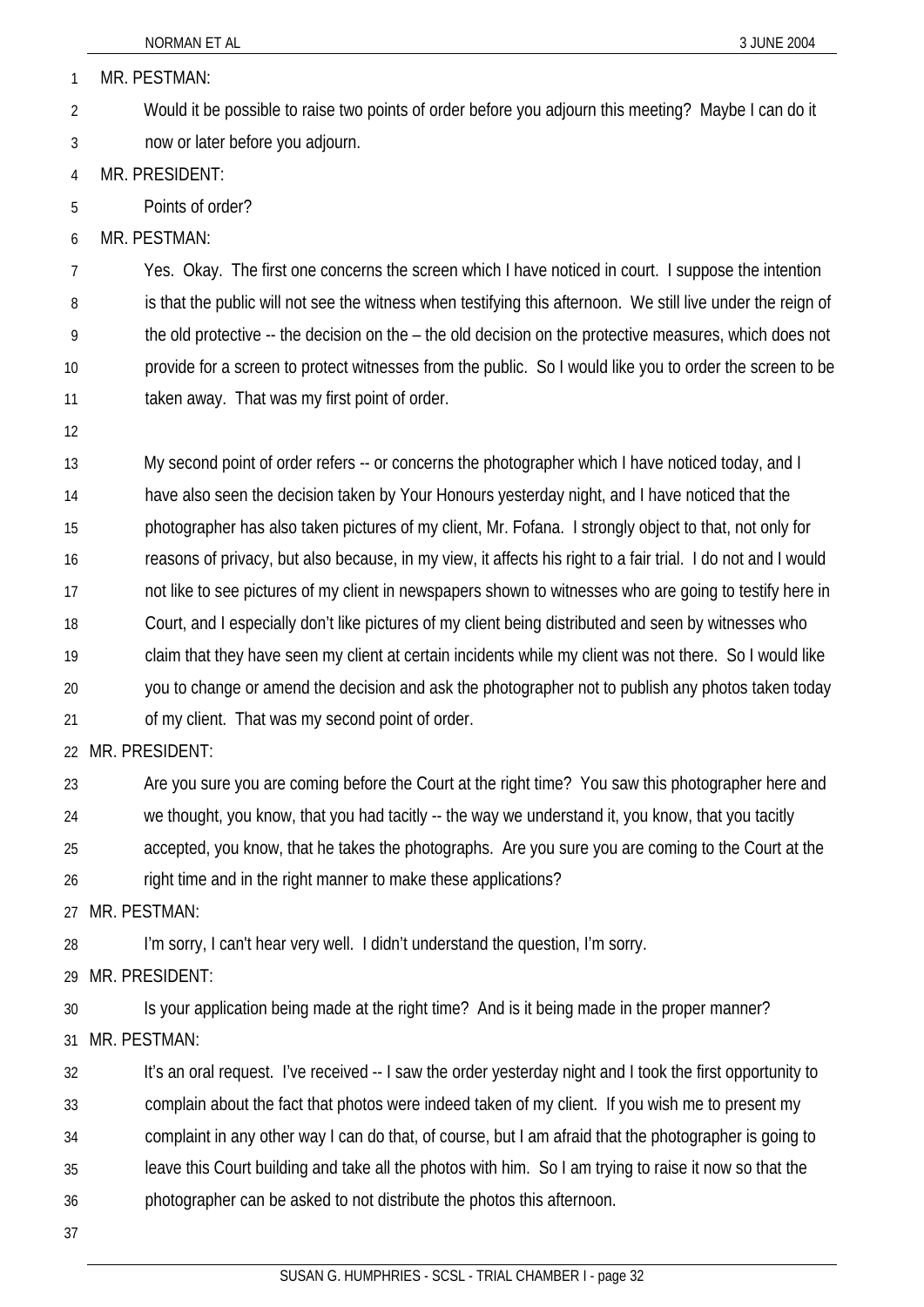| 1  | MR. PRESIDENT:                                                                                          |
|----|---------------------------------------------------------------------------------------------------------|
| 2  | In any event, what I want to tell you -- the order contains a section which directs, you know, that the |
| 3  | rights of the Accused persons, as spelt out in Article 17, should be guaranteed. Whatever               |
| 4  | interpretation will be given to those orders is another matter; it could encourage a very, very lengthy |
| 5  | debate. I don't know if the Prosecution, you know, has any word, you know, to say about this. I don't   |
| 6  | know at this stage --                                                                                   |
| 7  | MR. CRANE:                                                                                              |
| 8  | Your Honour, we do not at this stage.                                                                   |
| 9  | MR. PRESDIENT:                                                                                          |
| 10 | Well, we have taken note of your comments and we will address them at the right time.                   |
| 11 |                                                                                                         |
| 12 | Counsel for the first Accused, I see your client's hand, you know, wagging upwards.                     |
| 13 | MR. JENKINS-JOHNSTON:                                                                                   |
| 14 | Yes, Your Honour.                                                                                       |
| 15 | MR. PRESIDENT:                                                                                          |
| 16 | Apparently he has a concern.                                                                            |
| 17 | MR. JENKINS-JOHNSTON:                                                                                   |
| 18 | He wants to say something. I do not know what he wishes to say.                                         |
| 19 | MR. PRESIDENT:                                                                                          |
| 20 | You don't know what he wants to say? We do advise that you consult with your client, you know,          |
| 21 | during the break and that if you have any concerns they will be put across at the appropriate time.     |
| 22 | MR. JENKINS-JOHNSTON:                                                                                   |
| 23 | As you please, Your Honour.                                                                             |
| 24 | MR. PRESIDENT:                                                                                          |
| 25 | Right. The Court will rise and we shall resume at 1430 hours, 2.30 p.m                                  |
| 26 | (Court recessed at 1242H)                                                                               |
| 27 | (Pages 19 to 33 by Susan G. Humphries)                                                                  |
| 28 |                                                                                                         |
| 29 |                                                                                                         |
| 30 |                                                                                                         |
| 31 |                                                                                                         |
| 32 |                                                                                                         |
| 33 |                                                                                                         |
| 34 |                                                                                                         |
| 35 |                                                                                                         |
| 36 |                                                                                                         |
| 37 |                                                                                                         |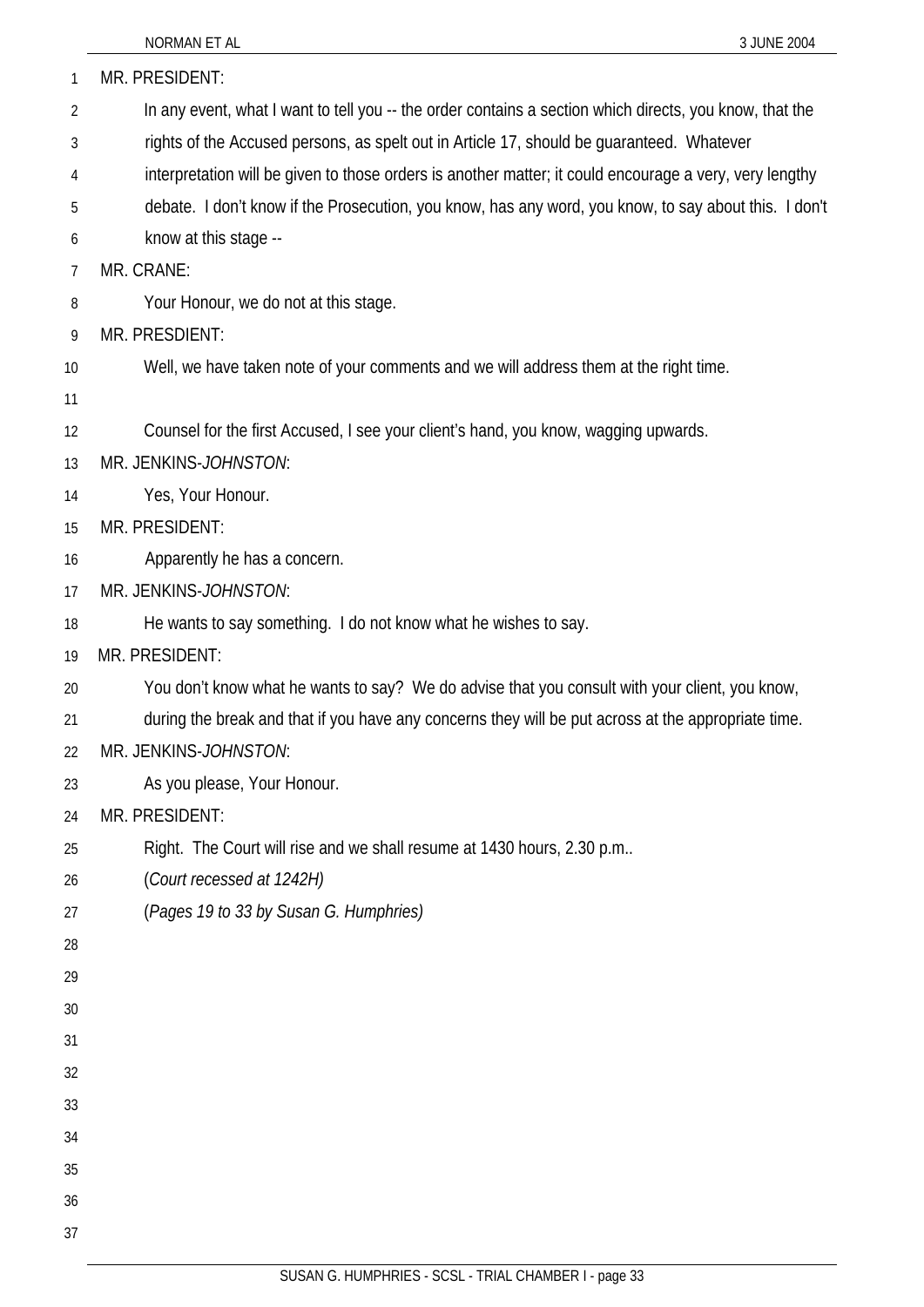| (Court resumed at 1530H)<br>1<br>MR. PRESIDENT:<br>$\overline{2}$<br>This session resumes. Can you swear the interpreters please. How many of them?<br>3<br>MR. WALKER:<br>4<br>Five, Your Honour.<br>5<br>(Interpreters sworn)<br>6<br>MR. PRESIDENT:<br>7<br>Mr. Walker, where is he? Can you come in, please. Is he through because I see -- go ahead, please.<br>8<br>(Two additional Interpreters sworn)<br>9 |  |
|--------------------------------------------------------------------------------------------------------------------------------------------------------------------------------------------------------------------------------------------------------------------------------------------------------------------------------------------------------------------------------------------------------------------|--|
|                                                                                                                                                                                                                                                                                                                                                                                                                    |  |
|                                                                                                                                                                                                                                                                                                                                                                                                                    |  |
|                                                                                                                                                                                                                                                                                                                                                                                                                    |  |
|                                                                                                                                                                                                                                                                                                                                                                                                                    |  |
|                                                                                                                                                                                                                                                                                                                                                                                                                    |  |
|                                                                                                                                                                                                                                                                                                                                                                                                                    |  |
|                                                                                                                                                                                                                                                                                                                                                                                                                    |  |
|                                                                                                                                                                                                                                                                                                                                                                                                                    |  |
|                                                                                                                                                                                                                                                                                                                                                                                                                    |  |
| MR. PRESIDENT:<br>10                                                                                                                                                                                                                                                                                                                                                                                               |  |
| And if those who were sworn in this morning are participating in the interpretational exercise, I remind<br>11                                                                                                                                                                                                                                                                                                     |  |
| them that they are bound by -- they are still governed by the oath, you know, they took this morning.<br>12                                                                                                                                                                                                                                                                                                        |  |
| 13                                                                                                                                                                                                                                                                                                                                                                                                                 |  |
| I must say we are sorry we are starting a bit late because we had some technical problems with our<br>14                                                                                                                                                                                                                                                                                                           |  |
| translation booths and I think things have been adjusted to suit the circumstances that have<br>15                                                                                                                                                                                                                                                                                                                 |  |
| presented themselves.<br>16                                                                                                                                                                                                                                                                                                                                                                                        |  |
| 17                                                                                                                                                                                                                                                                                                                                                                                                                 |  |
| This said, the Chamber has been seized of a correspondence that is allegedly written and signed by<br>18                                                                                                                                                                                                                                                                                                           |  |
| the first Accused. And incidentally before I continue, please, if there is any lawyer sitting on the booth,<br>19                                                                                                                                                                                                                                                                                                  |  |
| you know, reserved for lawyers who is not properly dressed -- who is not properly dressed, please,<br>20                                                                                                                                                                                                                                                                                                           |  |
| the Chamber would advise you to leave the courtroom or to find some space, you know, for you. I<br>21                                                                                                                                                                                                                                                                                                              |  |
| see many of you, I don't want to call you individually, but I see you from here. And we know what we<br>22                                                                                                                                                                                                                                                                                                         |  |
| mean to be properly dressed and to be entitled to sitting, you know, at places reserved for counsel. If<br>23                                                                                                                                                                                                                                                                                                      |  |
| you know you are not, please, kindly leave. What of the gentleman there, do you think you are<br>24                                                                                                                                                                                                                                                                                                                |  |
| properly dressed the way you are? Bring them out; we want to see them outside.<br>25                                                                                                                                                                                                                                                                                                                               |  |
| 26                                                                                                                                                                                                                                                                                                                                                                                                                 |  |
| Well, we are still tied down with technical problems, please bear with us. Mr. Walker, please, would<br>27                                                                                                                                                                                                                                                                                                         |  |
| you let us know as soon as you are through.<br>28                                                                                                                                                                                                                                                                                                                                                                  |  |
| 29                                                                                                                                                                                                                                                                                                                                                                                                                 |  |
| Are you -- are the Accused getting the interpretation? Is it coming through? Right, the interpretation<br>30                                                                                                                                                                                                                                                                                                       |  |
| is part of the system; it is part of the Statutes so we have to ensure that it is being conducted properly.<br>31                                                                                                                                                                                                                                                                                                  |  |
| 32                                                                                                                                                                                                                                                                                                                                                                                                                 |  |
| We -- as I was saying earlier on, we've been seized of a letter which has allegedly been written by the<br>33                                                                                                                                                                                                                                                                                                      |  |
| first Accused. The letter has been brought -- has been given to the Chamber. It is with us now.<br>34                                                                                                                                                                                                                                                                                                              |  |
| Another technical problem, the audience over there is not getting the -- Mr. Walker, can you please<br>35                                                                                                                                                                                                                                                                                                          |  |
| find out from one of them there what is happening because we can't -- they are using some sign<br>36                                                                                                                                                                                                                                                                                                               |  |
| language, you know which --<br>37                                                                                                                                                                                                                                                                                                                                                                                  |  |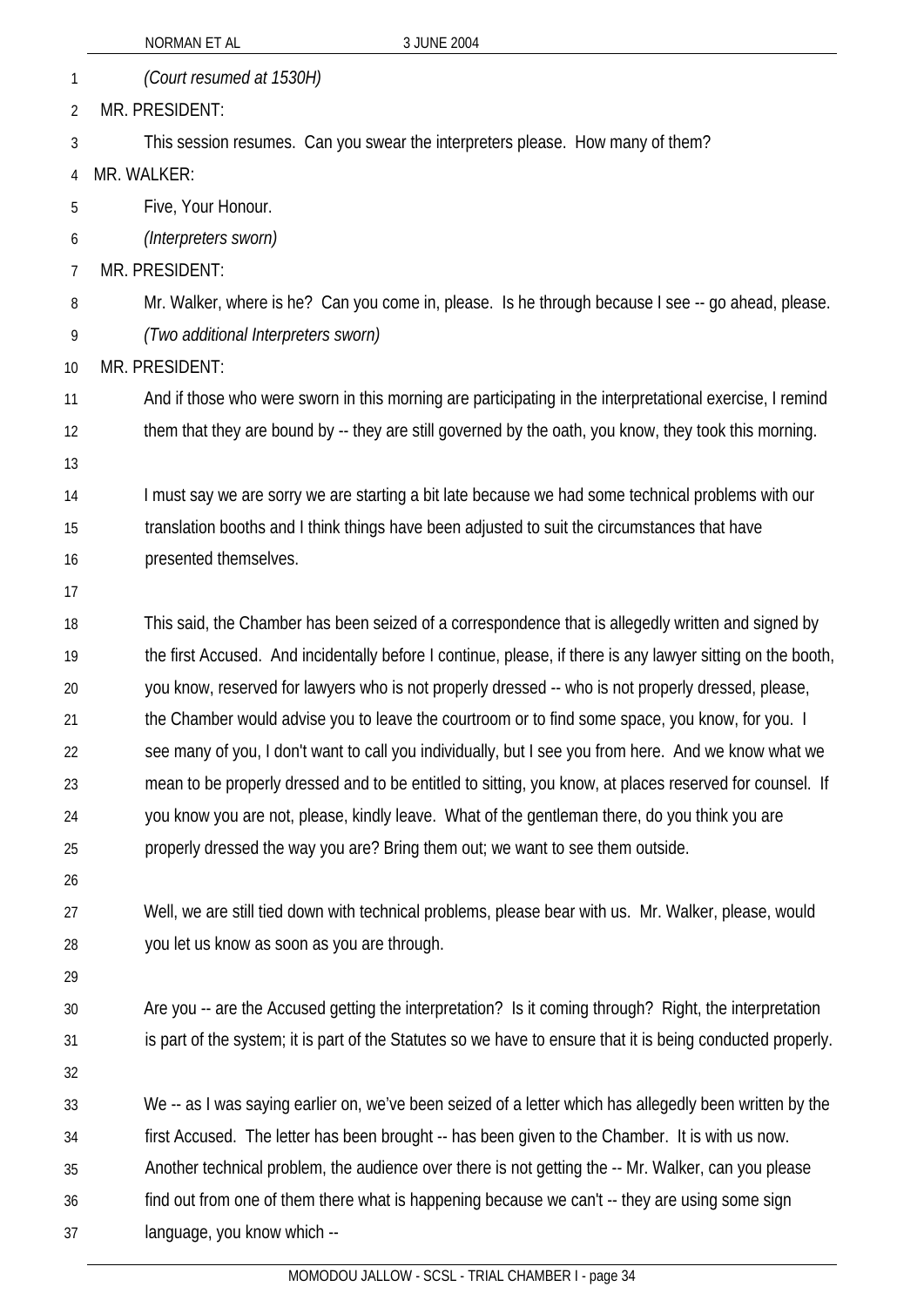|                | NORMAN ET AL<br>3 JUNE 2004                                                                               |
|----------------|-----------------------------------------------------------------------------------------------------------|
| 1              | You see, we are still -- it is off again. I was just saying that we have to be very indulgent, you know,  |
| $\overline{2}$ | because these things will take some time. They are being installed and they will be perfect very          |
| 3              | shortly. I think as time goes on, you know, the technology will be perfected. It is usually the case with |
| 4              | new installations. We all know this in our respective jurisdictions. So we will bear with the             |
| 5              | technicians. Are you hearing me? They are hearing me now. Okay, good.                                     |
| 6              |                                                                                                           |
| 7              | Right, as I was saying, we have a letter allegedly signed and submitted to the Defence office by the      |
| 8              | first Accused person. The problem is with them behind there, they are not getting the audio over          |
| 9              | there; that's the problem. Are you hearing me now? Soon it will be off. Are you hearing me now?           |
| 10             | Right, you are hearing me.                                                                                |
| 11             |                                                                                                           |
| 12             | We would like to confirm the origin and authenticity of this letter as a Chamber, so may we please call   |
| 13             | on the first Accused to come forward because we want him to look at this letter. That's the original, as  |
| 14             | we are told, of the letter.                                                                               |
| 15             | ACCUSED:                                                                                                  |
| 16             | My Lord, it is my writing. It is my letter and it is my signature.                                        |
| 17             | MR. PRESIDENT:                                                                                            |
| 18             | Right. Can you please read it? Give it to him. Please can you read it, please – please.                   |
| 19             | <b>ACCUSED NORMAN:</b>                                                                                    |
| 20             | Yes, My Lord. This is the letter I wrote to the Principal Defender, Special Court, Sierra Leone,          |
| 21             | Freetown. "Dear sir/madam, self-defence: This is to inform you that I have, as indicated this morning     |
| 22             | before the start of the trial in the case against me, finally decided to appear for myself, represent     |
| 23             | myself and defend myself effective today, 3/6/04, and to state further that any representation by any     |
| 24             | counsel on my behalf does not - repeat -- not carry my consent nor have it. Regards, signed, Samuel       |
| 25             | Hinga Norman, 3/6/04."                                                                                    |
| 26             | MR. PRESIDENT:                                                                                            |
| 27             | It would be correct to say that that is a letter voluntarily written by you.                              |
| 28             | <b>ACCUSED NORMAN:</b>                                                                                    |
| 29             | I was not under any pressure by anybody whatsoever.                                                       |
| 30             | MR. PRESIDENT:                                                                                            |
| 31             | We would like, as a Chamber to admit that letter into the records of the Court as an exhibit.             |
| 32             | <b>ACCUSED NORMAN:</b>                                                                                    |
| 33             | Yes, My Lord.                                                                                             |
| 34             | MR. PRESIDENT:                                                                                            |
| 35             | You have no objection to this?                                                                            |
| 36             | <b>ACCUSED NORMAN:</b>                                                                                    |
| 37             | I have no objection.                                                                                      |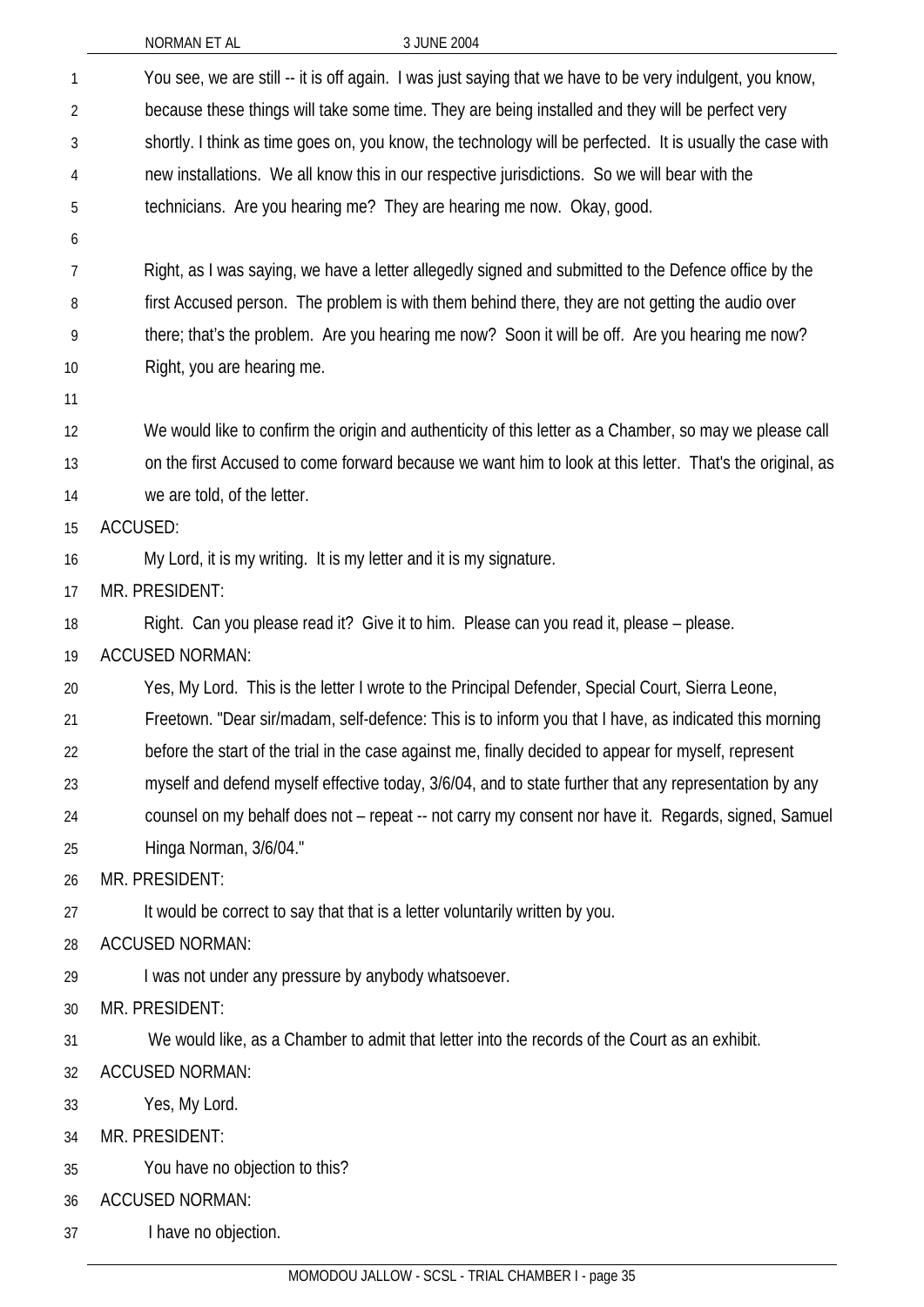|                | NORMAN ET AL<br>3 JUNE 2004                                                                                  |
|----------------|--------------------------------------------------------------------------------------------------------------|
| $\mathbf{1}$   | MR. BOCKARIE:                                                                                                |
| 2              | I'm sorry, My Lord, at this moment My Lord, with your leave, My Lord, this is very important and is not      |
| 3              | being interpreted in Mende for the attention of our client, My Lord. So we will appeal if at all it is being |
| 4              | interpreted in <i>Mende</i> , My Lord.                                                                       |
| 5              | <b>ACCUSED NORMAN:</b>                                                                                       |
| 6              | I will interpret it in <i>Mende</i> to your client.                                                          |
| $\overline{7}$ | MR. PRESIDENT:                                                                                               |
| 8              | They have understood.                                                                                        |
| 9              |                                                                                                              |
| 10             | Now, this letter is admitted in evidence. It has been tendered, it's admitted in evidence and it's           |
| 11             | marked as Exhibit 1 for these proceedings. Take it.                                                          |
| 12             | (Defence Exhibit 1 admitted)                                                                                 |
| 13             | MR. PRESIDENT:                                                                                               |
| 14             | This morning we heard counsel who announced their appearances -- you can sit down, Mr. Norman.               |
| 15             | The Counsel who announced their appearances for Mr. Norman this morning, I would like -- they are            |
| 16             | in Court, I see them, Mr. Jenkins-Johnston. I would like them to – I would like to invite their comments     |
| 17             | on this letter which has been read to the hearing of everybody.                                              |
| 18             | MR. JENKINS-JOHNSTON:                                                                                        |
| 19             | My Lord, we have no comments to make about that letter. We believe that Mr. Norman is entitled to            |
| 20             | say what he has said and to do what he has done. We would not wish to say anything further on the            |
| 21             | matter.                                                                                                      |
| 22             | MR. PRESIDENT:                                                                                               |
| 23             | Mr. Sie.                                                                                                     |
| 24             | MR. TEJAN-SIE:                                                                                               |
| 25             | My Lord, I adopt what my leader said. We do not wish to comment on this issue and we think it is             |
| 26             | within the rights of the Accused to decide how he wants to conduct his defence. Thank you.                   |
| 27             | MR. PRESIDENT:                                                                                               |
| 28             | We would like to call on the Prosecution to see if they have any contribution to this debate on the          |
| 29             | letter that has been written by the first Accused person and that I refer to as Exhibit 1.                   |
| 30             | MR. CARUSO:                                                                                                  |
| 31             | Your Honour, Charles Caruso for the Prosecution. We have no comment to make relative to the letter           |
| 32             | at this particular point.                                                                                    |
| 33             | MR. PRESIDENT:                                                                                               |
| 34             | You would all agree with me that Exhibit 1 impacts a lot on the continuation of this trial. And because      |
| 35             | of its importance vis-a-vis the rights that are guaranteed to Accused persons under Article 17 of the        |
| 36             | Statute, and because the first Accused now wants to divest himself of those rights that are granted          |
| 37             | under the Statute, it is, the Chamber considers, a very fundamental issue which it would like to             |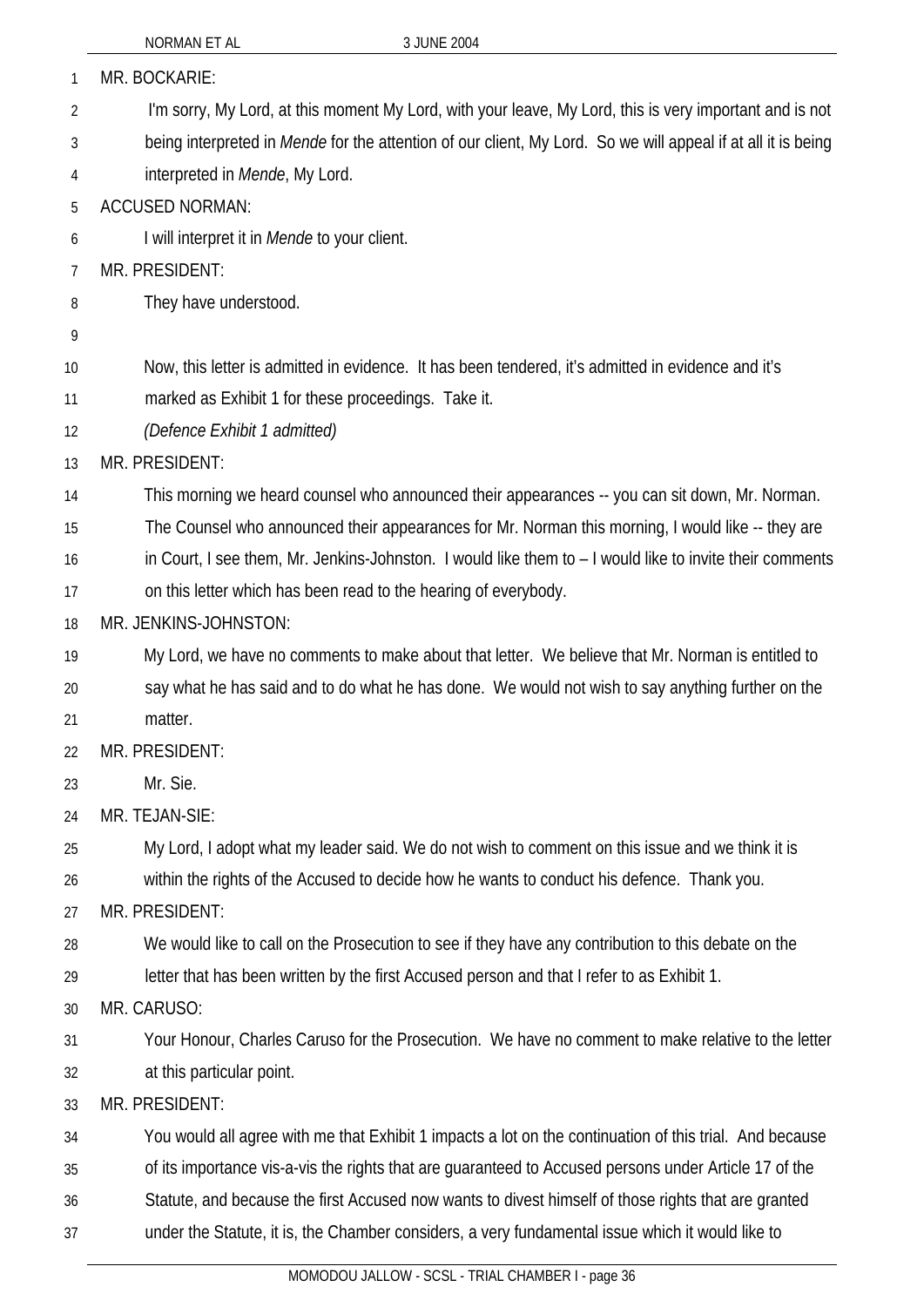| 1              | address and would like to deliver a reasoned decision on the application of the first Accused.                            |
|----------------|---------------------------------------------------------------------------------------------------------------------------|
| $\overline{2}$ |                                                                                                                           |
| 3              | This matter, we are afraid, cannot go on because we had scheduled, you know, that we were going to                        |
| 4              | take at least one or two witnesses this afternoon, that is why we are here today, but some                                |
| 5              | circumstances beyond our control that have overtaken us and we find ourselves under the obligation                        |
| 6              | to adjourn this matter with a view to coming up with a reasoned decision because counsel would                            |
| 7              | appreciate the fact that this has been a rather regular and controversial feature in international                        |
| 8              | tribunals. You would recall the case of Milosevic who assumed, you know, his Defence, himself and                         |
| 9              | there is a lot of literature on this. And we would like as a Chamber to address this issue which we                       |
| 10             | consider important and fundamental, and to come with a reasoned decision.                                                 |
| 11             |                                                                                                                           |
| 12             | Accordingly, this matter is adjourned to Tuesday the -- what's the date please? The 7 <sup>th</sup> , -- sorry,           |
| 13             | Tuesday, the 8 <sup>th</sup> This matter is adjourned to Tuesday the 8 <sup>th</sup> of June and I would like to say, you |
| 14             | know, that whichever way the decision goes, whether the defendant, the first Accused is appearing for                     |
| 15             | himself or not, he would have the latitude on that day if he so wishes, if he so wishes, to make his                      |
| 16             | statement about the conduct of his Defence, the way the Prosecution did it this morning, if he so                         |
| 17             | wishes. He is not obliged, but if he so wishes, on Monday he will proceed with making a statement on                      |
| 18             | this – on this issue. So the matter stands adjourned to the 8th of June -- to Tuesday the 8th of June                     |
| 19             | 2004. The Court will rise.                                                                                                |
| 20             | (Court adjourned at 1555H)                                                                                                |
| 21             | (Pages 34 to 37 by Momodou Jallow)                                                                                        |
| 22             |                                                                                                                           |
| 23             |                                                                                                                           |
| 24             |                                                                                                                           |
| 25             |                                                                                                                           |
| 26             |                                                                                                                           |
| 27             |                                                                                                                           |
| 28             |                                                                                                                           |
| 29             |                                                                                                                           |
| 30             |                                                                                                                           |
| 31             |                                                                                                                           |
| 32             |                                                                                                                           |
| 33             |                                                                                                                           |
| 34             |                                                                                                                           |
| 35             |                                                                                                                           |
| 36             |                                                                                                                           |
| 37             |                                                                                                                           |